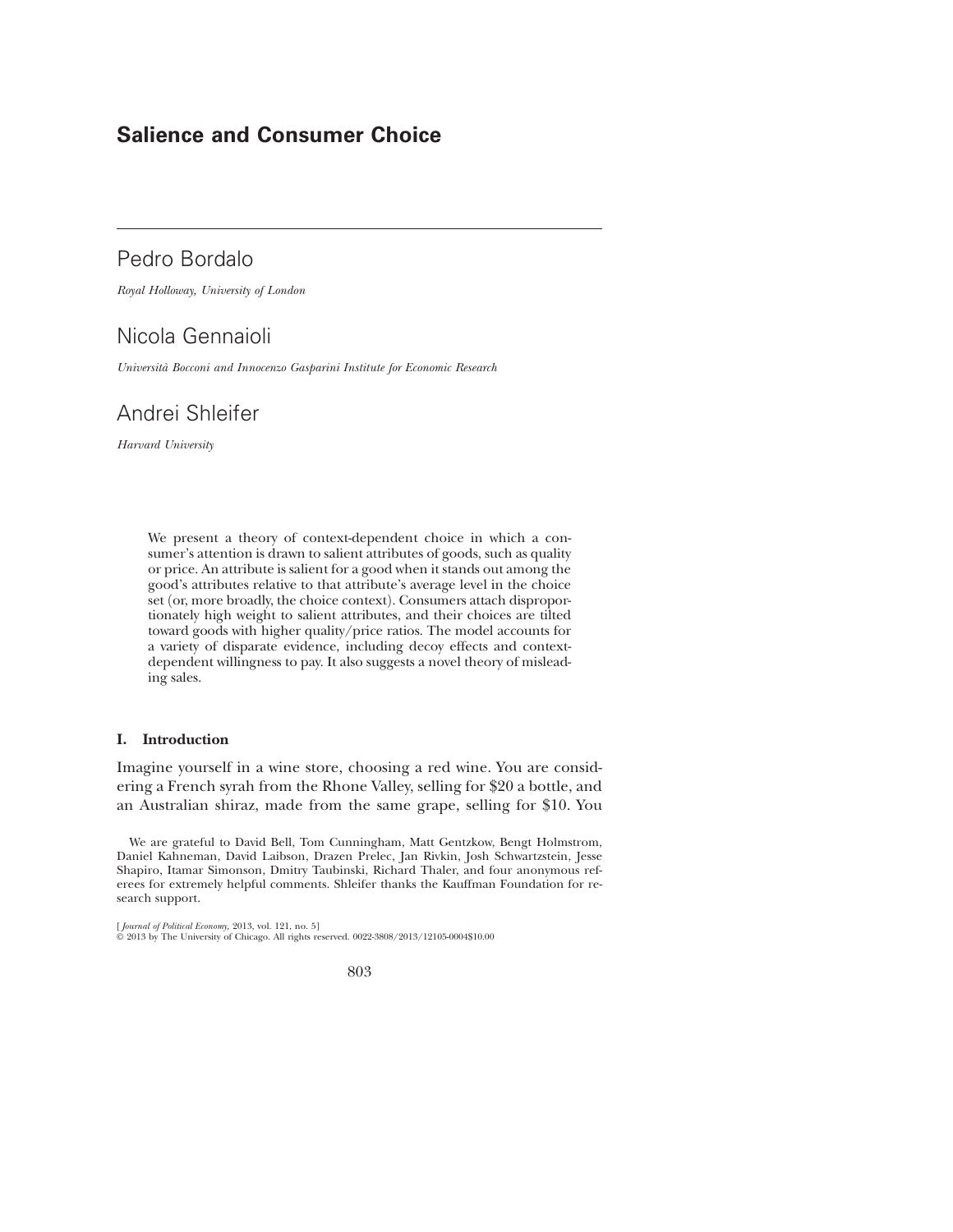know and like French syrah better; you think it is perhaps 50 percent better. Yet it sells for twice as much. After some thought, you decide the Australian shiraz is a better bargain and buy a bottle.

A few weeks later, you are at a restaurant, and you see the same two wines on the wine list. Yet both of them are marked up by \$40, with the French syrah selling for \$60 a bottle and the Australian shiraz for \$50. You again think the French wine is 50 percent better, but now it is only 20 percent more expensive. At the restaurant, it is a better deal. You splurge and order the French wine.

This example illustrates what perhaps has happened to many of us, namely, thinking in context and figuring out which of several choices represents a better deal in light of the options we face. In this paper, we try to formalize the intuition behind such thinking. The intuition generalizes what we believe goes through a consumer's mind in the wine example: at the store, the price difference between the cheaper and the more expensive wine is more salient than the quality difference, encouraging the consumer to opt for the cheaper option, whereas at the restaurant, after the markups, the quality difference is more salient, encouraging the consumer to splurge. We argue that this kind of thinking reflects a fundamental feature of decision making, namely, that the consumer's attention is drawn to—and his choice is shaped by—the most salient aspects in the choice context he faces. We present a parsimonious model of salience in decision making for riskless choice and show how it helps account for and unify a broad range of disparate thought experiments, field experiments, and even field data that have been difficult to account for in standard models, and certainly in one model.

Consider a few examples. A car buyer would prefer to pay \$17,500 for a car equipped with a radio to paying \$17,000 for a car without a radio but at the same time would not buy a radio separately for \$500 after agreeing to buy a car for \$17,000 (Savage 1954). In a related vein, experimental subjects thinking of buying a calculator for \$15 and a jacket for \$125 are more likely to agree to travel for 10 minutes to save \$5 on the calculator than to travel the same 10 minutes to save  $$5$  on the jacket (Kahneman and Tversky 1984; Kahneman 2011).

When faced with a choice between a good toaster for \$20 and a somewhat better one for \$30, most experimental subjects choose the cheaper toaster. But when a marginally superior toaster is added to the choice set for \$50, these subjects switch to the middle toaster, violating the axiom of independence of irrelevant alternatives, IIA (Tversky and Simonson 1993).

Imagine sunbathing with a friend on a beach in Mexico. It is hot, and your friend offers to get you an ice-cold Corona from the nearest place, which is 100 yards away. He asks for your reservation price. In the first treatment, the nearest place to buy the beer is a beach resort. In the sec-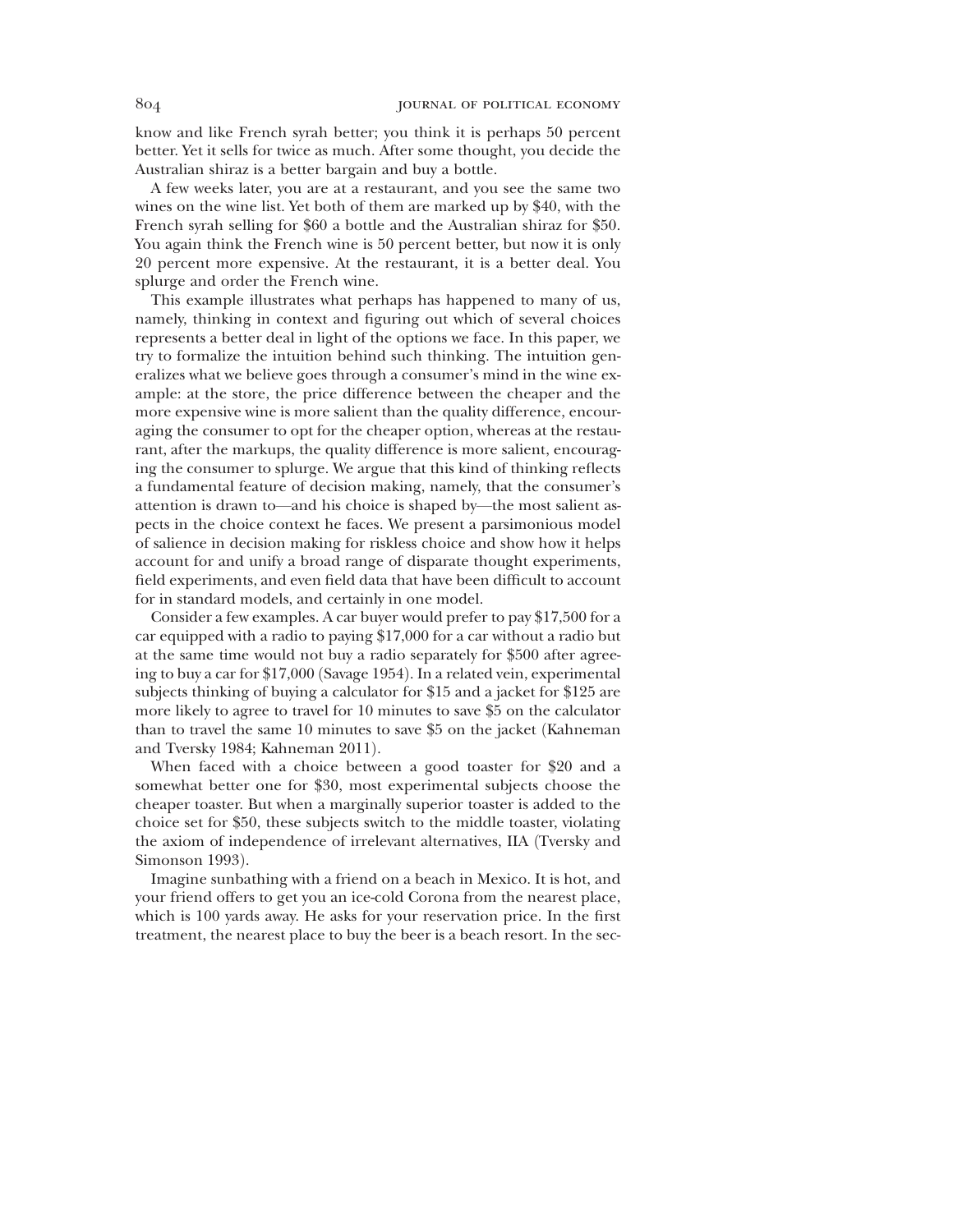# salience and consumer choice 805

ond treatment, the nearest place is a corner store. Many people would pay more for a beer from a resort than for one from the store, contradicting the fundamental assumption that willingness to pay for a good is independent of context (Thaler 1985, 1999).

When gasoline prices rise, many people switch from higher- to lowergrade gasoline, to an extent that is hard to account for through income effects (Hastings and Shapiro 2013).

Stores often post extremely high regular prices for goods but then immediately put them on sale at substantial discounts. The original prices and percentage discounts are displayed prominently for consumers. In some department stores, more than half the revenues come from sales (Ortmeyer, Quelch, and Salmon 1991).

We suggest that these and several other phenomena can be explained in a unified way using a model of salience in decision making. As described by psychologists Taylor and Thompson (1982, 175), "salience refers to the phenomenon that when one's attention is differentially directed to one portion on the environment rather than to others, the information contained in that portion will receive disproportionate weighing in subsequent judgments." Bordalo, Gennaioli, and Shleifer (2012) apply this idea to decisions under risk and present a model in which decision makers overweigh salient lottery states. They find that many anomalies in choice under risk, such as frequent risk-seeking behavior, Allais paradoxes, and preference reversals, obtain naturally when salience influences decision weights. We follow Bordalo et al. in stressing the interplay of attention and choice and extend the concept of salience to riskless choice among goods with different attributes, which may include various aspects of quality but also prices. We then describe decision making by a consumer who overweighs in his choices the most salient attributes of each good he considers, and we show that many of the phenomena just described, as well as several others, obtain naturally in such a model.

In our model, a good's salient attributes are those that stand out or are unusual in the sense of being furthest from those of the "reference good." In the basic version of the model, the reference good is defined as having the average level of each attribute, where the average is taken over the goods in the choice set. The consumer's attention is drawn to the salient attributes, which are then overweighted in his choice. In many situations, salience induces consumers to focus on the relative advantage of goods having a high quality to price ratio. The model thus delivers the fundamental intuition that buyers look for bargains, whether expressed in high quality (relative to price) or low prices (relative to quality).

The salience mechanism generates context effects. The quality/price ratio logic implies that consumers display higher price sensitivity, meaning a steeper trade-off between quality and price, at low price levels. The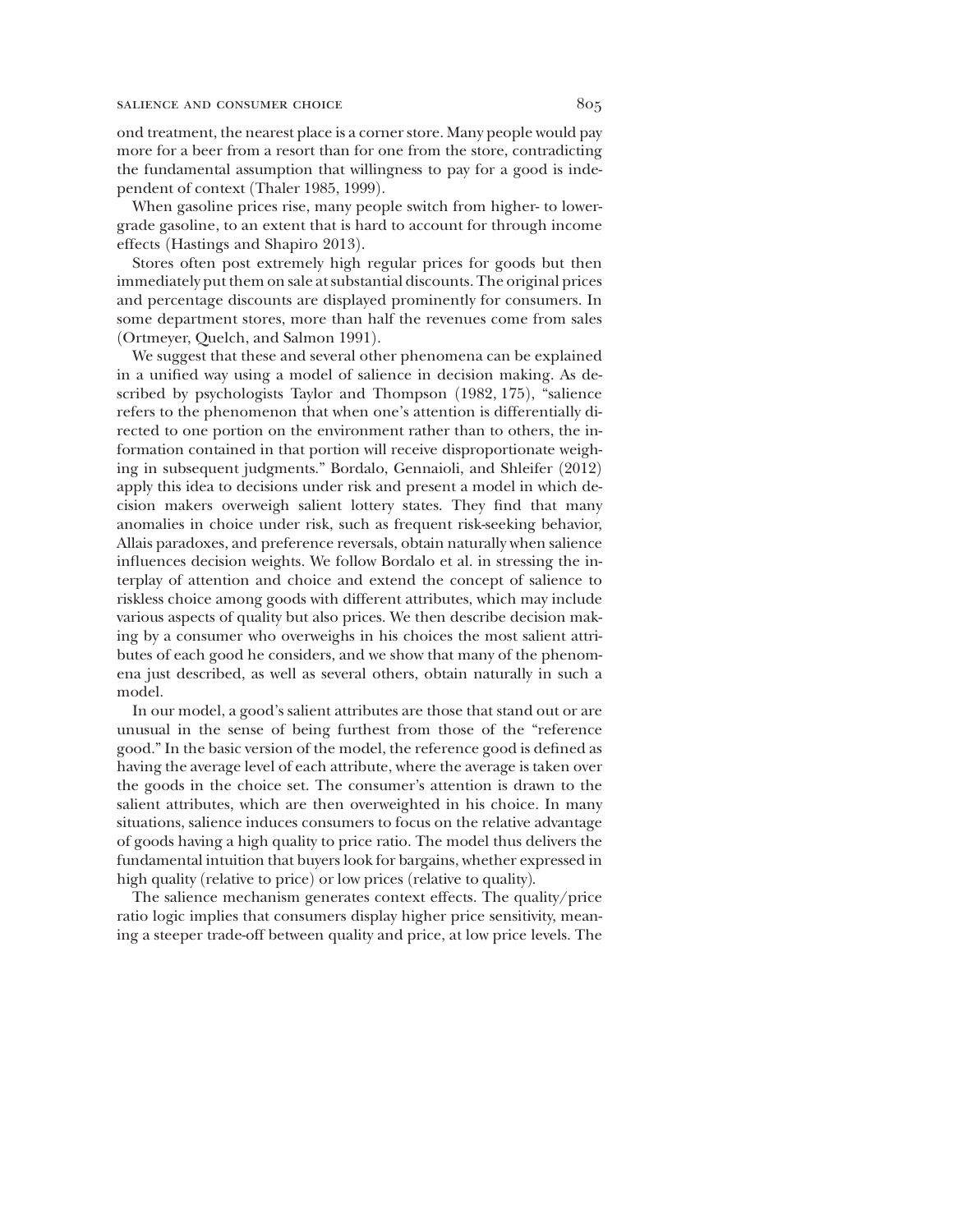model also provides new insights into the effects of adding to the choice set "decoy" goods with low quality/price ratios. We find that such decoys asymmetrically boost the demand for high-, but not for low-, quality options.

We then extend the model to allow the reference good to also depend on the rationally expected prices of the goods in the choice set. In Thaler's (1985) beer example, the sunbather expects the beer price at the store to be the usual store beer price and the beer price at the resort to be the usual resort beer price. In Hastings and Shapiro's (2013) gasoline example, buyers approach the gas station having in mind rational expectations of gasoline prices. The model predicts strong reactions to unexpected price increases, which make prices more likely to become salient. It also generates a context-dependent willingness to pay through an anchoring-like mechanism.1

Context dependence created by salience leads to the central empirical implications of the model. In broad terms, consumers in our model become relatively insensitive to price differences between goods of different qualities when faced with an expected uniform increase in prices. In contrast, consumers are very price sensitive when faced with an unexpected uniform price increase. These central implications are summarized in proposition 5 in Section IV.

Economists have tried several approaches to account for some of the experimental evidence we discuss here: the standard analysis of context effects is information-theoretic (Wernerfelt 1995; Kamenica 2008), while many behavioral models, which we review in Section II.B, emphasize the dependence of choice on external reference points (Kahneman and Tverksy 1979; Simonson and Tversky 1992). The present model offers several advantages. It provides a tractable framework for a fundamental psychological mechanism, based on ex post attention allocation to welldefined salient features of the environment. It accounts for a broad range of context-dependent choices, both in riskless environments and in choice under risk (Bordalo et al. 2012). It provides new insight into how reference points shape valuation and, as a result, can account for evidence that is dumbfounding from the standard perspective, such as Thaler's beer example. More generally, the model's distinctive predictions offer new insights into puzzling evidence in several applications. Finally, the model generates falsifiable predictions, even when some in-

 $1$  Our approach is related to situations in which decision makers evaluate their options using mental accounts (Thaler 1980). Recent research on the interplay of attention and choice includes Mullainathan (2002), Gennaioli and Shleifer (2010), Gabaix (2012), Schwartzstein  $(2012)$ , and Woodford  $(2012)$ . The marketing literature also stresses the effect on choice of the set of alternatives that come to the consumer's mind (see Roberts and Lattin 1997).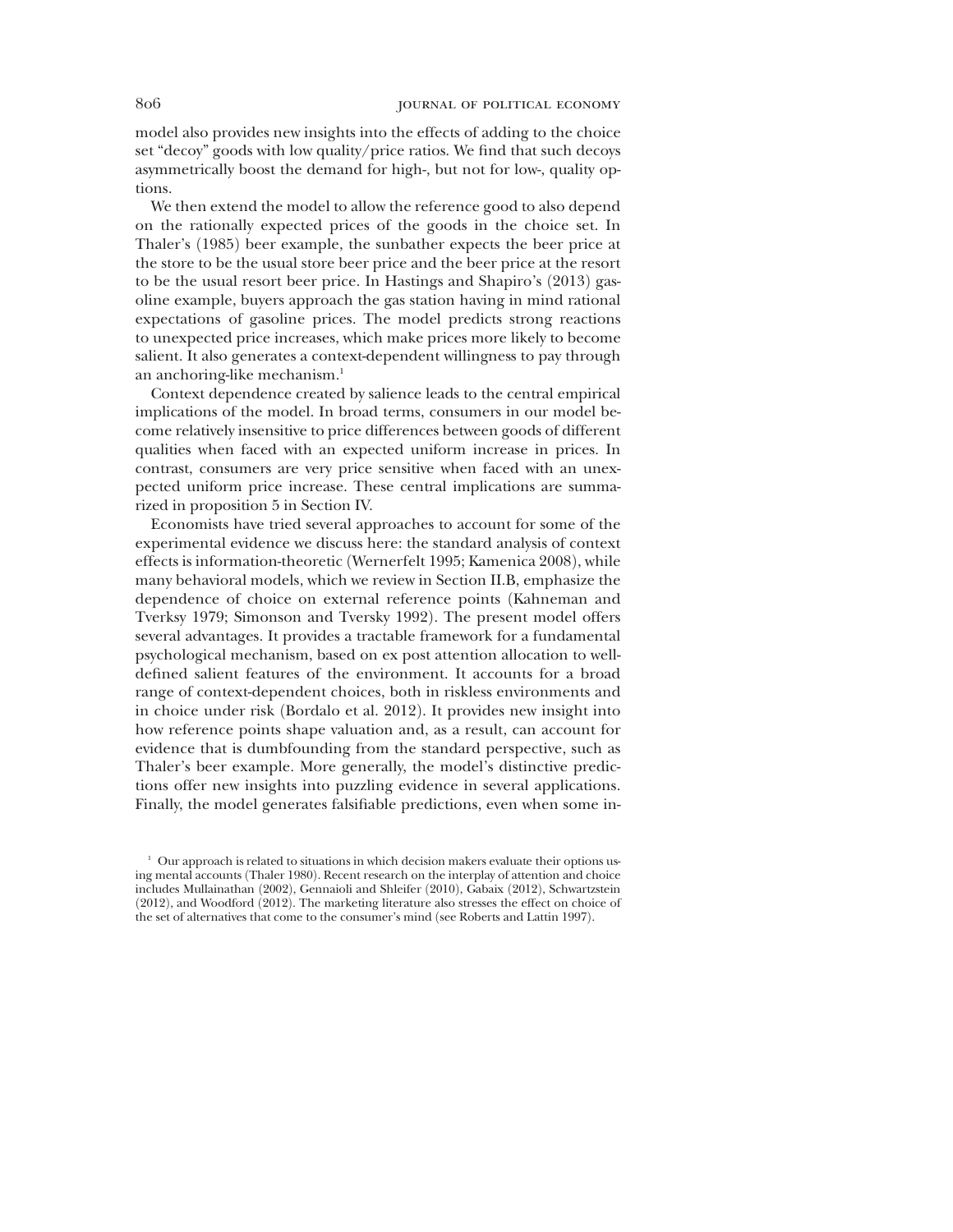puts of the salience mechanism (such as quality levels or price expectations) are not fully observable.

The paper is organized as follows. Section II presents the model when context is given by the choice set and establishes the central role of the quality/price ratio in shaping salience and consumer decisions. Section III explores the context effects that arise from manipulations of the choice set, such as changes in price levels and violations of independence of irrelevant alternatives such as decoy and compromise effects. Section IV broadens the notion of context to include expected prices and explores its implications for the demand for quality, including the effects of surprising price changes. Here we show how our model accounts for context-dependent willingness to pay (the Thaler beer example). In Section V, we describe several falsifiable predictions of the model. Section VI presents a new theory of sales showing how discounts can mislead consumers. Section VII presents concluding remarks.

# II. The Model

# A. Setup

A consumer evaluates all  $N > 1$  goods in a choice set  $\mathbf{C} \equiv \{ (q_k, p_k) \}_{k=1,\ldots,N}$ . Each good k is characterized by its nonnegative quality  $q_k$  and price  $p_k$ , and we assume, without loss of generality, that price increases in  $k$  (i.e.,  $p_1 < \cdots < p_N$ ).<sup>2</sup> Quality and price are measured in dollars and known to the consumer. We discuss issues concerning the empirical measurement  $t_1$  for  $t_2$  and  $t_3$  and  $t_4$  is the measurement of the consumer. We discuss issues concerning the empirical measurement of quality in Section V. In online Appendix B, we extend the model to the case of goods having multiple quality attributes.

Without salience distortions, a consumer values good k with a linear utility function,

$$
u_k = q_k - p_k, \tag{1}
$$

which attaches equal weights to quality and price. A salient thinker departs from  $(1)$  by inflating the relative weights attached to the attributes that he perceives to be more salient. As in Bordalo et al.  $(2012)$ , we say that an attribute (quality or price) is salient for good k in the choice set  $C$ if this attribute "stands out" relative to the good's other attributes. Formally, denote by  $(\bar{q}, \bar{p})$  the reference good consisting of average attri-<br>butes  $\bar{q} = \sum a/N$  and  $\bar{b} = \sum a/N$  in C. The salience of quality for a butes  $\bar{q} = \sum_{k} q_{k}/N$  and  $\bar{p} = \sum_{k} p_{k}/N$  in C. The salience of quality for a generic good k is then given by  $\sigma(q_k, \bar{q})$ , while the salience of price for

<sup>&</sup>lt;sup>2</sup> We think of **C** as the set of goods available to the consumer. Unless explicitly mentioned, this set does not include the outside option of not buying,  $(0, 0)$ , which corresponds to zero quality and zero price. Proposition 3 explores the effects of including such an outside option in C.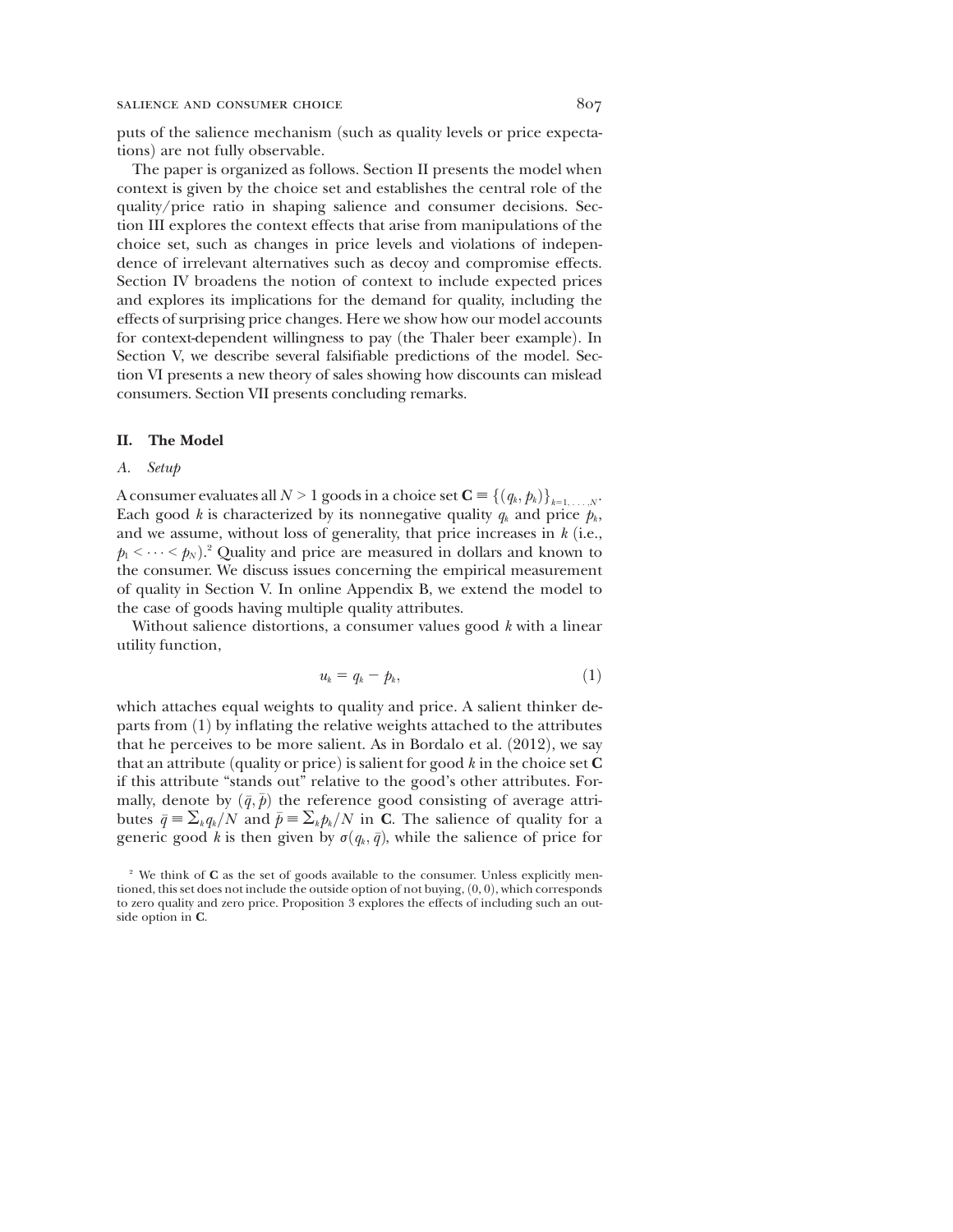good k is given by  $\sigma(p_k, \bar{p})$ . To define the salience function  $\sigma(\cdot, \cdot)$ , denote by  $a_k$  the level of an attribute (quality or price) for good k and by  $\bar{a}$  the artribute's average level in C. We then have the following definition attribute's average level in C. We then have the following definition.

DEFINITION 1. The salience function  $\sigma(\cdot, \cdot)$  is symmetric and continuous and satisfies the following conditions:

1. *Ordering*. Let  $\mu = \text{sgn}(a_k - \bar{a})$ . Then for any  $\epsilon, \epsilon' \ge 0$  with  $\epsilon + \epsilon' > 0$ , we have we have

$$
\sigma(a_k+\mu\epsilon,\bar{a}-\mu\epsilon')>\sigma(a_k,\bar{a}).
$$
\n(2)

2. Diminishing sensitivity. For any  $a_k$ ,  $\bar{a} \ge 0$  and all  $\epsilon > 0$ , we have

$$
\sigma(a_k+\epsilon,\bar{a}+\epsilon)<\sigma(a_k,\bar{a}).
$$
\n(3)

We say that, in the choice set  $C$ , quality is salient for good  $k$  when  $\sigma(q_k, \bar{q}) > \sigma(p_k, \bar{p})$ , price is salient for good k when  $\sigma(q_k, \bar{q}) < \sigma(p_k, \bar{p})$ , and price and quality are equally salient when  $\sigma(q_k, \bar{q}) = \sigma(p_k, \bar{p})$ . price and quality are equally salient when  $\sigma(q_k, \bar{q}) = \sigma(p_k, \bar{p})$ .<br>As we discuss in Bordalo et al. (9019), the properties of  $\sigma$ .

As we discuss in Bordalo et al.  $(2012)$ , the properties of definition 1 capture two key features of sensory perception. First, our perceptive apparatus is attuned to detect changes in stimuli. This is captured by ordering, whereby salience increases in contrast: the value  $a_k$  of an attribute is salient when it is very different from the average value  $\bar{a}$  of the same attribute in the choice set. For instance, if a good is much more expensive than average, then its price is very salient. Second, changes in stimuli are perceived with diminishing sensitivity (Weber's law): formally, salience decreases as the value of an attribute uniformly increases for all goods. For instance, the salience of price falls when all prices become uniformly higher. At higher price levels, given price differences are less noticeable.

Ordering and diminishing sensitivity interact in determining salience. Suppose that the price  $p_k$  of the most expensive good goes up. By ordering,  $p_k$  becomes more salient. At the same time, the increase in  $p_k$  increases the average price level  $\bar{p}$ . By diminishing sensitivity, this reduces the salience of  $p_k$ . When, as in this case, ordering and diminishing sensitivity point in different directions, the trade-off between them is pinned down by the specific salience function adopted. Although most of our results hold under the general definition 1, in what follows we pin down this trade-off by assuming that the salience function is homogeneous of degree zero.

ASSUMPTION 1. The salience function satisfies ordering and homogeneity of degree zero, which is defined as  $\sigma(\alpha \cdot a_k, \alpha \cdot \bar{a}) = \sigma(a_k, \bar{a})$  for all  $\alpha > 0$ .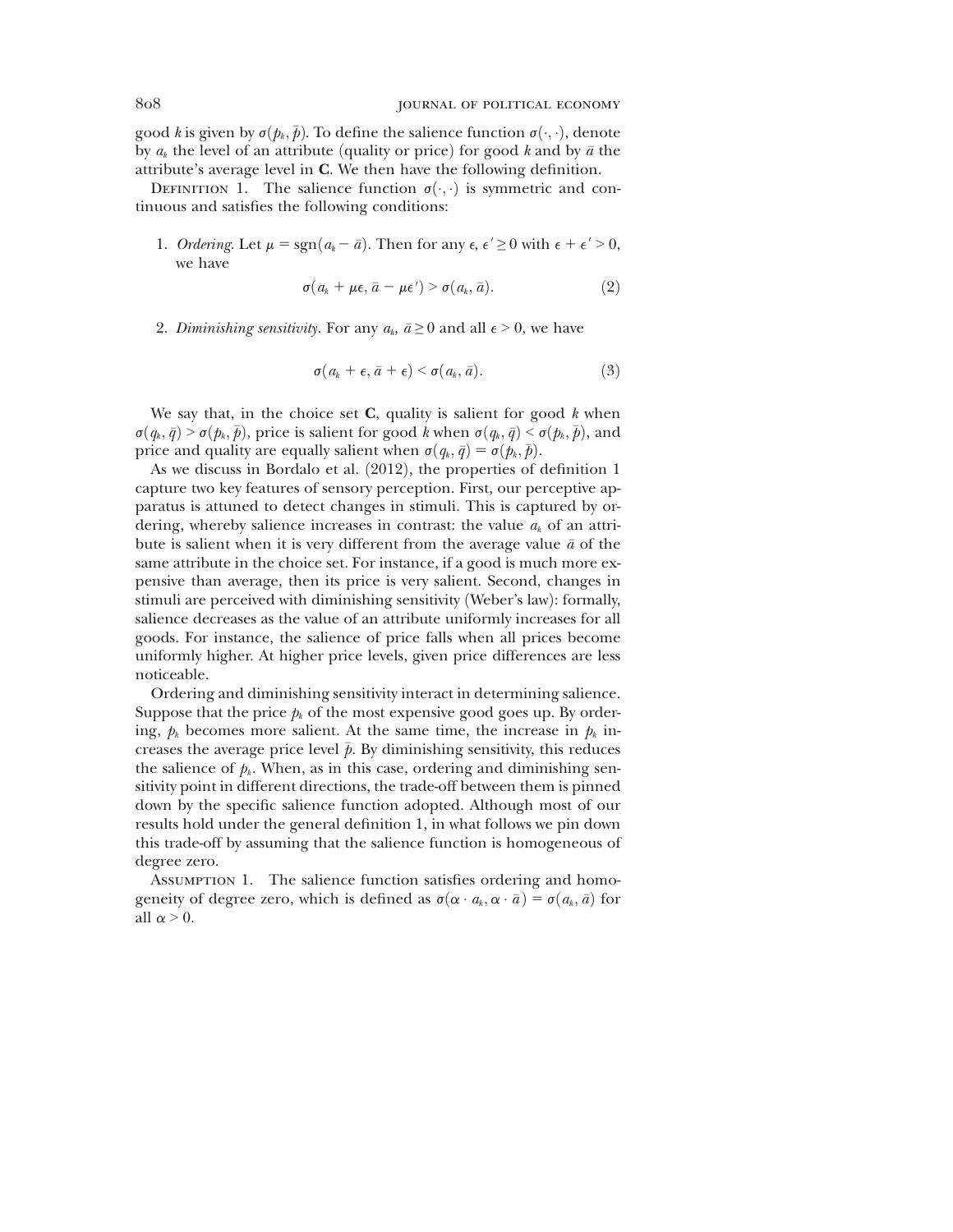Together with ordering, homogeneity of degree zero of the salience function implies diminishing sensitivity for positive attribute levels, $3$  so assumption 1 implies definition 1 in this range.

Homogeneity of degree zero characterizes salience in an intuitive way: upon a variation in a good's attribute  $a_k$ , ordering dominates diminishing sensitivity if and only if the change in  $a_k$  is proportionally larger than the induced change in the average  $\bar{a}$ . To extend this property to zero attribute levels, we interpret  $\sigma(a_k, 0)$  as lim<sub> $z\rightarrow 0$ </sub>  $\sigma(a_k, z)$ . Moreover, when comparing  $\sigma(q_k, 0)$  and  $\sigma(p_k, 0)$ , we take the limit with the ratio of the z terms constant at 1. As a consequence,  $\sigma(q_k, 0) > \sigma(p_k, 0)$  if and only if  $q_k > p_k$ , so ordering is preserved for all nonnegative attribute levels.

An example of a salience function satisfying homogeneity of degree zero, which we previously used in Bordalo et al.  $(2012)$ , is

$$
\sigma(a_k, \bar{a}) = \frac{|a_k - \bar{a}|}{a_k + \bar{a}} \tag{4}
$$

for  $a_k$ ,  $\bar{a} \neq 0$ , and  $\sigma(0,0) = 0$ <sup>4</sup>.<br>Homogeneity of degree zer

Homogeneity of degree zero highlights the role of a good's quality/ price ratio in determining the salience ranking of its attributes. Take a choice set **C** consisting of  $N > 1$  goods. We then show the following proposition (all proofs are in App. A).

PROPOSITION 1. Let  $(q_k, p_k)$  be a good that neither dominates nor is dominated by the reference good  $(\bar{q}, \bar{p})$ , that is,  $(q_k - \bar{q})(p_k - \bar{p}) > 0$ .<br>The following two statements are equivalent: The following two statements are equivalent:

- 1. The higher quality or lower price of k relative to  $(\bar{q}, \bar{p})$  is salient iff  $q/h > \bar{q}/\bar{h}$  $q_k/p_k > \overline{\overline{q}}/\overline{p}.$
- 2. Salience is homogeneous of degree zero.

Under assumption 1, salience favors goods with a high quality/price ratio. Proposition 1 captures a central intuition of our model: a good deal is attractive because it draws a consumer's attention to its advantage (high quality or low price) relative to its competitors.

<sup>&</sup>lt;sup>3</sup> To see this, is it sufficient to note that ordering and homogeneity of degree zero imply that salience is an increasing function of the ratio  $a_k/\bar{a}$  when  $a_k > \bar{a}$  and of the ratio  $\bar{a}/a_k$ when  $a_k < \bar{a}$ . Uniform increases in  $a_k$  and  $\bar{a}$  then reduce salience in the two cases. Homogeneity of degree zero is stronger than diminishing sensitivity and, in particular, excludes certain weak forms of the latter. For instance, the salience function  $\sigma(x, y)$  =  $|x-y|/(x+y+\zeta)$ , with  $\zeta > 0$ , satisfies definition 1 but not homogeneity of degree zero (in fact,  $\sigma(\alpha x, \alpha y) > \sigma(x, y)$  for  $\alpha > 1$ ).

Because the model is defined for nonnegative attribute levels, the specification of the salience function is slightly different from that in Bordalo et al.  $(2012)$ : Definition 1 does not include a reflection property (for negative attribute levels), and the denominator in eq. (4) does not feature the absolute value of attributes. The model can be extended in a straightforward way to negative attribute levels.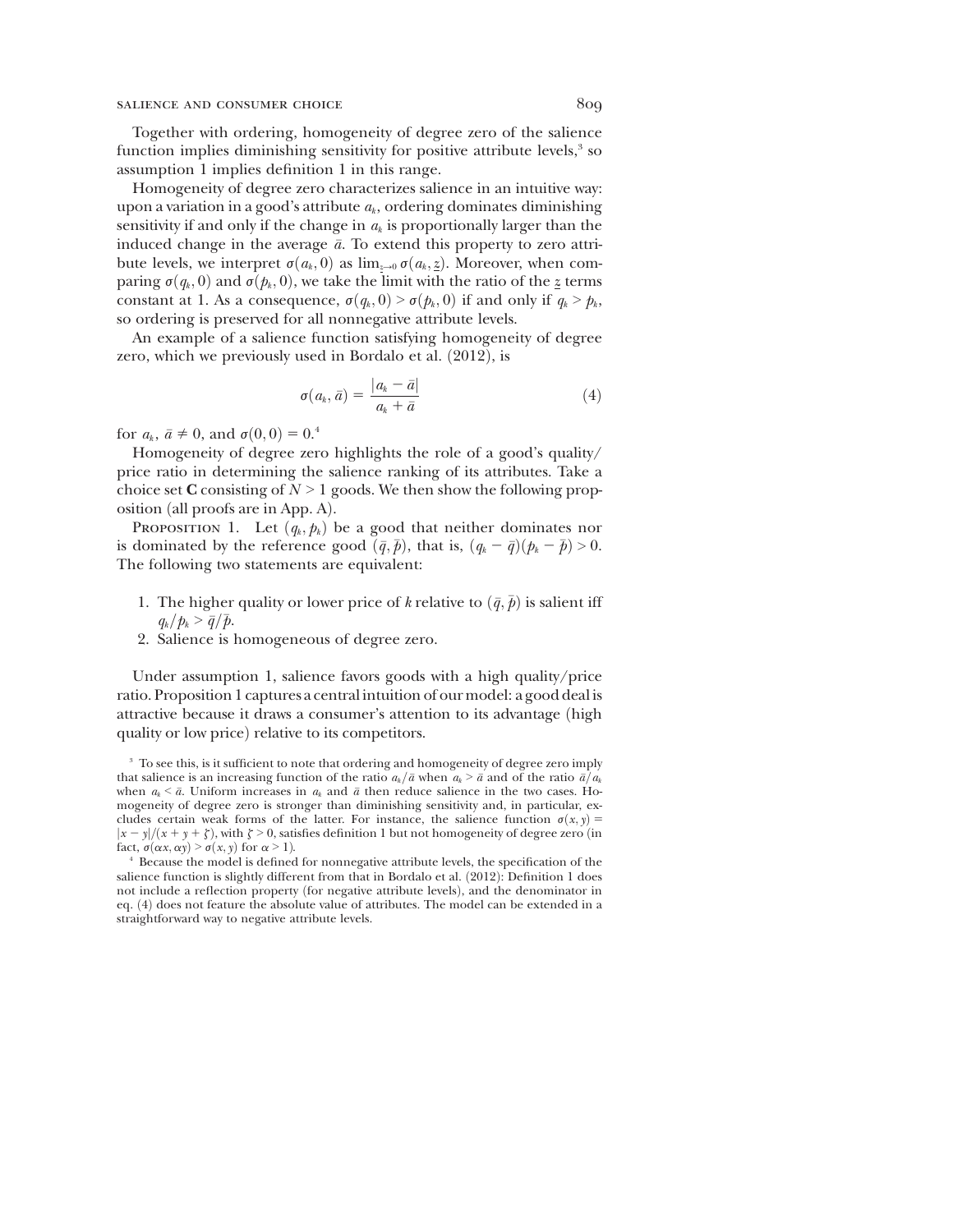To complete the model, consider how salience distorts the valuation of a good. Given a salience function  $\sigma$ , a consumer ranks a good's attributes and distorts their utility weights as follows.

DEFINITION 2. The salient thinker's valuation of good  $k$  enhances the relative utility weight attached to the salient attribute (keeping constant the sum of weights attached to quality and price). Formally,

$$
u_k^s = \begin{cases} \frac{2}{1+\delta} \cdot q_k - \frac{2\delta}{1+\delta} \cdot p_k & \text{if } \sigma(q_k, \bar{q}) > \sigma(p_k, \bar{p}) \\ \frac{2\delta}{\delta+1} \cdot q_k - \frac{2}{\delta+1} \cdot p_k & \text{if } \sigma(q_k, \bar{q}) < \sigma(p_k, \bar{p}) \\ q_k - p_k & \text{if } \sigma(q_k, \bar{q}) = \sigma(p_k, \bar{p}), \end{cases}
$$
(5)

where  $\delta \in (0, 1]$  decreases in the severity of salient thinking.

If quality is salient, the relative weight of quality increases,  $2/(1 + \delta)$  $> 1$ , and the relative weight of price decreases,  $2\delta/(1 + \delta) < 1$ , as compared to the rational consumer's valuation. In this case, the salient thinker's price sensitivity is lower than the rational consumer's: a rise  $\Delta p$  in price disutility is offset by an increase  $\delta \cdot \Delta p$  in quality utility, so that the mar-<br>ginal rate of substitution between a quality increase and a price reduction ginal rate of substitution between a quality increase and a price reduction is  $\delta$ . If instead price is salient, an increase  $\Delta p$  in price is offset by an increase  $(1/\delta) \cdot \Delta p$  in quality, so that the salient thinker's marginal rate of substitution is  $1/\delta$ ,  $\Delta s \cdot \delta \rightarrow 1$ , the salient thinker converges to the rational substitution is  $1/\delta$ . As  $\delta \rightarrow 1$ , the salient thinker converges to the rational thinker. As  $\delta \rightarrow 0$ , the salient thinker considers only the most salient attribute and neglects all others. Normalization of the utility weights ensures that valuation of the good lies between  $2q_k$  and  $-2p_k$ . In definition 2, utility is assumed to be distorted according to the salience ranking of quality and price. Section II.B discusses the role of this assumption.

To see how the model works, suppose that a consumer is evaluating two bottles of wine, a high-end wine  $(q_h, p_h)$  and a low-end wine  $(q_l, p_l)$ , where qualities and prices are known and satisfy  $q_h > q_l$  and  $p_h > p_l$ . The reference wine has quality  $\bar{q} = (q_h + q_l)/2$  and price  $\bar{p} = (p_h + p_l)/2$ . According to proposition 1, wine h's high quality is salient if and only if cording to proposition 1, wine h's high quality is salient if and only if  $q_h/p_h > \overline{\overline{q}}/\overline{p}$ , which can be written as

$$
\frac{q_h}{p_h} > \frac{\bar{q}}{\bar{p}} > \frac{q_l}{p_l}.\tag{6}
$$

Thus,  $q_h$  is salient for wine h when the high-end wine has a higher quality/price ratio than the low-end wine. Proposition 1 similarly implies that, when condition (6) holds, the lower quality  $q_l$  is salient for wine l. In sum, when the quality/price ratio is higher for the high-quality wine, quality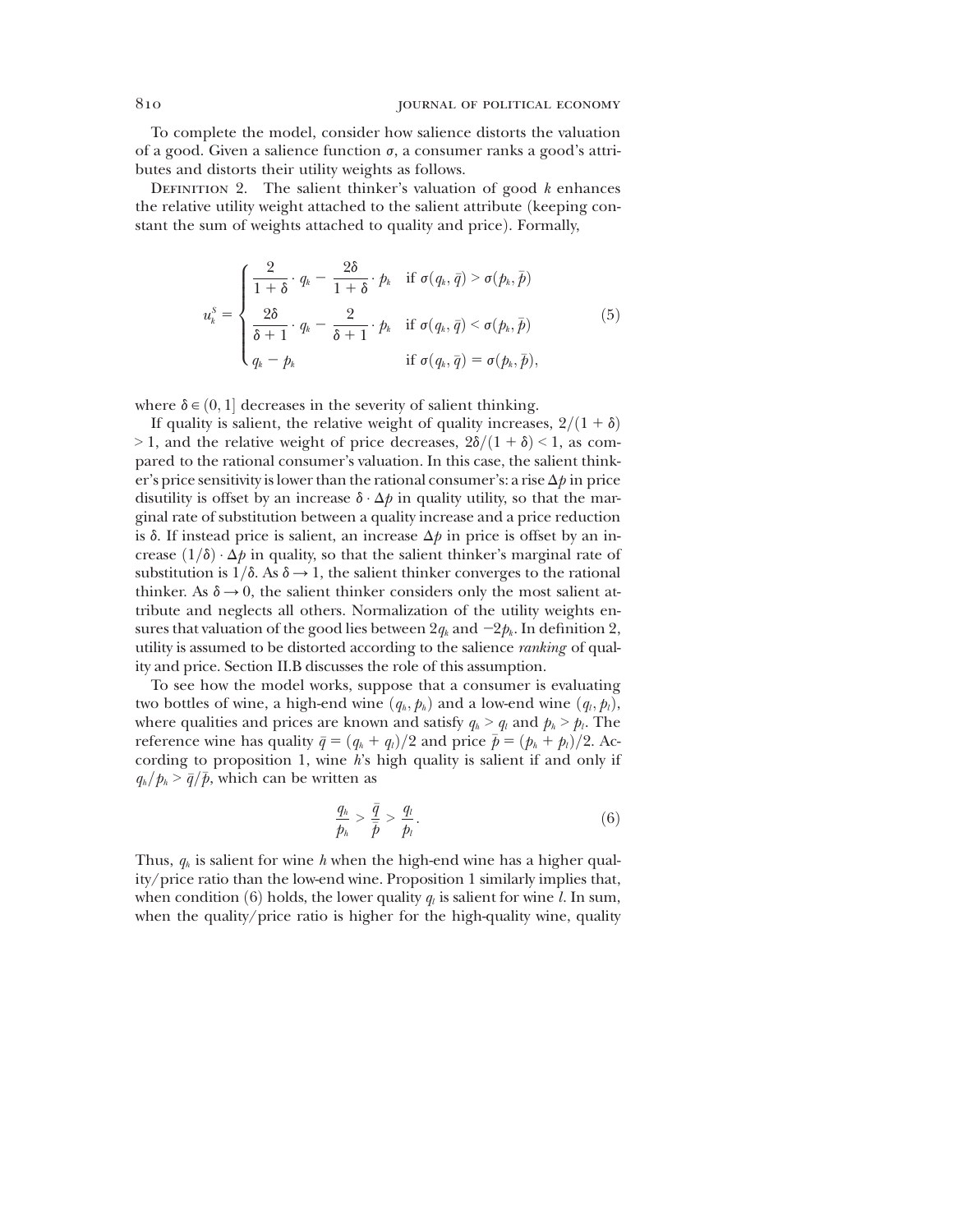is salient for both wines. When the quality/price ratio is higher for the lower-quality, cheaper wine, price is salient for both wines.

Consider how salience affects choice. When prices are salient, namely, when  $q_h/p_h < q_l/p_l$ , expression (5) implies that the low-end wine l is chosen over the high-end wine h provided

$$
\delta \cdot (q_l - q_h) - (p_l - p_h) > 0,\tag{7}
$$

which is easier to satisfy than its rational counterpart, with  $\delta = 1$ . Intuitively, when price is salient, the salient thinker undervalues both wines, but he undervalues the high-end wine more because price is the dimension along which the high-end wine does worse.

Analogously, when  $q_h / p_h > q_l / p_l$ , quality is salient and expression (5) implies that the low-end wine  $l$  is chosen over the high-end wine  $h$  provided

$$
(q_i - q_h) - \delta \cdot (p_i - p_h) > 0,
$$
\n(8)

which is harder to satisfy than its rational counterpart, with  $\delta = 1$ . Intuitively, when quality is salient, the salient thinker overvalues both wines but overvalues the high-quality wine more because quality is the dimension along which the high-end wine does better.

Salience tilts preferences toward the wine offering the highest quality/price ratio. This is a general property of our model. Suppose that the salient thinker is choosing between  $N > 1$  goods located along a rational indifference curve, so that each good  $k$  provides the same rational utility. Formally, given the quasi-linear utility in  $(1)$ , a rational indifference curve with utility u is defined as the set of goods k such that  $q_k - p_k = u$ . The indifference condition allows us to identify the effect of salience, abstracting from rational utility differences. The N goods display a constant gradient in quality and price, formally,  $q_k - q_{k'} = p_k - p_{k'}$  for all k,  $k' =$  $\overline{1},\ldots,N$ , where  $p_1 < \cdots < p_N$ . In Appendix A we prove the following proposition osition.

PROPOSITION 2. Let the choice set  $C$  lie along a rational indifference curve, such that  $(\bar{q}, \bar{p})$  is not in **C**. Then the salient thinker chooses the good with the highest quality/price ratio. Specifically he chooses good good with the highest quality/price ratio. Specifically, he chooses good  $k^*$ , where

$$
k^* = \arg \max_{k=1,\ldots,N} \frac{q_k}{p_k},
$$

so that  $k^* = 1$  if  $q_1/p_1 > 1$ , and  $k^* = N$  if  $q_1/p_1 < 1$ . If  $q_1/p_1 = 1$ , then  $q_1/p_1$  $= q_k/p_k$  for all k and the consumer is indifferent between any two goods.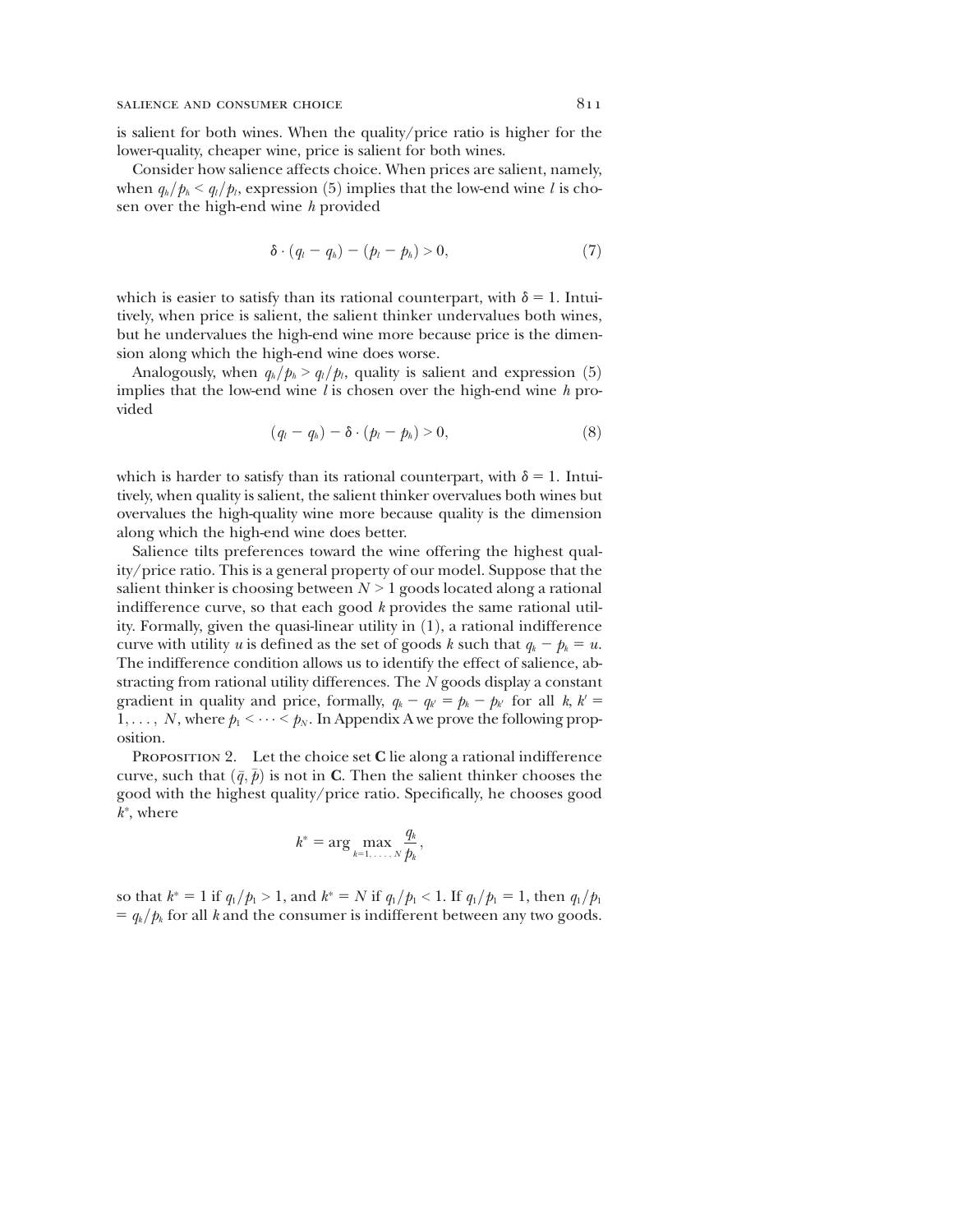Proposition 2 captures the basic intuition, long recognized in marketing and psychology, that consumers are drawn to goods with a high quality/price ratio (or value per dollar).<sup>5</sup> It highlights the role of diminishing sensitivity in the salience mechanism according to which given price difsensitivity in the salience mechanism, according to which given price differences are less noticeable at higher price levels.

The property that consumers are attracted to goods with high quality/ price ratios extends to more general choice sets, in particular, to the inclusion in  $C$  of the outside option  $(0, 0)$  of not buying a good. We have the following proposition.

PROPOSITION 3. Let the choice set be  $\mathbf{C} = \{(q_k, p_k)\}_{k=1,\ldots,N} \cup \{(0,0)\},\$ where goods  $k = 1, \ldots, N$  lie on a rational indifference curve. Suppose that the cheapest good is preferred to  $(0, 0)$  if its price is salient, and the most expensive good is preferred to  $(0, 0)$  if its quality is salient (formally, either  $q_1/p_1 > 1/\delta$  or  $q_N/p_N \in (\delta, 1)$ ). Then the following cases obtain:

- i. If  $q_1/p_1 < 1$ , the consumer chooses the most expensive good  $(q_N, p_N)$ , which has the highest quality/price ratio.
- ii. If  $q_1/p_1 > 1$  and price is salient for all goods, the consumer chooses the cheapest good  $(q_1, p_1)$ , which has the highest quality/price ratio. If instead quality is salient for intermediate goods k with  $k \leq$  $k \leq \bar{k}$ , the consumer chooses the highest-quality good,  $\bar{k}$ , which still has an above-average quality/price ratio.

Adding the outside option does not change our previous result when quality is salient, namely, in case i. Matters change slightly in case ii. While in the absence of the outside option all goods are price salient, adding  $(0, 0)$  reduces the reference quality and price and that may make intermediate goods quality salient. These intermediate goods may have a lower quality/price ratio than the cheapest good  $(q_1, p_1)$  but are nonetheless preferred to it because they are seen as a good deal relative to the reference good. Even in this case, however, the chosen good has an aboveaverage quality/price ratio, consistent with the importance of  $q/p$  in driving the salient thinker's preferences.

In Appendix B we show how the model works when goods are characterized by several quality dimensions. In this setting, diminishing sensitivity implies that improving one dimension of quality at the expense of another can increase the salience of the weaker dimension. As a consequence, the consumer tends to be attracted toward goods that have sa-

<sup>&</sup>lt;sup>5</sup> The attraction toward goods with a high quality/price ratio (or value per dollar) has been explained by assuming that the consumer experiences a distinct "transaction utility" (Thaler 1999) in that he derives direct pleasure from making a good deal (Jahedi 2011). In our example, the consumer does not derive any special utility from getting a good deal. Instead, a good deal is attractive because it draws the consumer's attention to the dimension in which it does better than its competitor.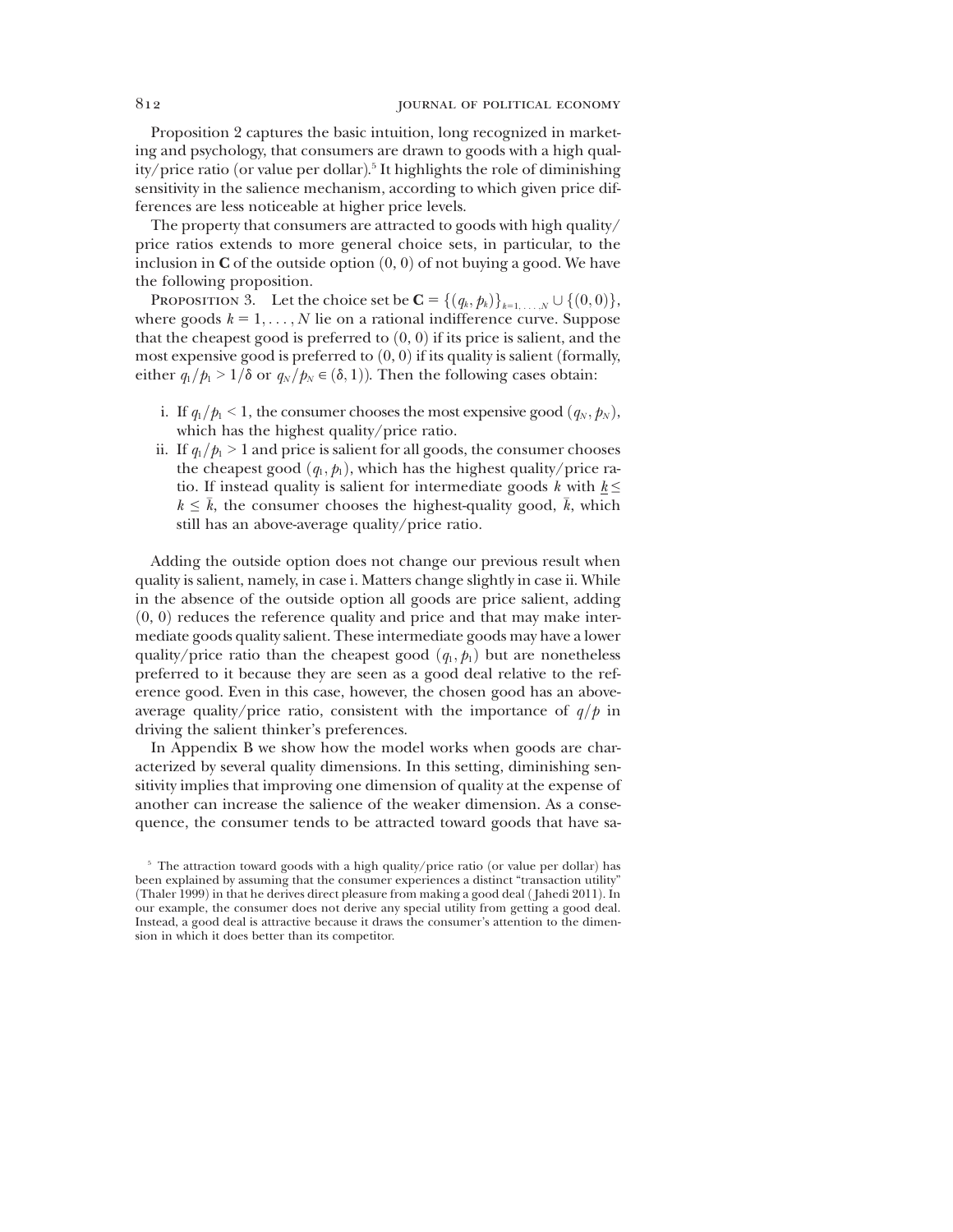lient strengths and yet are balanced in their quality attributes. An uncommonly spacious backseat may enhance consumers' valuation of a car, but not if this comes at the cost of an extremely small trunk. Producers often specialize a little, rarely a lot.

# B. Discussion

The central idea of our model is that consumers focus on—and thus overweight—goods' attributes that stand out in the choice context. This generalizes to riskless settings the logic of salience, initially developed for choice under risk. This approach is also consistent with recent results in neuroeconomics. Hare, Camerer, and Rangel (2009) and Fehr and Rangel  $(2011)$  show that subjects evaluate goods by aggregating information about different attributes, with decision weights modulated by attention.

Our model can be easily applied to standard economic problems by introducing salience-based valuation into a "rational" economic model. Doing so requires two key inputs describing the economic problem: (i) the choice set and (ii) the attributes of each good that carry utility. We then add ingredients specific to the salience model, namely, (iii) the reference good,  $(iv)$  a salience function, and  $(v)$  a specification of salience weighting of attributes. We now discuss these ingredients in turn.

Rational models typically specify the product attributes in the utility function, as well as the choice set faced by the consumer. To apply the salience distortions of definition 2 in our model, the utility function also needs to be separable.<sup>6</sup> The most straightforward applications of our model feature only two attributes, quality and price, with utility linear in price.<sup>7</sup> When direct measurement of quality is unavailable, in our approach—as in rational models—a good's quality can be obtained as a latent variable that may depend on the measurable characteristics of the good.

 $6\,$  We make three remarks on assuming the separable utility function (1). First, adopting an additive representation of preferences allows us to apply the formalism we developed in Bordalo et al. (2012). Appendix B extends the model to arbitrary weights on quality and price. We have not included the consumer's income  $w$  in the numeraire good, from which the consumer obtains utility  $w - p_k$ , because w is not an attribute of the good, so its valuation is not distorted by salience. Second, given separability of the utility function, it is natural to assume linearity in the observed price (measured in dollars) since in most consumer choice settings income effects are not too large. Third, the analysis could be extended to the case of a gain-loss utility, namely, when consumers evaluate the utility of a good's quality and price relative to a reference level.

<sup>7</sup> If, however, firms advertise or specialize along specific dimensions of quality or price, it may be useful to define salience directly on these dimensions, along the lines of the model of App. B. For instance, models of shrouded attributes (Gabaix and Laibson 2006) assume that consumers neglect certain price or quality components. Chetty, Looney, and Kroft (2009) suggest that consumers may not take into account some price dimensions of a purchase such as taxes. In a multiattribute model, the logic of salience may help to explain which prices or quality components endogenously become shrouded (e.g., why consumers neglect them and why firms choose not to compete on them).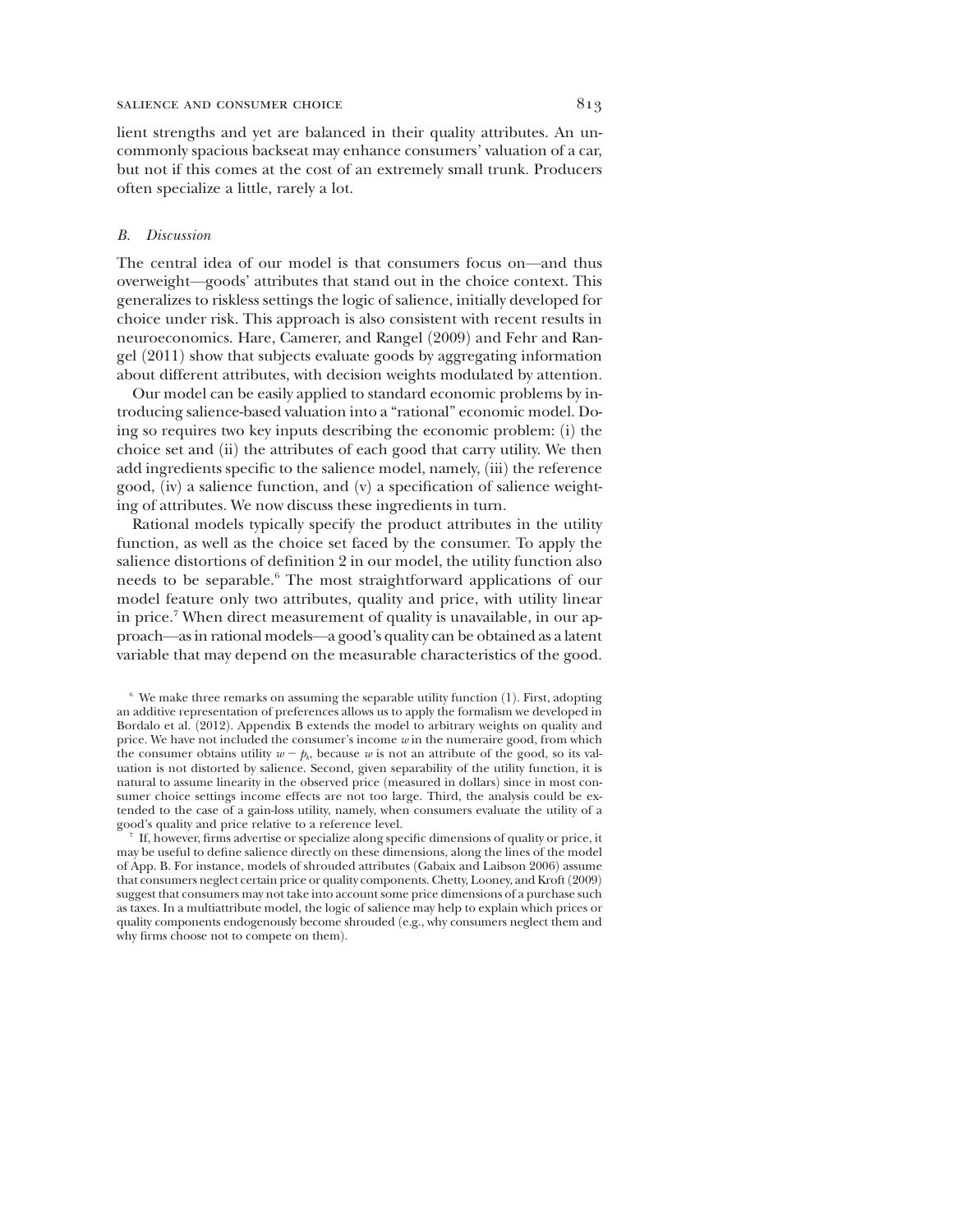# 814 **journal of political economy**

We restrict the admissible salience functions by assuming homogeneity of degree zero, which implies that salience is invariant to scalar transformations of attributes. Under this assumption, we can elicit utility of quality directly within our model from willingness-to-pay experiments; see Section V. While we do not claim that this assumption is universally applicable, it is supported by an emerging paradigm in psychology stressing that people possess an innate "core number system" that compares magnitudes in terms of ratios.<sup>8</sup> Homogeneity of degree zero is also formally convenient as it ensures that the salience ranking is invariant under linear transformations of the units (dollars) in which the attributes are measured. Thus, even though we defined salience to be a property of dollar attributes, under assumption 1, it can be defined over utils provided that the latter are a scalar transformation of dollars.<sup>9</sup>

We assume that salience weighting is determined by salience ranking, with the magnitude of the salience distortion characterized by the parameter  $\delta$ . Together with homogeneity of degree zero, this assumption makes our model significantly more tractable and applicable since the effects of salience are characterized in terms of rankings of quality/price ratios. Psychologically, rank-based discounting captures the idea that valuation can be drastically affected by introducing small differences in an attribute such as price (Tverksy 1972; Kim, Novemsky, and Dhar 2012). One feature of rank-based discounting is that valuation can be nonmonotonic, which may be undesirable in some applications. In online Appendix C, we show that with a continuous salience weighting, nonmonotonicities disappear under general conditions and all our results qualitatively carry through.

Finally, an important step in applying our model is to appropriately specify the choice context, or the reference good, with respect to which salience is defined. In deterministic settings, the choice context can be assumed to coincide with the choice set, in line with our formal analysis so far. This is also the case in lab experiments in which subjects are induced to think only about the choice set.<sup>10</sup>

 $8$  According to Feigenson, Dehaene, and Spelke  $(2004)$ , "To sum up, the findings indicate that infants, children and adults share a common system for quantification." This system exhibits a logarithmic (i.e., ratio-based) representation of numerical magnitude: "numerical representations therefore show two hallmarks: they are ratio-dependent and are robust across multiple modalities of input." Interestingly, the "system becomes integrated with the symbolic number system used by children and adults for enumeration and computation" (309).

<sup>9</sup> Specifically, the ordering and diminishing properties of definition 1 would carry through from dollars to utils, even if utils were an affine transformation of dollars. This is no longer the case if utils are a nonlinear transformation of dollars.

<sup>&</sup>lt;sup>10</sup> In this paper, we take the choice set as given, but evidence suggests that consumers typically consider only a subset of the options available in the market. The typical number of options in such consideration sets (or evoked sets) ranges from two to five goods (see Hauser and Wernerfelt 1990). This observation justifies our occasional focus on small choice sets. Endogenizing the consideration or evoked set is an important direction of future work; see Hauser and Wernerfelt (1990) and Eliaz and Spiegler (2011).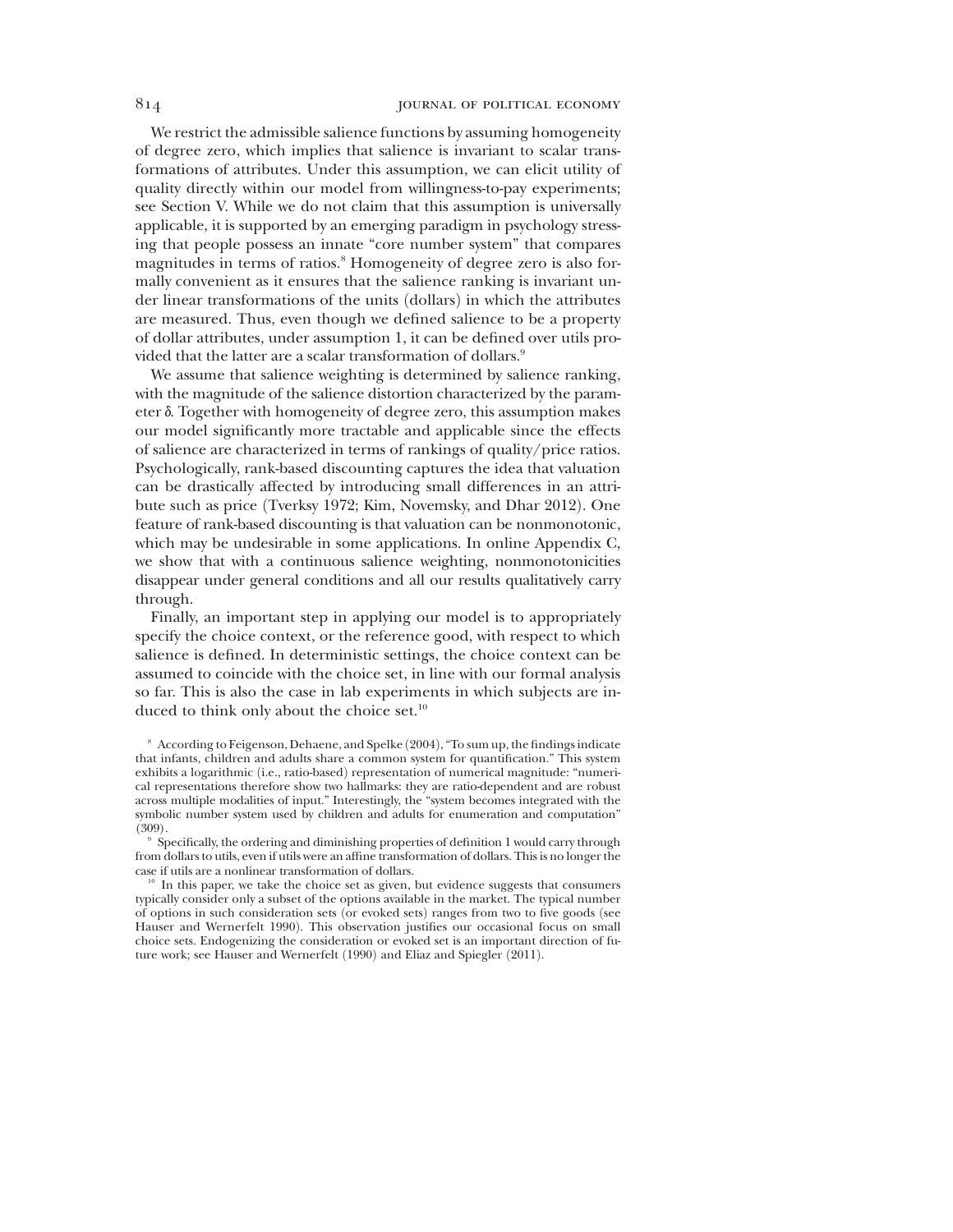#### salience and consumer choice 815

In stochastic settings, a broader notion of context is needed. In those cases, an attribute's salience also depends on how much this particular realization differs from prior expectations. In Section IV, we extend the model to settings that depend on subjects' expectations (including Thaler's beer example) by assuming that the choice context also includes the agents' rational price expectations. This extension captures the idea that the choice situation brings to the consumer's mind "normal" prices, which then shape the consumer's reference price (Kahneman and Miller 1986).

Several models of consumer choice seek to rationalize context effects by incorporating loss aversion relative to a reference good (see Tversky and Kahneman 1991; Tversky and Simonson 1993; Bodner and Prelec 1994). An implication of these models is a bias toward middle-of-the-road options, which avoid large perceived losses in every attribute. This prediction is hard to reconcile with evidence that in many situations consumers do choose extreme options. Moreover, these models do not speak to the other puzzles reviewed in the introduction, such as the Savage car radio problem, context-dependent willingness to pay, or the Hastings and Shapiro data.<sup>11</sup>

Gabaix  $(2012)$  develops a model of rational inattention in which attention to different product attributes is efficiently allocated ex ante, leading the consumer to neglect some of the attributes. In our model, consumer attention to different product attributes is drawn ex post, depending on which attribute stands out.

Models of relative thinking assume that valuation of a good depends on the "referent" levels of its characteristics (Azar 2007; Cunningham 2011). The fundamental assumption is that the marginal utility of a characteristic decreases with the level of its referent, which is reminiscent of the diminishing sensitivity property of salience. Cunningham reproduces some related patterns of choice, such as the Savage car radio puzzle. This approach, however, does not account for patterns of choice in which ordering plays a role, such as the Hastings and Shapiro evidence on gasoline  $(Sec. IV.A).$ 

Koszegi and Szeidl (2013) build a model that centrally features the idea of ordering: their consumers are essentially salient thinkers who focus on and overweigh those attributes in which options differ the most in terms of utility. Koszegi and Szeidl use their model to shed light on biases in intertemporal choice. By neglecting diminishing sensitivity, their model predicts a strong bias toward concentration; namely, consumers tend to overvalue options whose advantages are concentrated in a single dimension. This bias seems difficult to reconcile with the evidence on

<sup>&</sup>lt;sup>11</sup> In our model, diminishing sensitivity implies a "loss aversion" type of effect: deviations occurring below the reference attribute level are more salient than those occurring above it. For attributes yielding positive utility, this is reminiscent of the idea that "losses loom larger than gains." The implications for valuation, however, are very different from loss aversion.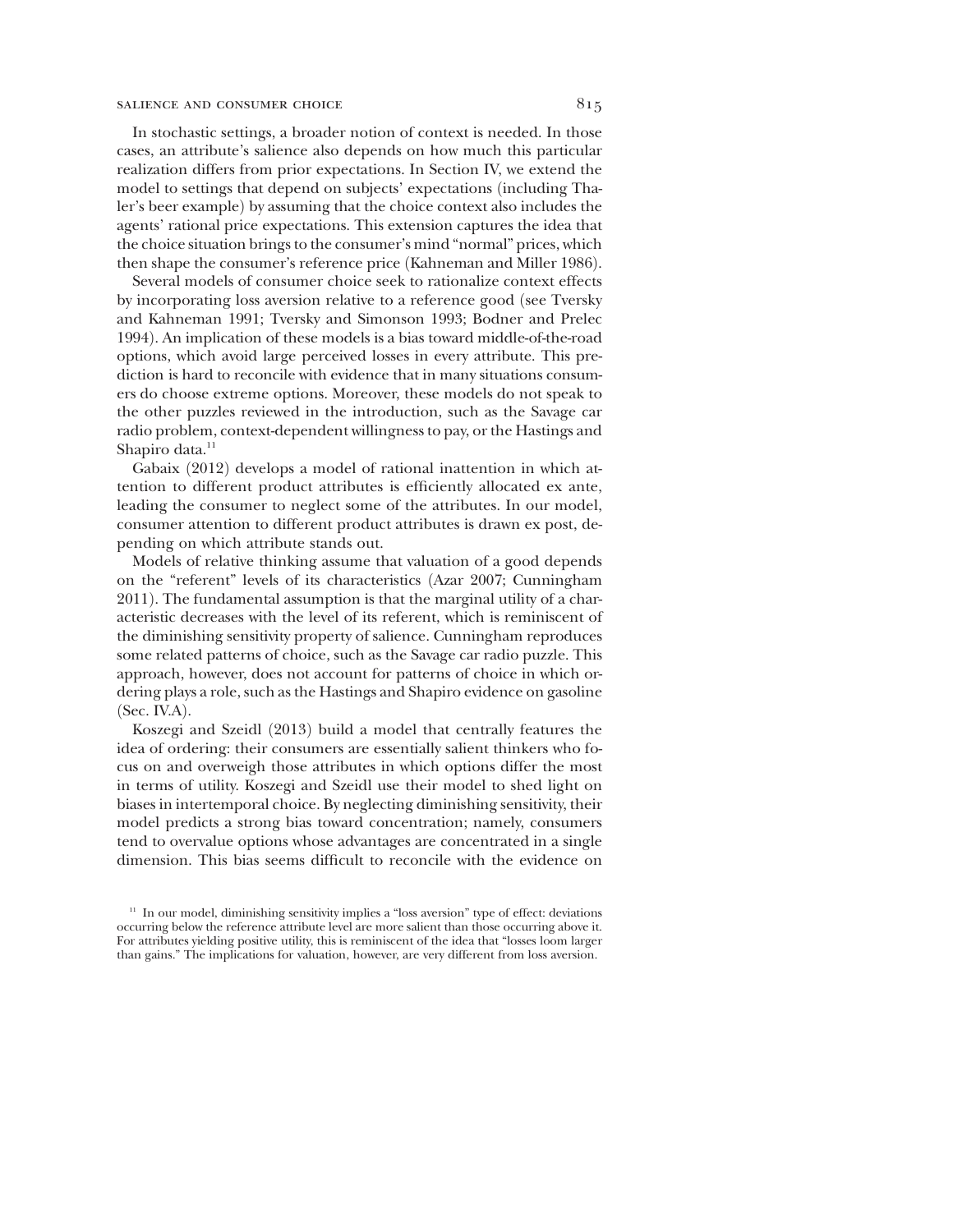diminishing sensitivity (such as the Savage car radio puzzle) and also with the evident desire of high-quality manufacturers to avoid shortcomings in any aspect of their merchandise.

By combining diminishing sensitivity with ordering within a choice context, our model generates the central prediction linking price sensitivity to context: consumers are relatively insensitive to price differences among goods of different qualities at expected high price levels, while they are price sensitive when faced with unexpected parallel price increases. This mechanism both provides a unified account of several wellknown choice patterns and puzzles and generates new implications.

# III. Salience and Demand for Quality

We now examine the implications of our model for the reaction of consumers to two distinct manipulations of the choice set. We first explore diminishing sensitivity by considering uniform price shifts of all the goods in the choice set. We then explore ordering by considering changes in the reference good due to the addition of an irrelevant alternative.

# A. Price Differences across Contexts and Diminishing Sensitivity

The wine example from the introduction suggests that a consumer's price sensitivity depends on the price level, namely, that the consumer is more price sensitive when choosing among cheaper goods. This idea is a direct implication of proposition 2.

COROLLARY 1. Suppose that the choice set  $C$  lies on a rational indifference curve and that prices are given by  $p_k + \Delta$  for some constant  $\Delta \geq 0$ . If for  $\Delta = 0$  the salient thinker chooses the lowest-quality good  $k = 1$ , then there exists a threshold  $\Delta^* > 0$  such that for  $\Delta < \Delta^*$  he chooses  $k = 1$  while for  $\Delta > \Delta^*$  he chooses the highest-quality good  $k = N$ .

The corollary establishes a sense in which the demand for quality is increasing in the level of prices.<sup>12</sup> In the wine example from the introduction, the consumer chooses between two wines of qualities  $q_h = 30$ and  $q_l = 20$ . At the store, prices are  $p_h = 20$  and  $p_l = 10$ . At the restaurant, prices are uniformly increased by  $\Delta p = 40$ . Though the quality gradient  $q_h - q_l$  and the price gradient  $p_h - p_l$  are the same in the two situations, the consumer chooses the cheap wine at the store and the expensive wine at the restaurant. Owing to diminishing sensitivity of the salience function, the price difference of 10 between the wines is more noticeable to the consumer at the low price level of the store than at the

<sup>&</sup>lt;sup>12</sup> For a rational thinker with  $\delta=1$ , demand is independent of the price shift  $\Delta$ .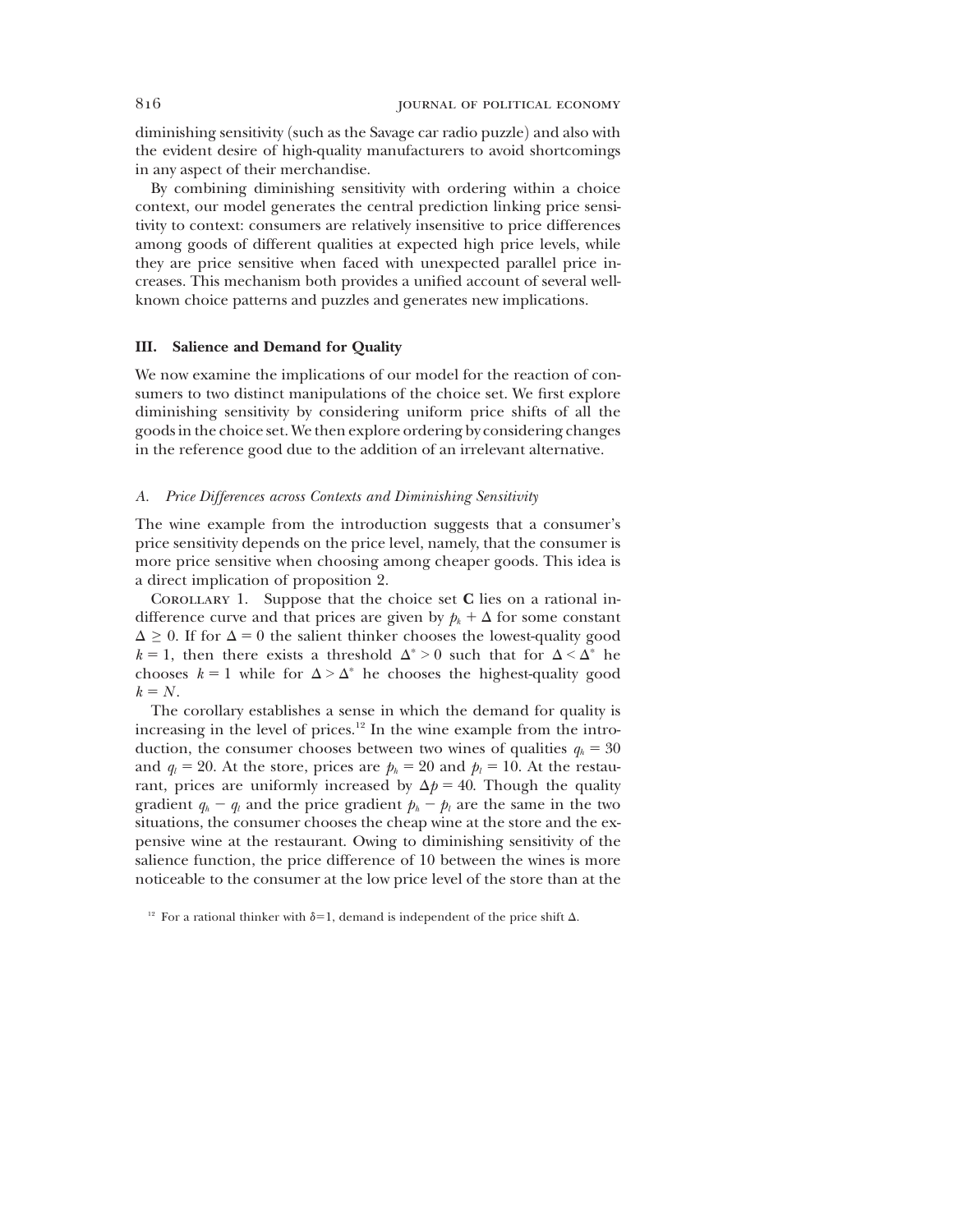high price level of the restaurant. To see how this example illustrates the logic of corollary 1, note that at the store, the cheaper wine has a higher quality/price ratio  $(20/10 > 30/20)$ , while at the restaurant the ranking is reversed  $(20/50 < 30/60)$ . Price is salient at the store; quality is salient at the restaurant.

Diminishing sensitivity can lead to several of the preference reversals discussed in the introduction, such as Savage's (1954) car radio problem or Kahneman and Tversky's (1984) jacket-calculator problem, formalizing Thaler's (1980) intuitive argument based on Weber's law.<sup>13</sup> Owing to diminishing sensitivity, the salience mechanism induces consumers to display higher price sensitivity for choice among cheaper goods.<sup>14</sup> As we show in Section IV, in nondeterministic settings the strength of this effect depends on price expectations.

# B. Decoy and Compromise Effects

A well-documented anomaly in both marketing and psychology is the socalled decoy effect (Huber, Payne, and Puto 1982; Tversky and Simonson 1993): adding to a pairwise choice an option dominated by one of the goods boosts the demand for the dominating good. Another well-known anomaly is the compromise effect (Simonson 1989): adding an extreme option to a pairwise choice induces subjects to change their preferences toward the middle-of-the-road, or compromise, option. Assuming, along the lines of Section II, that the consumer is perfectly informed about the available goods, both anomalies constitute violations of the IIA.<sup>15</sup>

Our model can provide an intuitive account for these phenomena as a consequence of the impact of the added option on salience. The proposition below describes conditions under which such preference reversals arise, providing a novel and testable prediction of our model.

Wernerfelt (1995) and Kamenica (2008) explain the decoy effects by suggesting that decoys indirectly provide consumers with information about the quality of the products.

<sup>&</sup>lt;sup>13</sup> A salient thinker is more likely to buy a car radio when the price of the radio is added to the price of the car than when the radio is sold in isolation, separately from the car purchase. To see how this works, note that diminishing sensitivity implies that the salience of the price  $p_r$  of the radio is higher when evaluated in isolation,  $\sigma(p_r, p_r/2)$ , than against the backdrop of the much higher price  $p$  of the car,  $\sigma(p + p_r, p + p_r/2)$ . Intuitively, the cost of the add-on is less salient when it is "hidden" behind the high price of the core good.

<sup>14</sup> This mechanism differs from models based on loss aversion. In Bodner and Prelec's ð1994Þ model, consumers evaluate each good's gains and losses relative to the same reference good, namely, the "centroid" (or average) good in the choice set. As prices increase uniformly, the gains/losses relative to the reference price stay constant, leaving choice unchanged. In our model, in contrast, as prices increase, a given price difference becomes less salient because salience is evaluated relative to not experiencing an attribute and not with respect to experiencing its reference level. Price levels can also affect the rational consumer's choice through income effects, but in the opposite direction of our prediction: under concave utility, consumers are more price sensitive at higher price levels.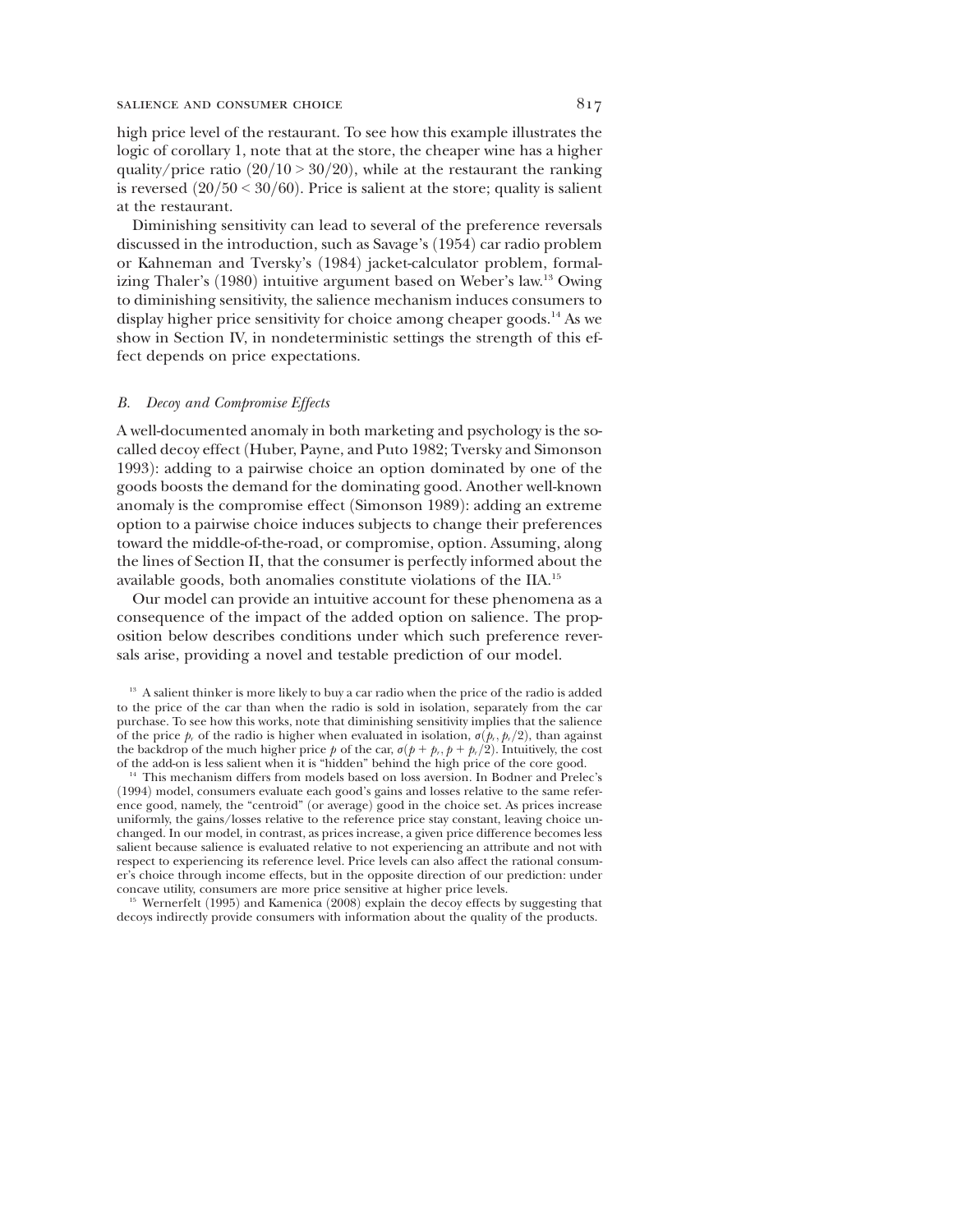PROPOSITION 4. Let  $\mathbf{C} = \{(q_i, p_i), (q_h, p_h)\}\$  and assume that  $(q_h, p_h)$  is preferred to  $(q_l, p_l)$  if and only if its higher quality is salient; formally,

$$
-(1-\delta)(p_h-p_l)\leq \Delta u \leq (1-\delta)(q_h-q_l),
$$

where  $\Delta u = (q_h - q_l) - (p_h - p_l)$  is the rational utility difference between the goods. Let  $(q_a, p_a)$  be a decoy good such that  $(q_h, p_h)$  retains aboveaverage quality and price in the enlarged choice set  $\mathbf{C}_d = \mathbf{C} \cup \{ (q_d, p_d) \}$ (i.e.,  $\ddot{q}_h > \overline{\dot{q}}$  and  $\dot{p}_h > \overline{\dot{p}}$ ). Then the following cases obtain:

i. If  $q_l/p_l > q_h/p_h$ , so that price is salient and  $(q_l, p_l)$  is chosen from **C**, then for any  $(q_d, p_d)$  satisfying

$$
\frac{q_d}{p_d} < \frac{q_h}{p_h} + \frac{p_l}{p_d} \bigg( \frac{q_h}{p_h} - \frac{q_l}{p_l} \bigg),
$$

good  $(q_h, p_h)$  is quality salient in  $\mathbf{C}_d$ . Moreover, there exist decoys satisfying the previous condition and  $q_d > q_h$ ,  $p_d > p_h$  such that  $(q_h, p_h)$ is chosen from  $C_d$ .

ii. If  $q_l/p_l < q_h/p_h$ , so that quality is salient and  $(q_h, p_h)$  is chosen from **C**, then there exists no decoy such that  $q_d/p_d \leq q_l/p_l$  and  $(q_h, p_h)$ is price salient in  $\mathbf{C}_d$ . In particular, for no decoy satisfying  $q_d / p_d$  $\leq q_l/p_l$  is  $(q_l, p_l)$  chosen from  $\mathbf{C}_d$ .

Result i says that the decoy must be a bad deal, namely, a good with a significantly lower quality/price ratio than other available goods. When  $q_d / p_d$  is low, it lowers the quality/price ratio of the reference good to the point that  $q_h/p_h > \bar{q}/\bar{p}$ . As a consequence, the quality of  $(q_h, p_h)$  becomes salient, so this good is now overvalued and is chosen in the enlarged choice set (provided that the decoy is not so good that the consumer prefers it to  $(q_h, p_h)$ .

To illustrate this mechanism, consider again the wine example from the introduction, with a variation in which a third, more expensive and high-quality wine  $(q_d = 30, p_d = 30)$  is added to the wine selection at the store:

$$
\mathbf{C}^{\text{store}} = \{ (30, 20), (20, 10) \},\
$$
  

$$
\mathbf{C}^{\text{store}(d)} = \{ (30, 20), (20, 10), (30, 30) \}.
$$
 (9)

The decoy wine  $(30, 30)$  yields lower utility than the original options, as

$$
u(30,30) = 0 < u(30,20) = u(20,10) = 10.
$$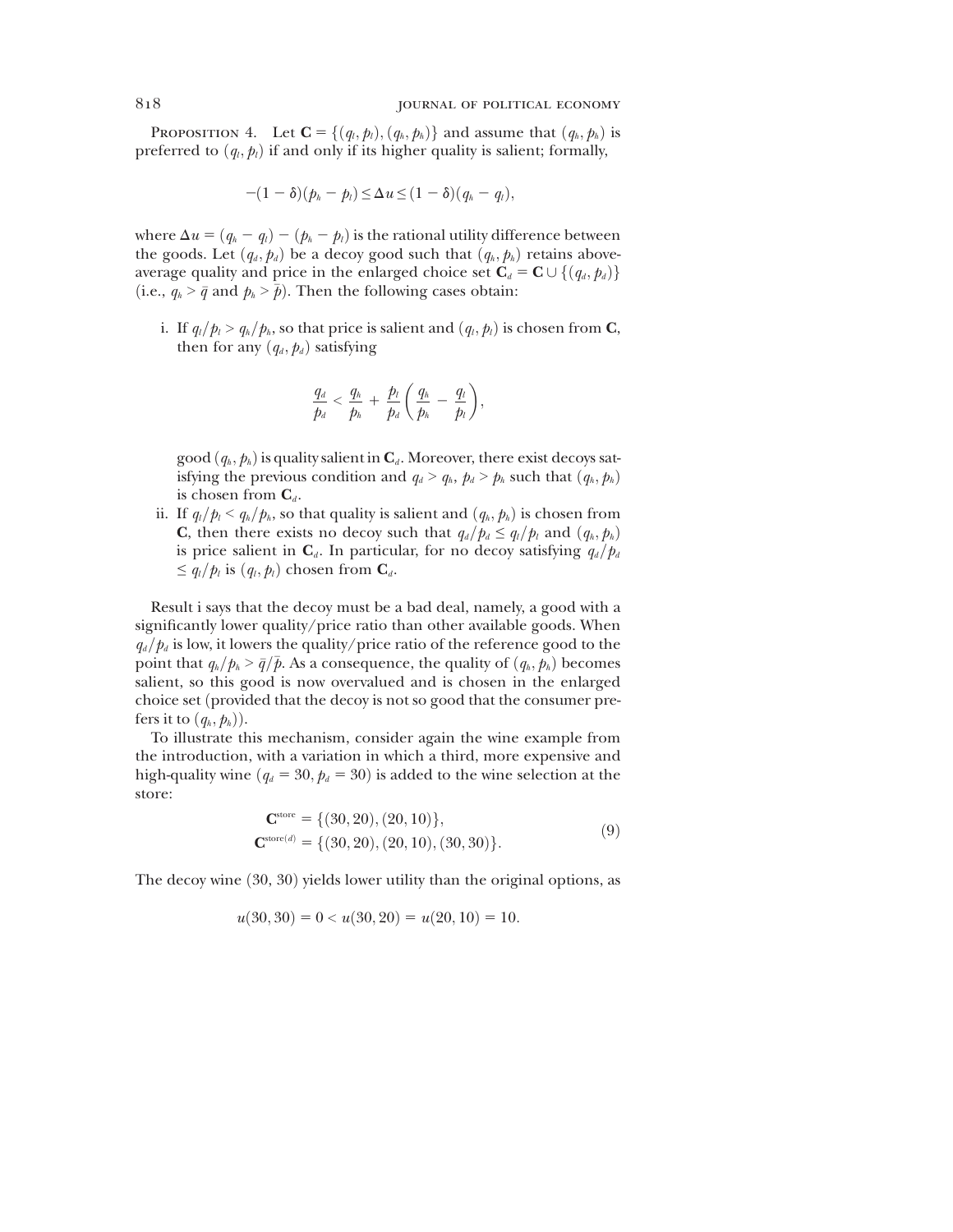For a rational decision maker, the inclusion of the decoy in the choice set is irrelevant.

Consider the choice of a salient thinker. As shown in Section III.A, in C<sup>store</sup> the salient thinker picks the low-end wine  $(q_l, p_l)$  because  $(q_h, p_h)$ has a below-average quality/price ratio, so that its high price is salient. When the decoy is added, however, things change. In fact, the quality/ price ratio of the decoy wine,  $30/30$ , is lower than the quality/price ratio of the high-end wine, 30/20. Thus, by comparison with  $(q_d, p_d)$ , the highend wine  $(q_h, p_h)$  seems a better deal than in the original choice set! Formally, in  $\mathbf{C}^{\text{store}(d)}$ , the reference wine is (26.7, 20). The high-end wine<br>delivers above reference quality  $30 > 96.7$  at the reference price  $90 - 4s$ delivers above reference quality  $30 > 26.7$  at the reference price 20. As a consequence, the quality of  $(q_h, p_h)$  becomes salient, which implies that  $(q_h, p_h)$  is now preferred to  $(q_l, p_l)$ , yielding the decoy effect.

In this example, the decoy is dominated by  $(q_h, p_h)$ . Critically, however, case i above shows that this violation of IIA can also arise when  $q_d > q_h$ and  $p_d > p_h$  so that, in the augmented choice set, the high-end wine provides intermediate levels of quality and price but offers a good quality/ price ratio when compared to the decoy. This creates a compromise effect in our model, with the same logic as the decoy effect.

Consider next result ii of proposition 4. It says that the decoy effect is asymmetric in the sense that it does not reverse an initial preference for high-quality goods. When quality is salient in pairwise choice (namely,  $q_h / p_h > q_l / p_l$ , adding a decoy to the lower-quality good  $(q_l, p_l)$  may cause its low price to become salient. However, since the decoy reduces the quality/price ratio of the reference good, it cannot at the same time make the high price of  $(q_h, p_h)$  salient. Since this high-end good remains quality salient, it is still chosen in the enlarged choice set. There are instances, not contemplated in proposition 4, in which a decoy may increase the relative valuation of a lower-quality good.16 However, proposition 4 captures an important asymmetry generated by our model whereby goods with high quality and high price are more likely to benefit from decoys than their low-quality, low-price competitors.

The asymmetry of decoy effects is consistent with Heath and Chatterjee's (1995) survey of experimental and field results on decoys. In agreement with our predictions, the authors document a robust asymmetry in the workings of the decoy effect: adding appropriate decoys typically boosts experimental subjects' demand for high-quality goods at the expense of demand for low-quality goods. In contrast, adding decoys for low-quality goods does not boost the demand for these goods. In this respect, our model differs substantially from formalizations of context

<sup>16</sup> These include decoys with extremely high quality/price ratios but very low levels of quality.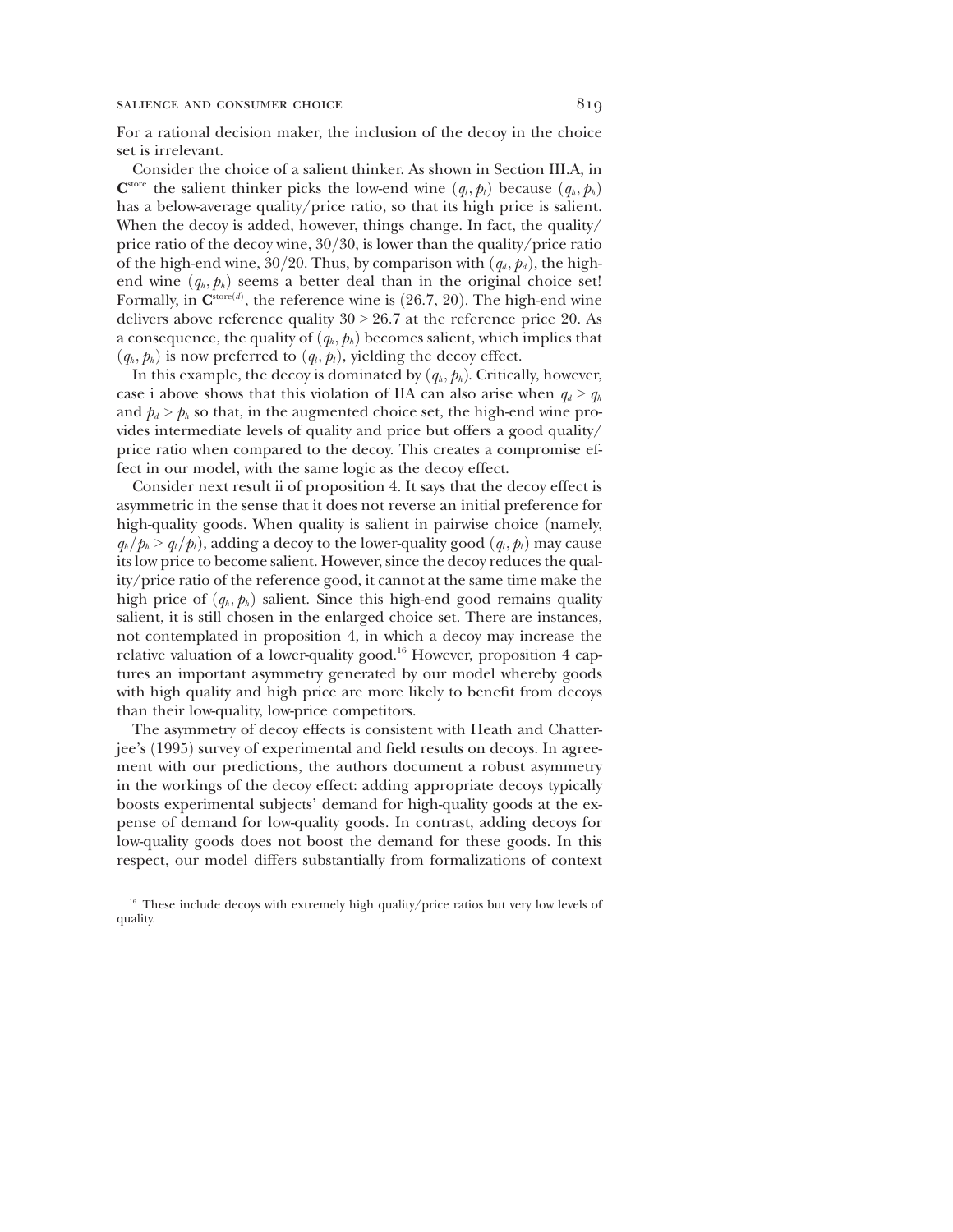dependence based on loss aversion (Tversky and Simonson 1993; Bodner and Prelec 1994), where consumers minimize losses across all attributes and mechanically prefer middle-of-the-road options, so that asymmetries do not arise.

# IV. Salience and Expectations

So far we took a narrow view of the choice context by identifying it with the choice set C. A long tradition in psychology, however, stresses that the choice context is not limited to the choice set but includes also the alternatives that the decision maker expects to find in the current choice setting (Kahneman and Miller 1986). As we stressed previously, this aspect seems relevant to understanding several phenomena. For example, in the Thaler beer example, framing subjects with a specific context (resort or store) makes them think about the price they could expect in that context. In the Hastings and Shapiro example, the consumer approaches the gas station having in mind a price expectation for gas. The logic of our model implies that, once evoked, expected prices shape choice by affecting the salience ranking of different product attributes.

To see how these effects may work, we incorporate expectations in our definition of context. In a straightforward way, we assume that the choice context consists of the goods in the choice set together with those same goods at their rationally expected prices.

DEFINITION 3. The choice context is the set  $\mathbf{C}_{\text{cont}} = \mathbf{C} \cup \mathbf{C}_{e}$ , where  $\mathbf{C}$ is the externally given choice set and  $\mathbf{C}_e = \{ (q_k^e, p_k^e) \}_{k=1,...,N}$  is the set of goods the consumer expects to find in the choice setting. We make the goods the consumer expects to find in the choice setting. We make the following assumptions:

- i. For each  $(q_k, p_k) \in \mathbb{C}$ , there is a  $(q_k^e, p_k^e)$  whose expected quality satisfies  $q_e^e = a$ , and whose expected price  $p_e^e$  is the rational expectaisfies  $q_k^e = q_k$  and whose expected price  $p_k^e$  is the rational expectation of  $p_k$ , namely,  $p_k^e \equiv \mathbb{E}[\hat{p}_k]$ .<br>The choice context is sump
- ii. The choice context is summarized by a reference good  $(\bar{q}, \bar{p})$ , where the reference (or normal) levels of quality and price are where the reference (or normal) levels of quality and price are their average values in  $\mathbf{C}_{\text{cont}}$ , namely,  $\bar{q} = (1/N)\sum_k q_k$  and  $\bar{p} = (1/9N)\sum_k (p_k + p_k^e)$  $(1/2N)\sum_{k}(\tilde{p_{k}}+\tilde{p_{k}}^{e}).$

This definition captures the idea that the choice situation brings to the consumer's mind "normal" prices, which then shape the consumer's reference price (Kahneman and Miller 1986). Assuming rational expectations is an intuitive and model-consistent way to capture normal prices, although it is not universally applicable.<sup>17</sup>

 $17$  In some settings, the prices rationally expected in a specific situation might be perceived as being far from normal, for instance, the price of a tuna sandwich at an airport or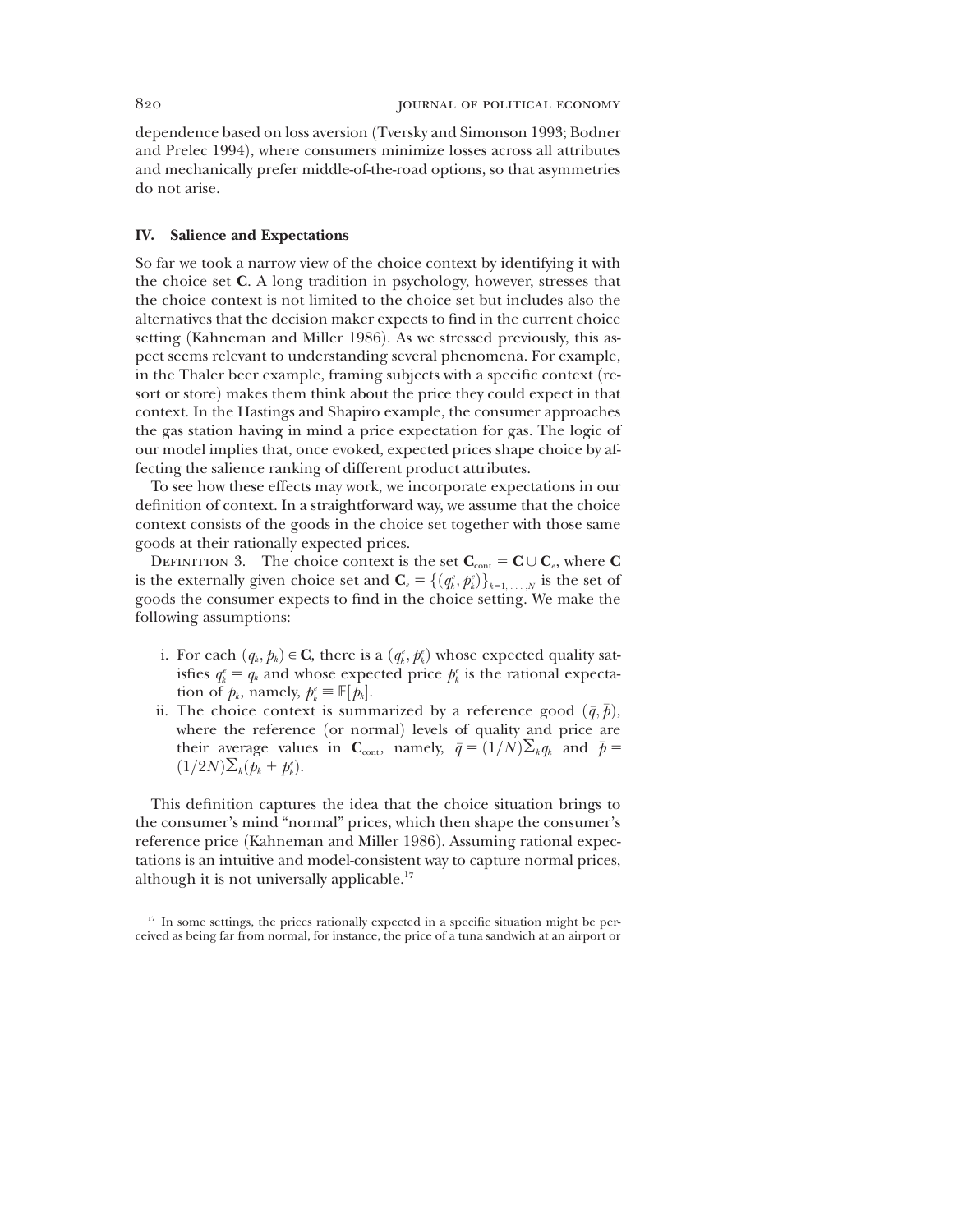Definition 3 has two important implications. First, when actual prices coincide with price expectations (i.e., when  $p_k = \mathbb{E}[\phi_k]$  for all k), the reference good in the choice context coincides with the average good in the choice set. As a result, the consumer behaves as if the choice context and the choice set coincide,  $C_{\text{cont}} = C$ . In this sense, our previous analysis is directly applicable to deterministic settings or to lab experiments in which, unless explicitly primed, consumers have no experience to base their forecasts on.

Second, when expected and actual prices differ, the model uncovers an important new effect: the salience of price is determined not only by comparing prices across goods but also by comparing actual prices with expected prices. Even if the price of a good is similar to that of other goods, it may be salient if it is unexpectedly high. The salient thinker's attention is drawn not just to differences between available options but also to the surprising features of the environment.<sup>18</sup>

# A. Price Shifts: Diminishing Sensitivity versus Ordering

We now provide a general characterization of the effects of price changes in our model. We show how the model generates two seemingly contradictory implications: lower price sensitivity at higher price levels but higher price sensitivity after unexpected price hikes. These results are due to the tension between the basic forces of diminishing sensitivity and ordering.

Take the choice context  $C_{\text{cont}}$  as given and consider the effect on salience of a marginal price increase in a proper subset of  $C_{\text{cont}}$ . Here  $C_{\text{cont}}$ includes both available goods and the same goods at expected prices. Let us partition  $C_{\text{cont}}$  into two subsets,  $C_{\text{F}}$  and  $C_{\text{C}}$ , such that  $C_{\text{F}}$  is the set of goods for which price is held fixed and  $C_c$  is the set of goods whose prices uniformly increase. Formally, suppose that the prices for goods k in  $C_c$  are increased from  $p_k$  to  $p_k + \Delta$ , where  $\Delta$  is a marginal uniform price increase for all goods in  $C_c$ . Depending on the "experiment,"  $C_c$ can include actual prices, expected prices, or both. The following cases are of particular interest:

of a hotdog at a baseball game. Assuming rational expectations strikes a balance between psychological precision and testability of the model.

<sup>&</sup>lt;sup>18</sup> Our use of rational expectations is reminiscent of Koszegi and Rabin's (2006) model, in which reference points coincide with expectations, but has two important differences. First, in our model, expectations are fully exogenous in that they are determined by the entire choice context, and not by what is actually chosen. This simplifies the model and facilitates its application because it requires the modeler to know only the exogenous empirical distribution of prices. Second, our mechanism relies on salience relative to the reference good, and not on loss aversion. These two forces often act in directly opposite directions, for instance, when a good's quality is salient.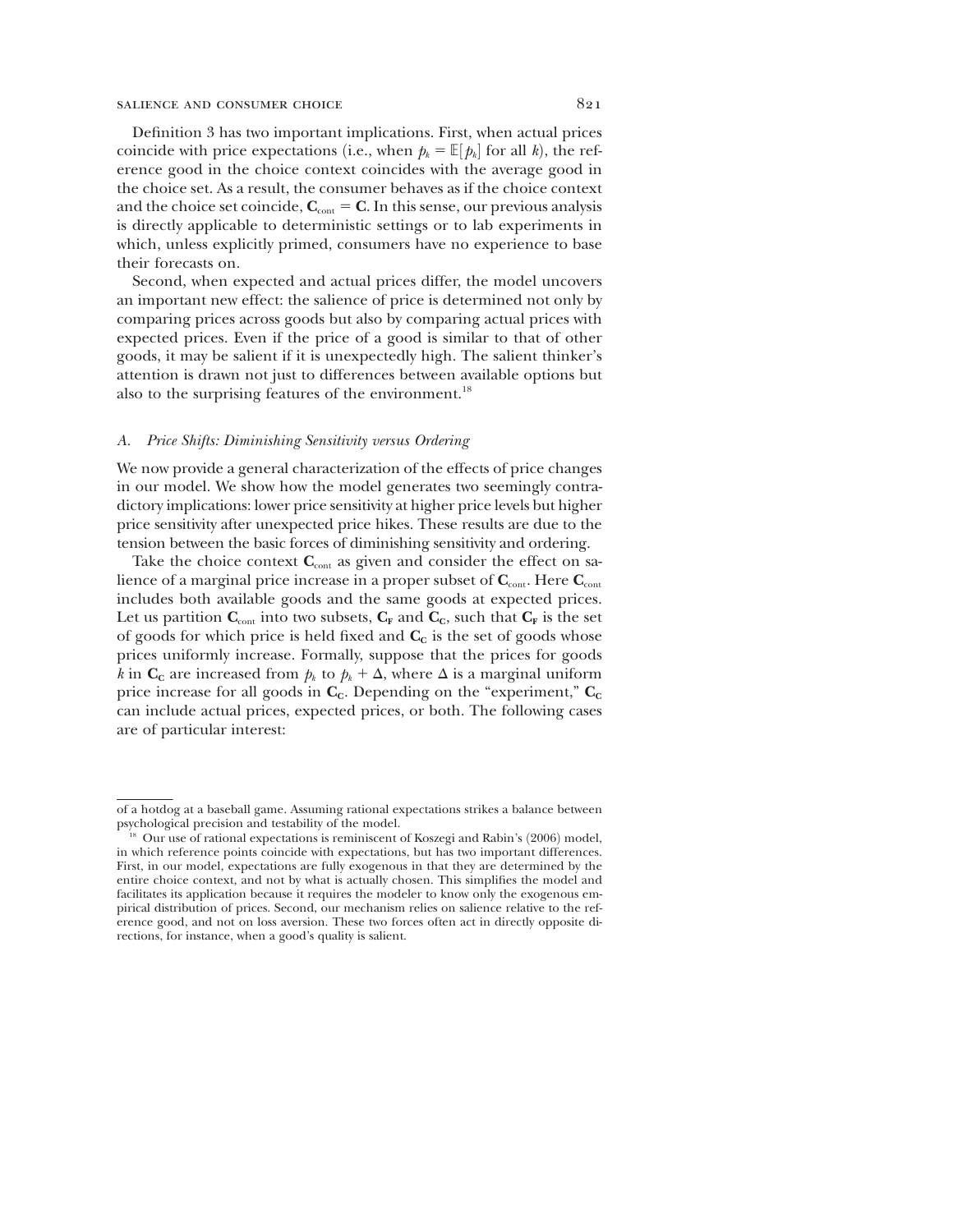- a. Expected price hikes, as in the store versus restaurant example: In this case, both actual and expected prices change, so that  $C_C = C$ and  $C_F = \emptyset$ .
- b. Unexpected price hikes: Here only actual prices change while expected prices stay constant in the choice context, so that  $C_C = C_{choice}$ and  $\mathbf{C}_{\mathbf{F}} = \mathbf{C}_{e}$ .
- $c$ . Relative price changes: Only a subset of actual (and perhaps expected) prices changes. Here  $C_c$  is the subset of actual (and expected) goods whose relative price changes, while  $C_F$  contains all remaining (actual and expected) goods.

Denote by  $\eta$  the fraction of goods in the choice context that belong to  $\mathbf{C}_{c}$ . Denote by  $\bar{p}_{F}$  the average price in subset  $\mathbf{C}_{F}$ , by  $\bar{p}_{c}$  the average price in  $\mathbf{C}_{\mathbf{C}}$ , and by  $\bar{p}$  the reference (average) price in  $\mathbf{C}_{\text{cont}}$ , where all prices are computed with  $\Lambda = 0$ . In example  $a, n = 1$  and  $\bar{h} = \bar{h}$ . In example  $h, n$ computed with  $\Delta = 0$ . In example  $a, \eta = 1$  and  $\bar{p}_c = \bar{p}$ . In example  $b, \eta$ = 1/2 and  $\bar{p}_F = \bar{p}_c = \bar{p}$ . In example c, average prices depend on the specific goods considered and  $\eta$  may be small, close to zero. We then show the following proposition.

PROPOSITION 5. Suppose that  $\bar{p}_c \geq \bar{p}$ . Then a uniform marginal increase  $\Delta$  in the prices of goods in  $C_c$  boosts the salience of price for the most expensive good in  $C_c$  only if

$$
\frac{\underline{p}_{\mathbf{c}}^{\max} - \bar{p}_{\mathbf{c}}}{\bar{p}_{\mathbf{F}}} < \frac{1 - \eta}{\eta},\tag{10}
$$

where  $p_{\text{C}}^{\max}$  is the highest price in  $\mathbf{C}_{\text{C}}$ . If  $\eta = 1$ , price salience falls for all goods in  $C_c$ .

Take a category of goods that are originally at least as expensive as average (i.e.,  $\bar{p}_c \geq \bar{p}$ ). A uniform marginal increase in the prices in this category boosts the salience of price for its most expensive members and thus increases the consumer's price sensitivity for these goods provided that the category affected by the price hike is sufficiently small, namely,  $\eta$  is small.

The size  $\eta$  of the category affected by the price hike modulates the strength of ordering versus diminishing sensitivity. When the category is large, the price hike induces a commensurate increase in the reference price  $\bar{p}$ . As a consequence, the price differential between category prices and the reference price does not grow significantly. Diminishing sensitivity dominates, equation  $(10)$  does not hold, and a price increase reduces the salience of price. This is what happens in the case of fully expected price hikes, such as in setting a above: actual and expected prices uniformly increase  $(\eta = 1)$  and price salience falls for all goods, includ-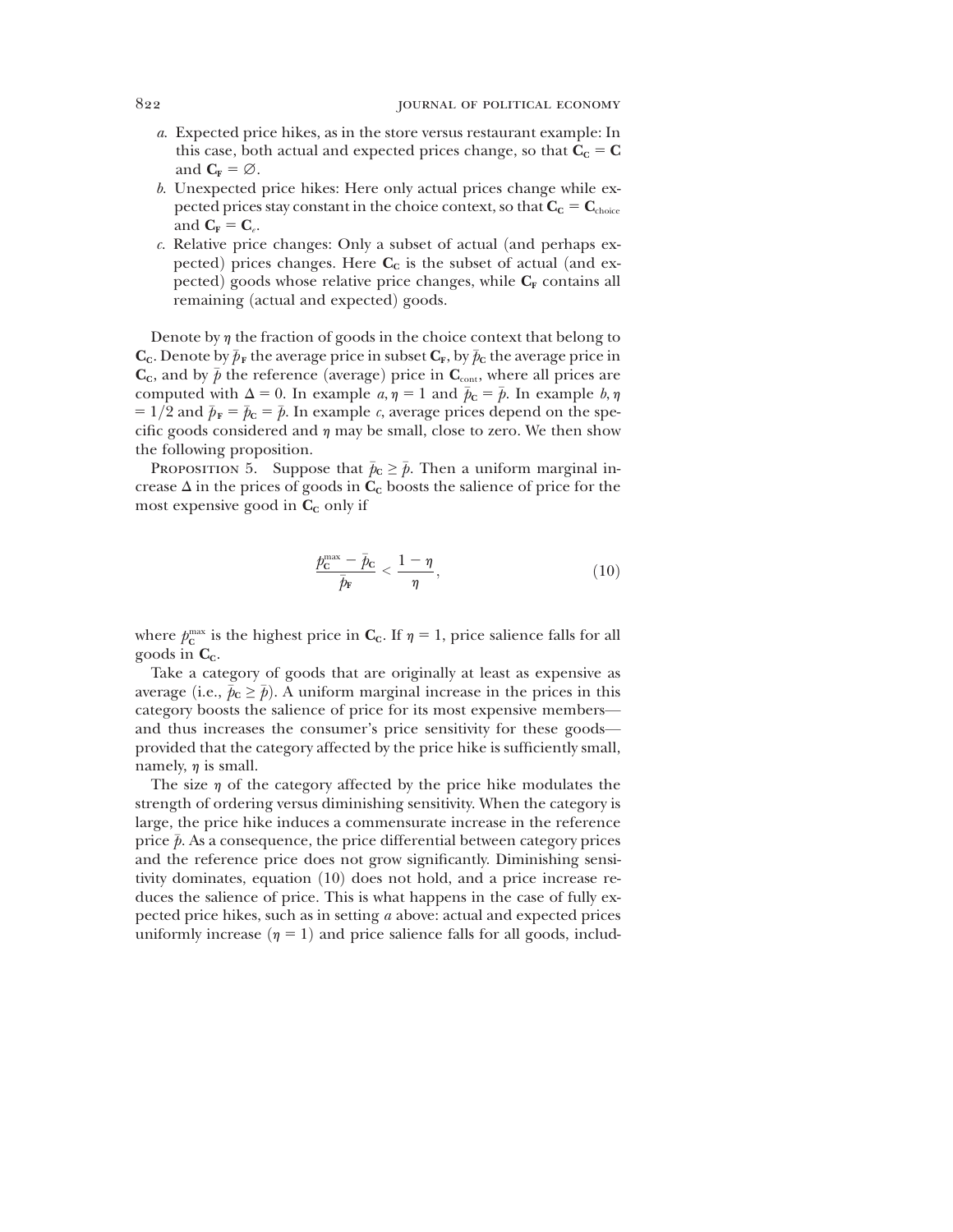ing the very expensive ones. The consumer's price sensitivity is reduced for all goods.

Suppose, in contrast, that the category affected by the price hikes is small (in the limit,  $\eta \approx 0$ ). Now the reference price  $\bar{p}$  is only modestly affected by the price hike As a consequence, the price differential beaffected by the price hike. As a consequence, the price differential between category prices and  $\bar{p}$  grows disproportionately. In this case, ordering dominates, equation  $(10)$  holds, and a price increase boosts the salience of price. The surprising price hike of setting  $b$  above falls into this case: only actual prices increase while expected prices stay constant (so  $\eta = 1/2$ ). Because the prices of the available goods are very high relative to the reference price, the most expensive goods become price salient. This increases the consumer's price sensitivity to these goods.

As illustrated in setting  $c$ , this phenomenon describes consumers' reaction not only to surprises in overall price levels but also to relative price changes. Imagine, for instance, a consumer choosing among different qualities of Bordeaux wines. Equation  $(10)$  says that as the price of Bordeaux wines uniformly increases, the consumer is more likely to substitute toward cheaper Bordeaux (or potentially to leave the category altogether) if Bordeaux wines are, on average, expensive and display relatively low price dispersion.

In sum, proposition 5 provides the central comparative statics on how price sensitivity depends on context: consumers are relatively insensitive to price differences among goods at expected high prices, while they are very price sensitive when faced with unexpected price increases. Furthermore, our model yields testable predictions on whether price hikes boost or dampen the demand for quality, depending on the magnitude of the price hike and on the market structure (measured by  $\eta$  and price dispersion  $p_{\rm c}^{\rm max} - \bar{p}_{\rm c}$  in eq. [10]).<br>To illustrate the workings of

To illustrate the workings of proposition 5, consider again the wine example from the introduction. As the salient thinker opens the wine list at his favorite restaurant, he forms rational expectations of the prices he may find. Suppose that these expectations are given by  $p_k^e \equiv \mathbb{E}[\hat{p}_h | \text{rest}]$ <br>= 60 and  $p_k^e = \mathbb{E}[h | \text{rest}] = 50$ . To account for the possibility that actual = 60 and  $p_i^e \equiv \mathbb{E}[\hat{p}_i|\text{rest}] = 50$ . To account for the possibility that actual<br>prices are higher than expected write actual prices as  $F^{\text{cst}} = 60 + \epsilon$  and prices are higher than expected, write actual prices as  $p_k^{\text{rest}} = 60 + s$  and  $p_t^{\text{rest}} = 50 + s$ , where  $s \ge 0$  is the price surprise. If  $s = 0$ , we are in case a, where  $\eta = 1$  and price expectations coincide with actual prices. If instead s > 0, we are in case b, where  $\eta = 1/2$  and the consumer faces an unexpected price increase. The consumer's choice context depends on the price shock s:

$$
\mathbf{C}_{\text{rest}} = \begin{cases} h^{\text{rest}} = & (30, 60 + s) \\ l^{\text{rest}} = & (20, 50 + s) \\ h^{\text{e,rest}} = & (30, 60) \\ l^{\text{e,rest}} = & (20, 50). \end{cases}
$$
(11)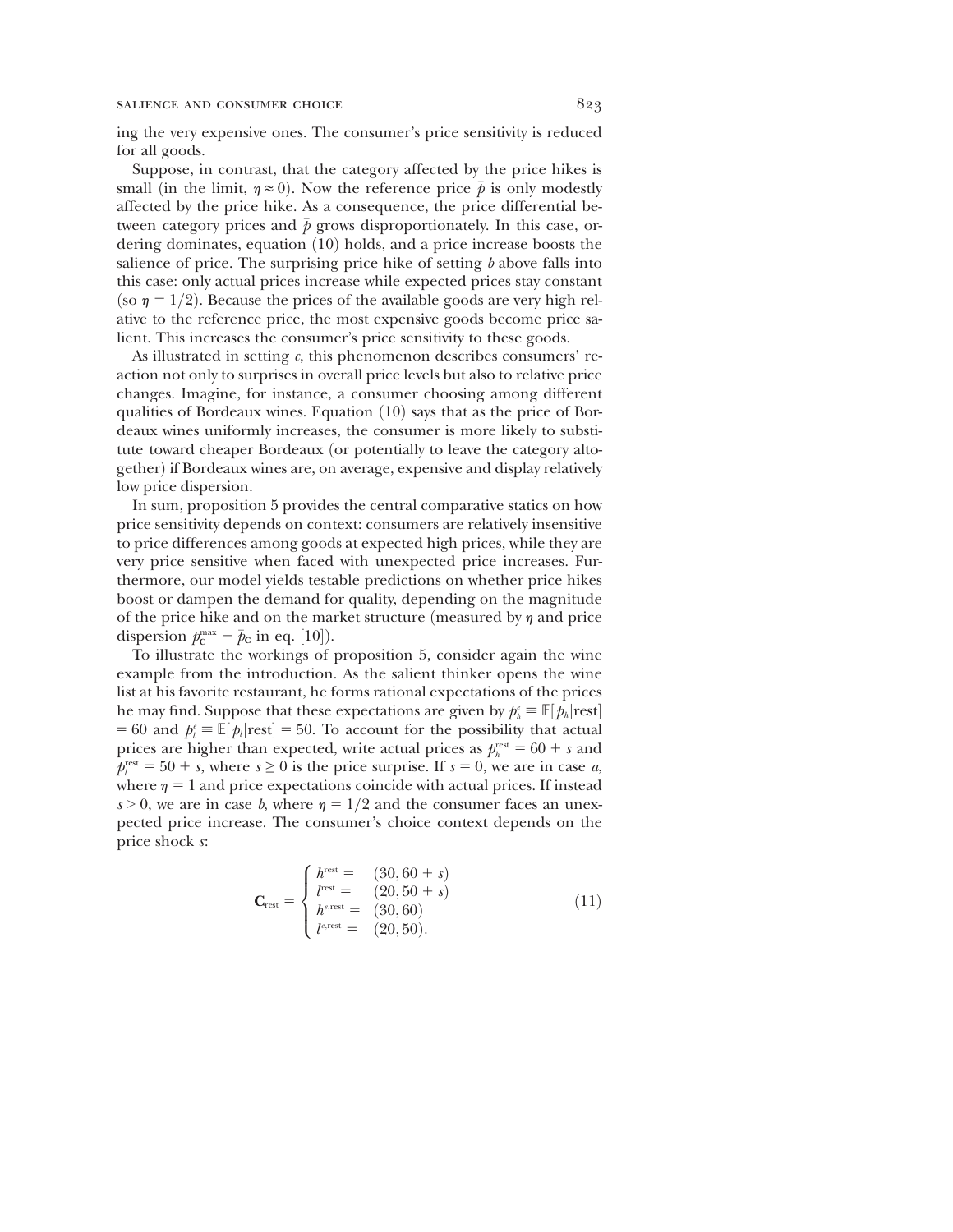The reference wine is  $(\bar{q}, \bar{p}) = (25, 55 + (s/2))$ . The high-end wine h<sup>rest</sup> still vields above-average quality but it may now exhibit a lower than as still yields above-average quality, but it may now exhibit a lower than average quality/price ratio. This is indeed the case provided that

$$
\frac{30}{60+s} < \frac{25}{55 + (s/2)} \Leftrightarrow s > 15. \tag{12}
$$

As implied by proposition 5, if the price surprise is sufficiently large, the high-end wine becomes price salient. This greatly reduces the value of  $h^{\text{rest}}$ as perceived by the salient thinker. This price surprise might also render the low-end wine price salient, but it unambiguously reduces the relative valuation of the high-end wine, inducing the consumer to choose the lowend wine. When the consumer finds wines at the restaurant to be unexpectedly pricey, he switches to lower-quality wine, excessively reducing his demand for quality relative to the rational case.

Compare this result with the case in which restaurant prices are high but fully expected, namely,  $s = 0$ . In that case, the consumer is adapted to higher wine prices, and by diminishing sensitivity, he focuses on quality and chooses the high-quality wine. The key difference with the previous case is that now high restaurant prices are fully expected and so do not draw the consumer's attention.

To conclude the analysis, consider what happens when restaurant prices are surprisingly low, namely,  $s < 0$ . In this case, equation (12) is harder to satisfy. Relative to historical prices, the high-end wine now has a high quality/price ratio. Thus, unexpectedly low prices tend to draw the consumer's attention to quality, reducing his price sensitivity. The high-quality wine is now chosen over its low-quality competitor. Interestingly, this effect holds only for moderate price drops. If the price drop is sufficiently drastic, the consumer's attention is necessarily drawn to prices, which again favors the low-quality wine. Our model thus exhibits an asymmetry whereby unexpected price hikes always induce consumers to substitute toward cheaper goods while unexpected price declines tend to, but do not always, induce consumers to substitute toward more expensive goods.

This intuition helps account for the evidence in Hastings and Shapiro  $(2013)$ . They show that consumers react to parallel increases in gas prices by switching to cheaper (and lower-quality) gasoline. In online Appendix D, we show how the broad patterns in the demand for gasoline documented by Hastings and Shapiro emerge from our model, namely, that the share of regular gasoline rises with gas prices, as consumers' price sensitivity is asymmetrically boosted by price hikes. The intuition follows from proposition 5: assuming that gas prices follow a random walk, the rationally expected prices coincide with the last observed prices. If the consumer observes surprisingly high prices for all gas grades, the price of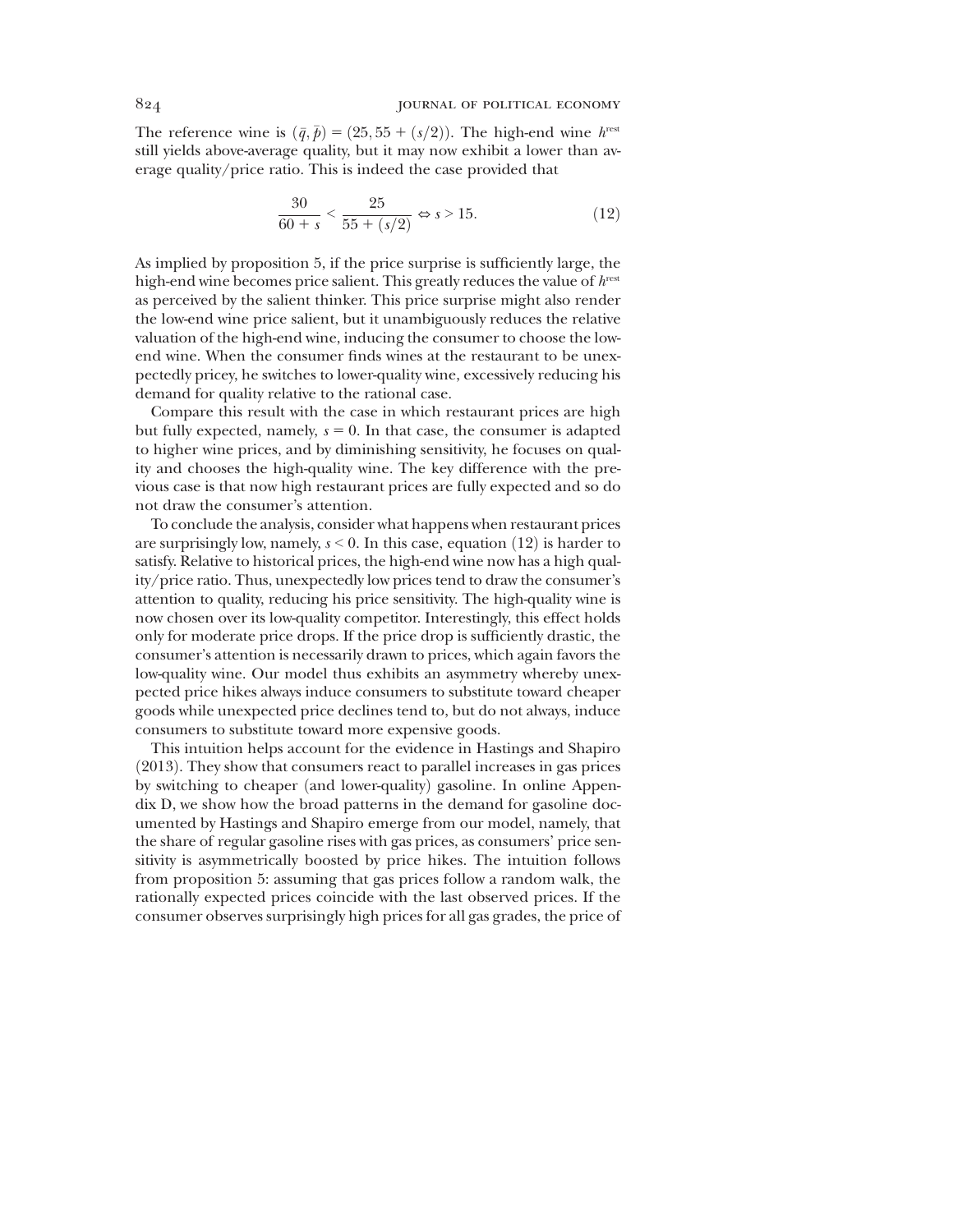the high-quality grade becomes even more salient, making the consumer relatively more sensitive to price differences and more likely to switch to lower-octane, cheaper gas. If instead the consumer observes surprisingly low prices for all gas grades, then, as long as the price drop is not too steep, the price of the high-quality grade approaches the reference price and is therefore less likely to be salient, making the consumer less sensitive to price differences and more likely to switch to higher-octane, more expensive gas.<sup>19</sup>

# B. Manipulation of Expectations

The willingness to pay (WTP) for quality  $q$  is defined as the maximum price at which the consumer is willing to buy  $q$  instead of sticking to the outside option of no consumption  $(q_0, p_0)$ . Typically  $q_0 = p_0 = 0$ . In standard theory, knowledge of q and of  $q_0$  and  $p_0$  are sufficient to determine WTP for  $q$  (assuming quasi-linear utility, as we do here). In contrast to this prediction, evidence suggests that the WTP for a good can be influenced by contextual factors (Thaler 1985). Our model indicates that WTP may vary across contexts that differ in price expectations.

Formally, suppose that the consumer must state his WTP for quality  $q$ while expecting a good  $(q, p^e)$ , where  $p^e$  is the expected price at which quality a is sold. The consumer evaluates the good  $(a, b)$  at a price h so quality q is sold. The consumer evaluates the good  $(q, p)$  at a price p, so his choice context is  $\mathbf{C}_{\text{cont}} \equiv \{(0,0), (q, p^e), (q, p)\}\,$ , where  $(0, 0)$  is the out-<br>side option of not consuming a We define the consumer's WTP for a in side option of not consuming  $q$ . We define the consumer's WTP for  $q$  in this context as

$$
\text{WTP}(q|(q, p^e)) = \sup p
$$
  
subject to  $u^s((q, p)|\mathbf{C}_{\text{cont}}) \ge u^s((0, 0)|\mathbf{C}_{\text{cont}}).$  (13)

WTP is still defined as the maximum price  $\hat{p}$  that the consumer is willing to pay for q as opposed to getting the outside option  $(0, 0)$ , but the superscript S indicates that the consumer's preferences are distorted by salience. Crucially, different values of the good's price  $p$  can alter the salience of its attributes, changing the consumer's valuation. Thus, maxi-

<sup>&</sup>lt;sup>19</sup> Hastings and Shapiro calibrate a salience model and evaluate its predictions. An important aspect of the calibration is the measurement of quality, which shapes the salience of quality to the consumer, affecting his reaction to given price changes. This particular setting suggests two measures of quality, one numerical (87 vs. 91 octane rating) and one descriptive (regular vs. premium gasoline). The descriptive measure likely conveys a more salient quality difference than a 4 percent difference in octane rating. Lacking guidance on which measure to use, in many applications it may be useful to treat quality as a latent variable (even when certain objective proxies for quality are available) to be estimated with the remaining parameters of the model.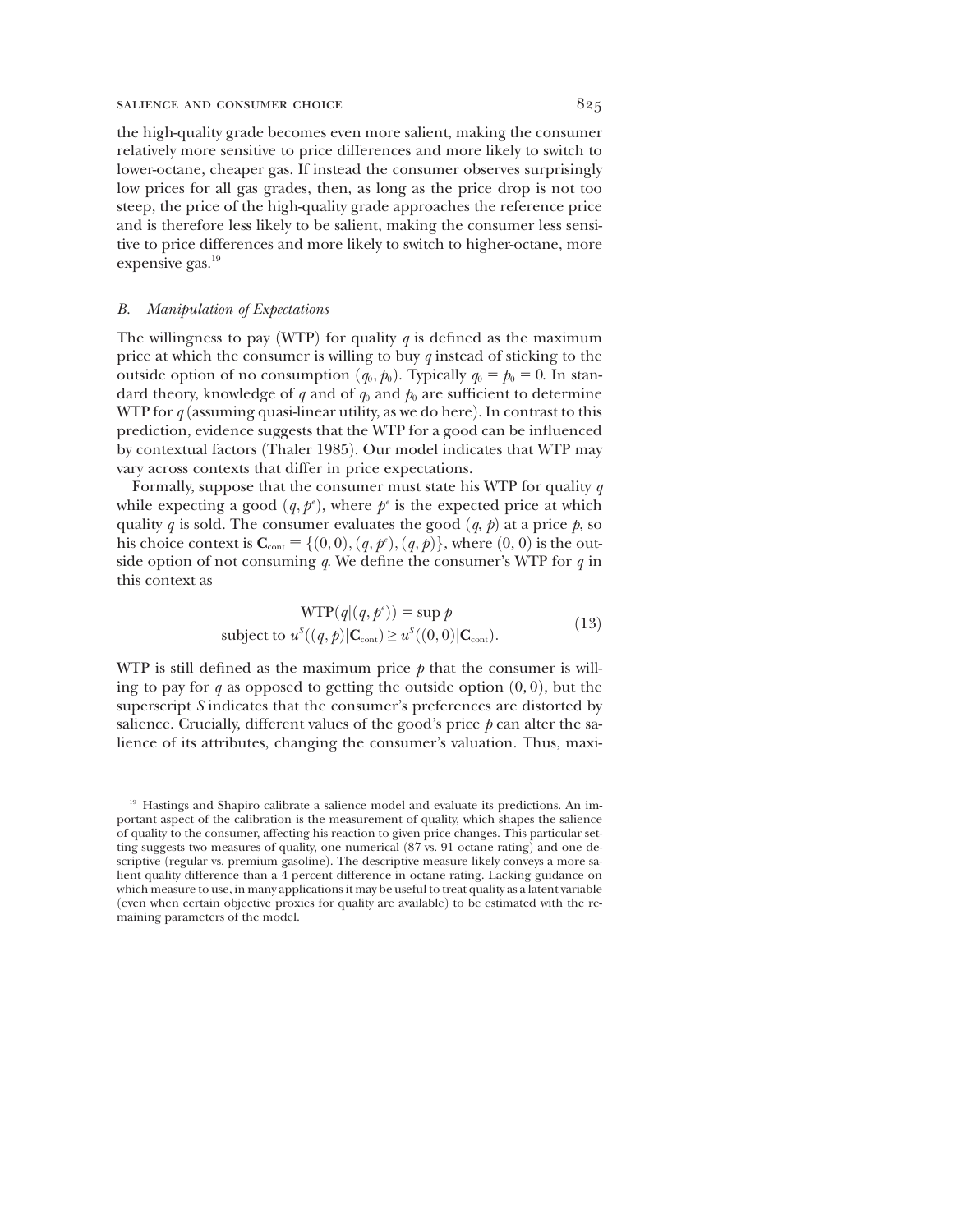mization in (13) tends to select a price p such that good  $(q, p)$ 's quality is salient.

In the choice context  $\mathbf{C}_{\text{cont}}$ , the reference good has quality  $\bar{q} = q \cdot (2/3)$ <br>d price  $\bar{h} = (h + h^{\epsilon})/3$ . We can then show the following proposition and price  $\bar{p} = (p + p^2)/3$ . We can then show the following proposition.<br>Proposition 6. The consumer's WTP for a depends on the expecte

PROPOSITION 6. The consumer's WTP for  $q$  depends on the expected price  $p^e$  as follows:

$$
\text{WTP}(q|(q, p^e)) = \begin{cases} \n\delta q & \text{if } p^e \leq \delta q \\ \np^e & \text{if } \delta q < p^e \leq \frac{1}{\delta} \cdot q \\ \n\frac{q}{\delta} & \text{if } \frac{1}{\delta} \cdot q < p^e \leq \frac{7}{2\delta} \cdot q \\ \n\delta q & \text{if } p^e > \frac{7}{2\delta} \cdot q. \n\end{cases} \tag{14}
$$

As  $\delta \rightarrow 1$ , the WTP tends to q and becomes independent of context  $p^e$ .

The price expectation  $p^e$  affects WTP only if the consumer is a salient thinker, that is, if  $\delta$  < 1. Importantly, for  $p \leq (7/2\delta)q$ , the consumer's WTP weakly increases in the expected price  $p^e$ . In contexts in which quality is more expensive, the consumer is willing to pay a higher price  $p$ and still view quality as salient.<sup>20</sup> Through salience, a higher price  $p^e$  acts like an anchor, increasing WTP. This mechanism can explain Thaler's beer experiment, in which subjects stated a higher WTP when the place from which a beer is bought was specified to be a nearby resort hotel than when it was a nearby grocery store. This follows from proposition 6 because the expected price at the resort is higher than that in the store (i.e.,  $p_{\text{resort}}^e > p_{\text{succ}}^e$ ). Intuitively, when thinking of the high expected price at the resort, the salient thinker is willing to pay a high price for the beer and still perceive quality as salient. When thinking of the low expected price at the store, however, the salient thinker is not willing to pay a high price for the beer because such a high price would be salient at the store.

Interestingly, proposition 6 suggests that when the reference price is extremely high, this effect vanishes. In this respect our model yields a different prediction than the one based on transaction utility. If the expected price is too high, formally if  $p^e \gg q/\delta$ , price becomes salient and the consumer's WTP drops. Intuitively, if the consumer expects beer at resorts to be outrageously expensive, then he focuses on the high prices at the resort, which causes his valuation for beer to drop in this context. As a result, the consumer refuses to buy a beer even if the price is close to his

<sup>&</sup>lt;sup>20</sup> Put differently, as  $p^e$  increases, the consumer perceives  $(q, p)$  as a good deal even at higher prices p.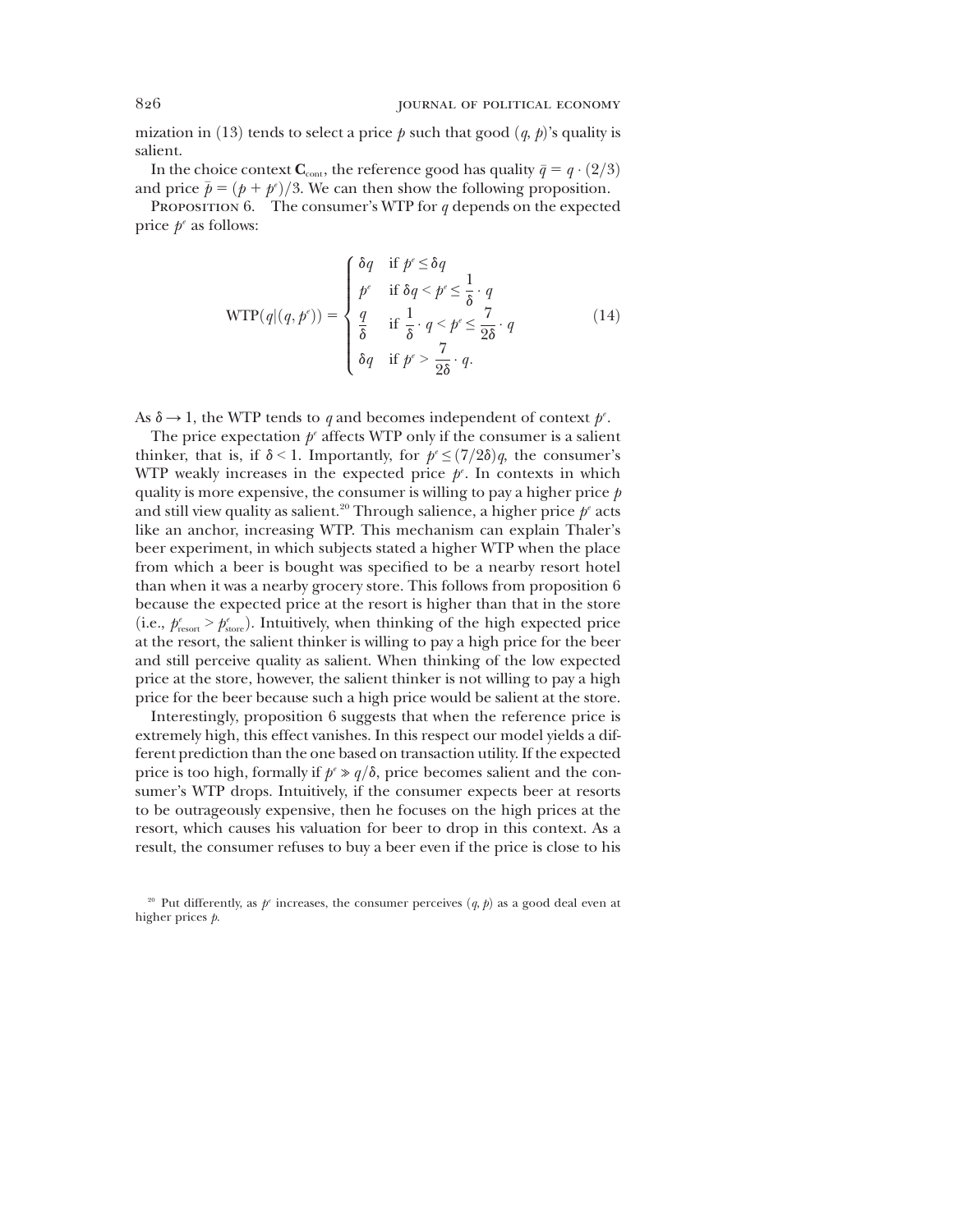true valuation. In fact, this causes the consumer's WTP to drop below his true valuation. The WTP in  $(14)$  is graphically represented in figure 1.

# V. Falsifiable Predictions of the Model

In the previous sections we characterized the predictions of the model that hold when the choice context  $C \cup C_{e}$  is known. In realistic settings, though, only some features of the choice context (e.g., the prices of goods in the choice set) are readily available to an observer. Other inputs to the model such as the precise quality levels or the expected prices are difficult to observe. We now highlight some falsifiable predictions of our model when the researcher does not have direct knowledge of quality levels and/or expected prices. We study predictions that hold under any salience function satisfying assumption 1 and consider two scenarios:

- 1. The choice context coincides with the choice set. Quality rankings are observed but quality levels are not.
- 2. The choice context includes expected prices. Quality rankings are observed but neither quality levels nor expected prices are observed.



FIG. 1.—Willingness to pay for  $q$  as a function of expected price  $p^\epsilon$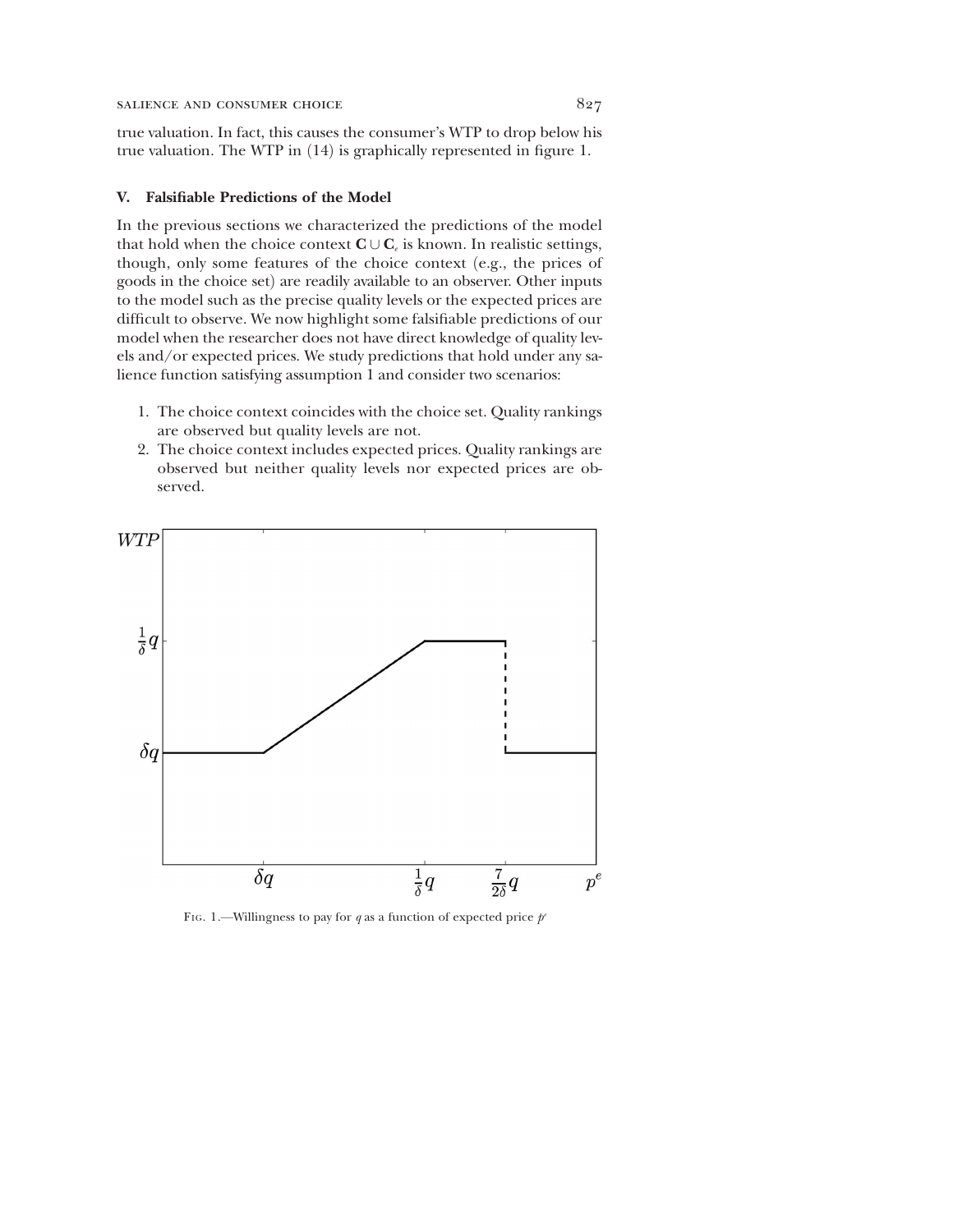Scenario 1 holds in lab experiments, in which subjects do not have strong preexisting expectations about prices (unless these are induced by the experimenter), but it also holds in the field when consumers are familiar with the available goods and prices can (roughly) be assumed to be stable. One interesting property of this scenario is that even if the quality  $q$  of a good is not directly observable, it can be recovered by the researcher by running a pricing experiment eliciting a subject's WTP. In such an experiment, the choice set is given by  $\mathbf{C} \equiv \{(q, p), (0, 0)\}\,$ , where  $p$  is the asking price. Because the choice set coincides with the choice context, the reference good is  $(\bar{q}, \bar{p}) \equiv (q/2, p/2)$ . Under a homogeneous of degree zero salience function, we have that of degree zero salience function, we have that

$$
\sigma(q, q/2) = \sigma(p, p/2) = \sigma(1, 1/2).
$$

That is, quality and price are equally salient for any asking price  $p$ . We now make the following remark.

REMARK 1. In the choice context  $\mathbf{C} \equiv \{(q, p), (0, 0)\}\)$ , valuation is not distorted by salience and the salient thinker's willingness to pay for  $q$  is  $WTP = q$ .

When a good is evaluated in isolation and without price expectations, the WTP for it equals its quality level, just as in the rational model. The absence of salience distortions is ensured by the assumption that the outside option is given by  $(0, 0)$  (together with homogeneity of the salience function). This assumption is realistic in the sense that salience is defined over product attributes, and the option of not buying the good is naturally framed as zero price and quality. WTP is best elicited in a controlled laboratory setting, where this framing can be made explicit.

The ability to recover quality through WTP is important because it can in principle allow researchers to directly test the predictions of the model, such as those highlighted in proposition 4, in deterministic or lab settings in which price expectations do not play a role.

But even if WTP cannot be readily elicited through price experiments (e.g., in certain field applications), information on quality ordering still yields falsifiable predictions based on price changes (which are observable) in situations in which the choice context coincides with the choice set. In particular, consider scenario 1, in which the choice context coincides with the choice set and the researcher observes only prices and the ranking of qualities. The simplest setting consists of a binary choice between a high-quality and a low-quality good. In this case, one can directly test the prediction of corollary 1, whereby the demand for the high-quality good should (weakly) rise after an expected uniform price increase. In fact, this prediction depends only on knowledge of  $(i)$  prices and  $(ii)$  the quality ranking of the two goods.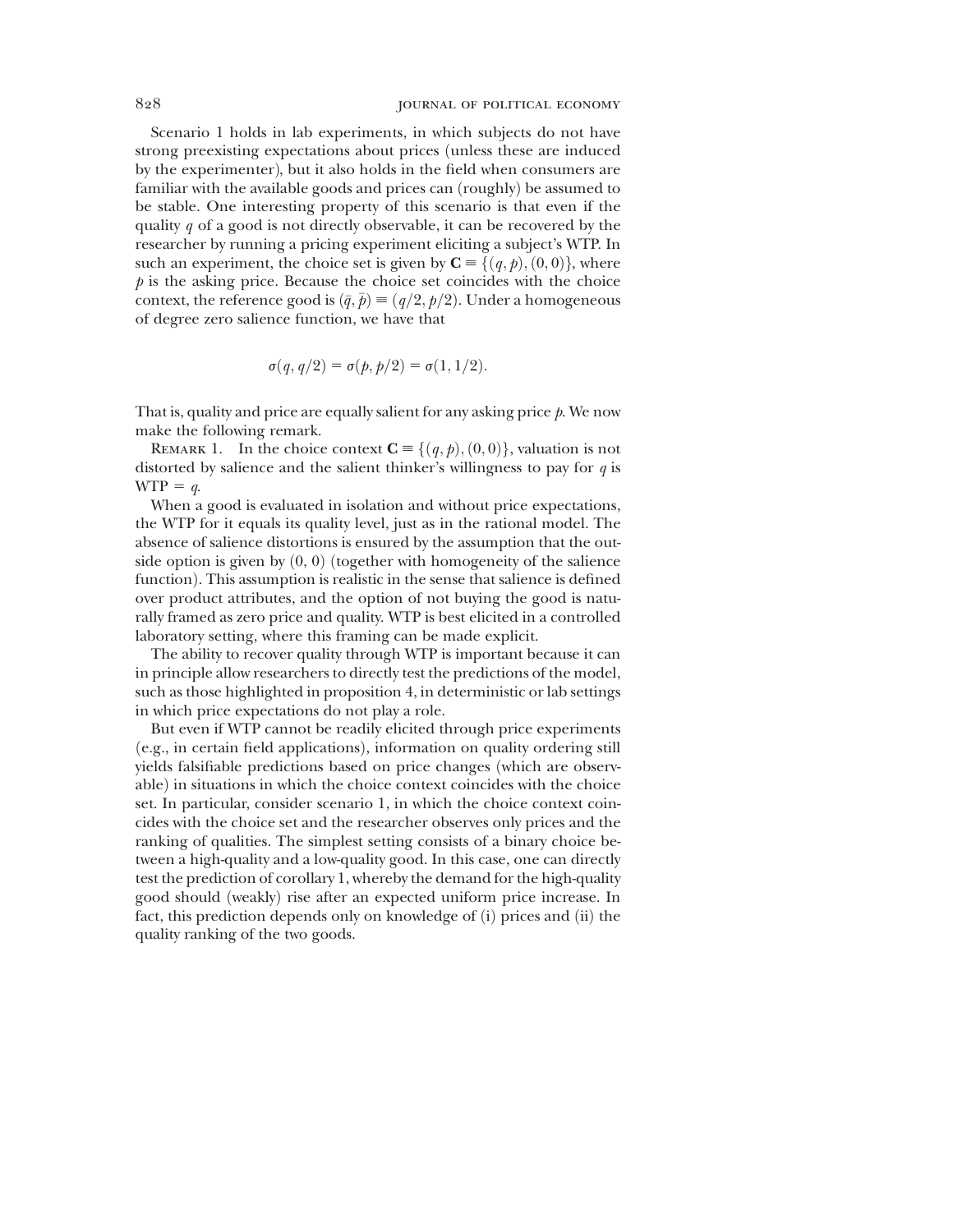With more than two goods the analysis is more complicated, but our model still yields testable predictions. Suppose that the choice set has  $N > 2$  goods and that the researcher observes quality rankings  $q_1 < q_2$  $\langle \cdots \langle q_N \rangle$  and prices  $p_1 + \Delta \langle p_2 + \Delta \langle \cdots \langle p_N + \Delta \rangle$ , where  $\Delta \ge 0$ . Because we are in scenario 1, the researcher observes the reference price  $\bar{p}$  =  $(1/N)\sum_{k} p_k + \Delta$  and can manipulate all prices that determine  $\bar{p}$ . We can then prove the following prediction then prove the following prediction.

PREDICTION 1. Let  $p_i > (1/N)\sum_k p_k > p_i$ , and suppose that a consumer chooses good *i* when  $\Delta = 0$  and good *j > i* when  $\Delta = \Delta^*$  > 0. Then, keeping  $\Delta = 0$ , if the prices of all goods  $k \neq i$ , j experience a uniform increase so that the new average price is equal to  $p_i$ , then good j is preferred to good i, so the latter cannot be chosen.

This result highlights the mechanics underlying violations of the IIA in our model. It exploits the fact that the consumers' price sensitivity toward the high-quality good  $j$  is reduced under two distinct patterns of price increases: if a uniform price hike reduces the consumer's price sensitivity and induces him to switch to higher quality  $q_i > q_i$ , then the consumer must choose  $q_i$  as its price becomes less salient. As a result, IIA can be violated by changing the prices of "irrelevant" goods  $k \neq i$ , j so as to render the quality  $q_i$  salient. The best way to implement this procedure experimentally is to rely on between-subject tests in order to avoid a situation in which price manipulations influence the formation of price expectations in the lab. The prediction can also be tested in a withinsubject paradigm, but only when it is possible to ensure that subjects fully expect the actual price shifts (as in the store vs. restaurant example).

We now turn to the case in which price expectations are present. While in many cases reasonable proxies for price expectations can be found, we focus on the most conservative case in which the researcher cannot observe them. This is the case of scenario 2. Now the location of the reference price is not known, which makes it difficult to control the salience ranking of specific goods. This makes testing our model more difficult. However, proposition 6 provides a clue on how the demand for quality  $q$ depends on its price  $p$ , given an arbitrary expected price  $p^e$ : the demand for quality is inverse-U-shaped in the sense that a good's valuation is maximized when current prices are close to expected prices (and quality is salient) and is lower otherwise (when price is salient).<sup>21</sup> In the simple case<br>of pairwise choice, this behavior leads to the testable prediction  $\frac{9}{2}$ of pairwise choice, this behavior leads to the testable prediction 2.

<sup>&</sup>lt;sup>21</sup> In particular, an increase in the observed price levels increases the salience of price provided that observed prices are at or above the expected prices. This is the case in the Hastings and Shapiro example of demand for gas, where expected prices are known (they are specified to be the past-period prices) and price shifts are defined relative to expectations. However, if observed prices are low relative to expectations, then a price hike boosts the relative salience of quality by bringing observed prices closer to expected prices. Thus, if expectations are known (as in scenario 1) but do not necessarily coincide with observed prices (as in scenario 2), the model has further testable predictions.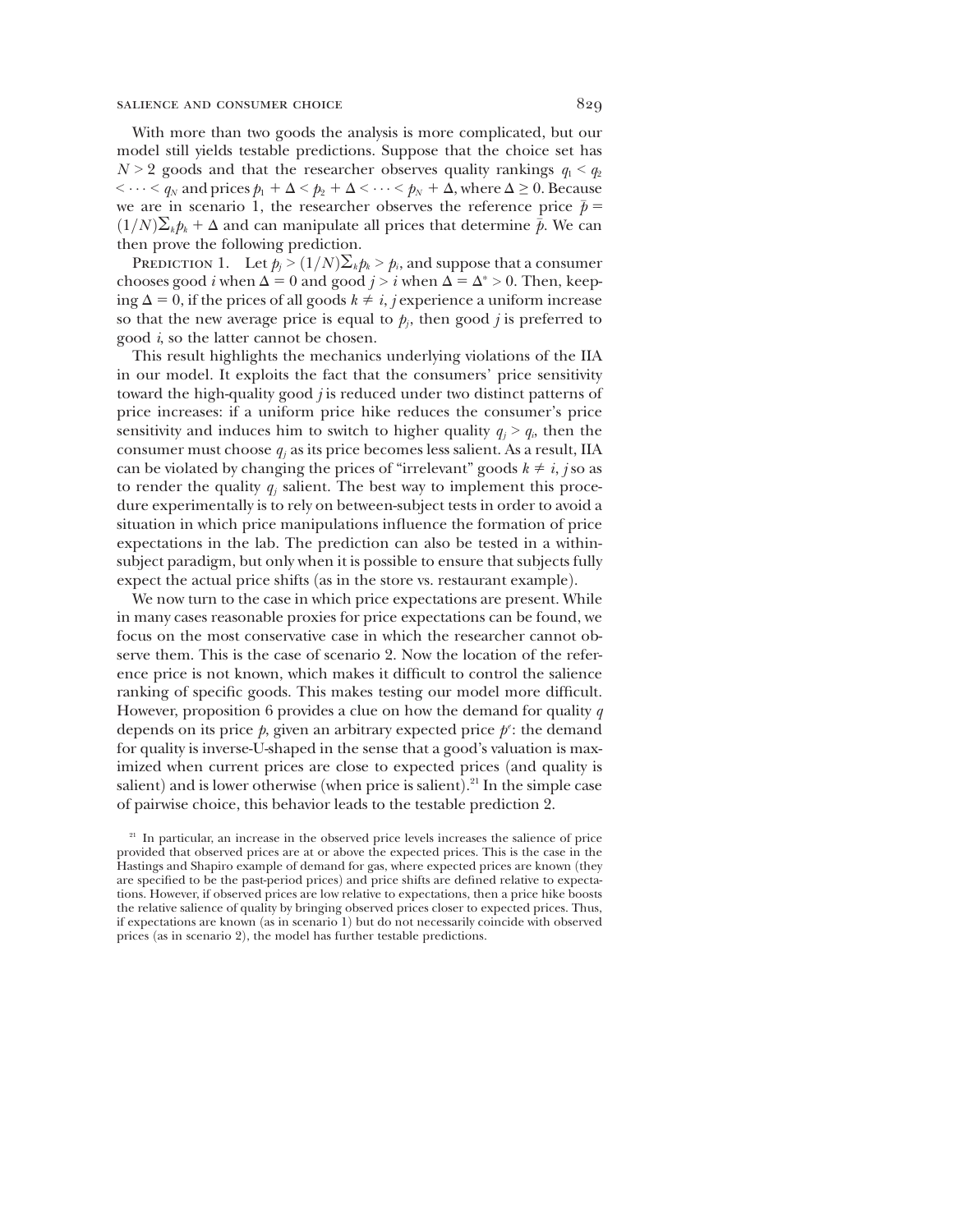PREDICTION 2. Suppose that the choice set consists of two goods  $(N = 2)$ , with  $q_1 < q_2$  and  $p_1 < p_2$ , and that the expected prices are fixed but not observed. Under uniform price shifts,  $p_k \rightarrow p_k + \Delta p$  for  $k = 1, 2$ and  $\Delta p > 0$ , there can be at most two changes in pairwise choice. If there exist price shifts  $\Delta p_a < \Delta p_b < \Delta p_c$  such that good 1 is chosen at prices  $p_k$  $1 + \Delta p_a$  and  $p_k + \Delta p_c$  but good 2 is chosen at prices  $p_k + \Delta p_b$ , then good 1 is chosen at any price level  $p_k + \Delta p$  satisfying  $\Delta p \in (0, \Delta p_a]$  or  $\Delta p \geq \Delta p_c$ .

As a function of the price level, the quality of the chosen good is either flat (if the same good is chosen under all salience rankings), monotonic, or inverse-U-shaped (the case considered in the prediction). Prediction 2 can be interpreted as describing preference reversals between two goods within arbitrary choice sets. In this sense, data on consumers' full preference rankings, rather than simply choice, provide a better test of the model when expectations are not observed.

#### VI. Misleading Sales

To illustrate how our model can clarify field evidence on context effects, we develop an application to sales. Retailers frequently resort to sales events as a means to sell their products. In 1988, sales accounted for over 60 percent of department store volume (Ortmeyer et al. 1991). The standard explanation for sales is price discrimination: sporadic sales allow retailers to lure low-willingness-to-pay customers, whereas high-willingnessto-pay customers who cannot wait for a sale buy at the higher regular prices (Varian 1980; Sobel 1984; Lazear 1986). It is probably true that lowwillingness-to-pay customers tend to sort into sales events, but the high frequency and predictability of sales cast some doubt on the universal validity of the price discrimination hypothesis. In particular, there is some concern that retailers may deliberately inflate regular prices in order to lure consumers into artificial sales events. The Pennsylvania Bureau of Consumer Protection has successfully pursued retailers for advertising misleading sales prices. In Massachusetts, regulatory changes have tightened rules for price comparison claims, for example, requiring that retail catalogues state that the "original" price is a reference price and not necessarily the previous selling price.

In this section we show that salience—and in particular the logic of decoy effects—can shed light on these "misleading sales" events. We highlight two new predictions of our salience-based model of sales:

- In a store selling different qualities, misleading sales boost demand only for high-quality goods, and this occurs at the expense of demand for lower-quality goods.
- Misleading sales boost demand only for nonstandard goods.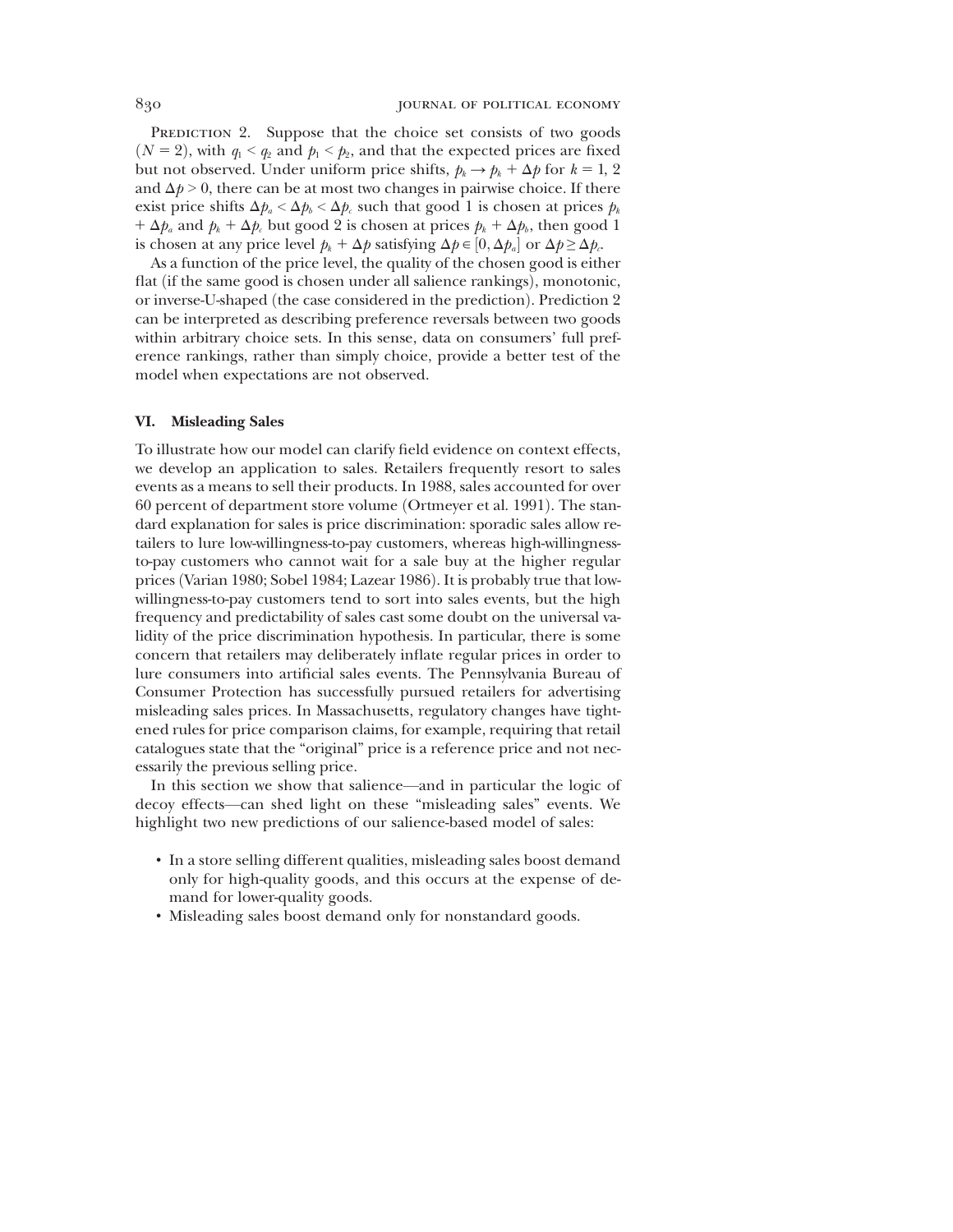Specifically, suppose that a consumer is considering whether or not to buy a good of quality q and price  $\hat{p}$  in a store. The good is nonstandard in the sense that it has no substitutes and is available only at this store; we later consider the case of standard goods, which can be easily found at different stores. The choice set faced by the consumer is  $C_0 \equiv$  $\{(0,0), (q,p)\}\text{, where } (0,0)$  is the outside option of not buying the good. In this case, the consumer's valuation of the good is rational, and the maximum price he can be charged for the good is his true valuation, namely,  $p = q$ .

Suppose now that there is a sale event in the store. By a sale event we mean that, with some probability  $\pi$ , the consumer is offered a given quality q at the sale price  $p_s$  rather than at the full regular price  $p_f > p_s$ . Since the consumer has rational expectations regarding the possibility of sales, his expected price is  $\mathbb{E}[p] = \pi p_s + (1 - \pi)p_f$ . When deciding whether or not to buy the good, this expected price becomes part of the consumer's choice context,  $\mathbf{C}_{\text{safe}} \equiv \{(0,0), (q, p_s), (q, \mathbb{E}|p|)\}.$ 

Consider the standing of the option  $(q, p_s)$  in the new choice context  $\mathbf{C}_{\text{safe}}$ . The salience of quality is  $\sigma(q, 2q/3)$ , while the salience of price is  $\sigma(p_s, (\mathbb{E}[p] + p_s)/3)$ . The central implication is that the retailer can manipulate the salience of price by manipulating the price discount  $p_s/p_f$ . In particular, we can establish the following proposition.

PROPOSITION 7. The retailer can charge a sale price equal to the consumer's maximum willingness to pay,  $p_s = q/\delta$ , by setting the full price in the interval  $p_f \in (q/\delta, q/\delta \cdot (7 - 2\pi)/(2 - 2\pi))$ .<br>By artificially inflating the regular price of the

By artificially inflating the regular price of the good and by offering at the same time a generous discount, the retailer can extract up to the maximum consumer valuation  $q/\delta$ . The reason is that the consumer views the discount as a good deal, boosting his valuation of quality. This misleading sales logic suggests that firms generate most returns during the sales events themselves, consistent with Ortmeyer et al. (1991). This is in contrast with psychological models of sales based on loss aversion (e.g., Heidhues and Koszegi 2008), where firms make money on sales at regular prices, and sales events are used as a potentially unprofitable bait to generate loss aversion in consumers.

We now examine the robustness of this sales mechanism to the specification of the choice set. In particular, we consider the case in which the outside option is a different good, with positive quality and price. This leads us to our first prediction, namely, that a "misleading sale" is effective only for a high-quality good.

Suppose that the store has a high-quality good  $h = (q_h, p_h)$  and a lowerquality good  $l = (q_l, p_l)$ , where  $q_h > q_l$  and  $p_h > p_l$ . For the sake of illustration, we assume that the prices  $p_l$  and  $p_h$  at which these goods are sold are exogenously fixed  $(e.g., by the producer)$ . The store, however, can try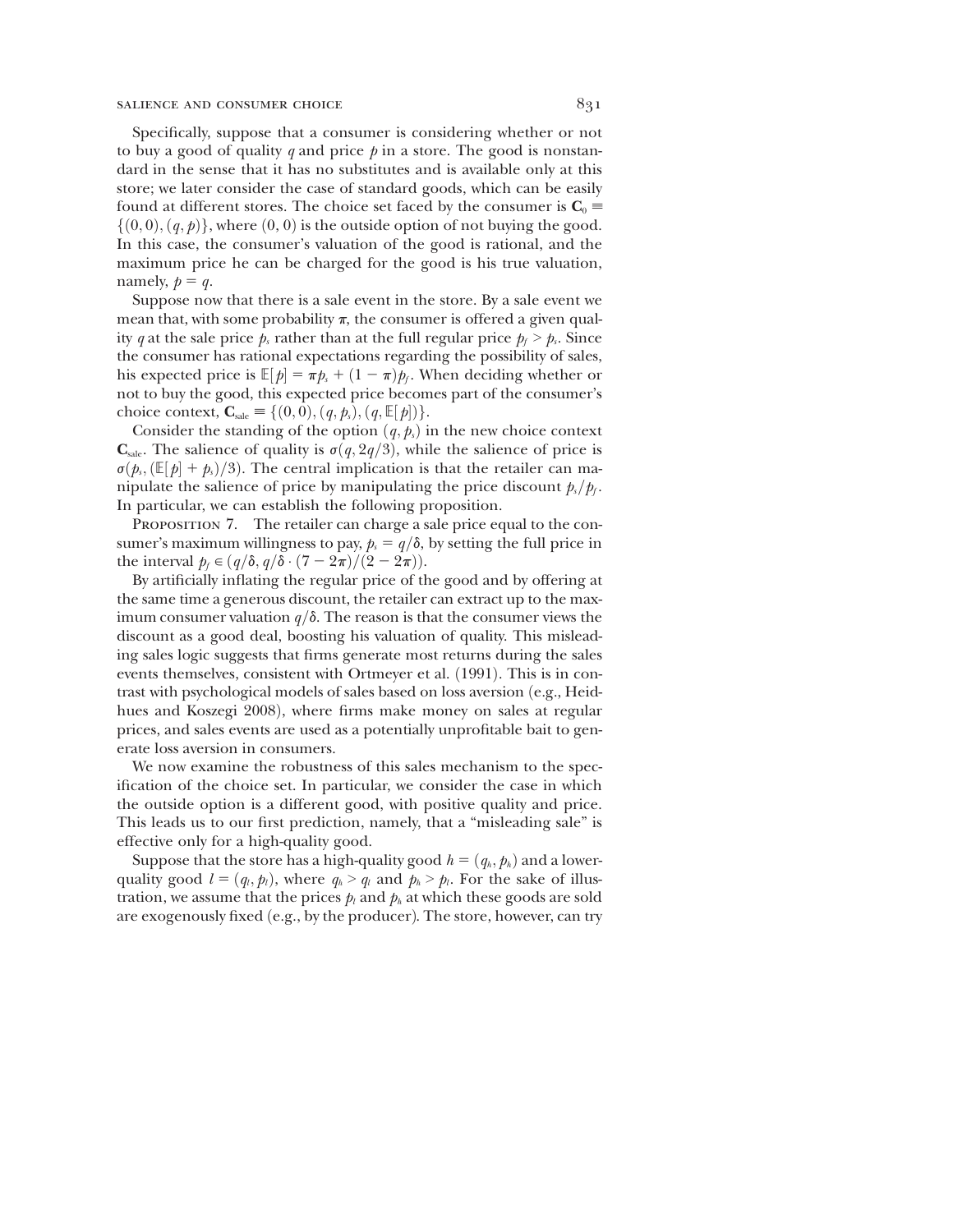to influence which good is sold by adopting a misleading sales policy. In the case of the high-quality good, this amounts to making the good occasionally available (say, with probability  $1 - \pi$ ) also at a full price  $p_{\text{th}} > p_{\text{th}}$ . Similarly, for the low-quality good, the store can set a full price  $p_{\text{f1}} \in (p_{\text{t}}, p_{\text{h}})$  with the same probability.

PROPOSITION 8. Let  $q_h - \delta p_h > q_l - \delta p_l$  and  $\delta q_h - p_h < \delta q_l - p_l$ , so that when goods are at "sale" prices  $p_l$  and  $p_h$ , good h is sold if and only if it is quality salient. Then

- i. regardless of the consumer's choice in the absence of a sale, the retailer can sell good h by holding a sale on it where the full price  $p_{fh}$  is suitably chosen;
- ii. if the consumer chooses  $h$  in the absence of a sale, there exists no full price  $p_{\parallel} \in (p_l, p_h)$  for *l* that makes *h* price salient, and *l* be chosen, in the context of the sale.

It is always possible to engineer sales inducing the salient thinker to overvalue the high-quality good  $h$  relative to  $l$ , but not the reverse. The same mechanism underlying the asymmetry of the decoy effect is at work here since the high regular price effectively acts as a decoy. Holding a sale on the good with the lowest quality/price ratio unambiguously decreases the quality/price ratio of the reference good. This effect reinforces the salience of quality for the high-quality good and the salience of price for the low-quality good (since price is its relative advantage), increasing the relative overvaluation of the former.

Our novel prediction on the asymmetry in the effectiveness of sales as well as the implication that demand for the high-quality good grows at the expense of that for the low-quality competitor—has also been documented in the field. In their review on the literature on promotions, Blattberg, Briesch, and Fox (1995) present this asymmetry as one of the stylized facts in the field of marketing.

Consider now our second prediction, namely, that sales are unlikely to work with standard goods, for which market prices are well known. A consumer wishes to purchase a standard good of quality q, for instance, a metro ticket. There are  $N > 1$  potential sellers of the good. Suppose that each of these sellers implements the same misleading sales policy consisting of a regular price  $p_f$  and a sale price  $p_s$ , each occurring with probability  $\pi = 1/2$ , and where  $p_f / p_s = k \in (1, 6)$  (see proposition 7 above).

In this case, the consumer's choice context consists of  $2N$  goods (two goods for each of the N sales) and the outside option of not buying  $(0, 0)$ . Formally,  $\mathbf{C}_{\text{safe}}$  is given by  $\{(0,0), (q, p_s), \ldots, (q, \mathbb{E}[p])\}$ , where  $(q, p_s)$  and  $(q, -\mathbb{E}[p])$  are repeated N times, and  $\mathbb{E}[p] = p_s \cdot (1 + k)/2$ . For the items on sale, then, the salience of quality is  $\sigma(q, q[2N/(2N+1)])$ , and that of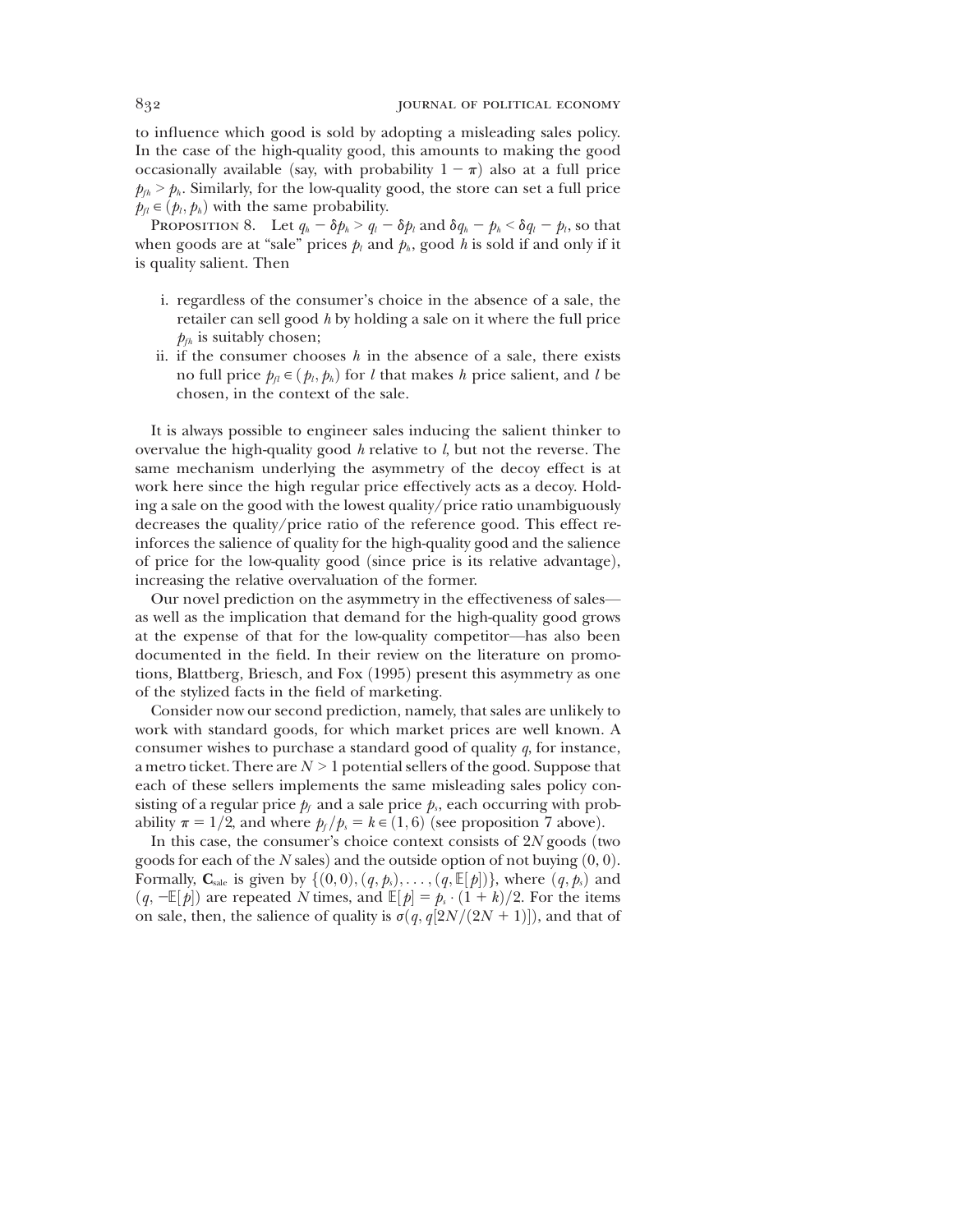# salience and consumer choice 833

price is  $\sigma(p_s, p_s[N \cdot (3 + k)/2]/(2N + 1))$ . Owing to homogeneity of degree zero, these expressions imply that when the number of sellers is sufficiently large, namely, when

$$
N > \frac{2 + \sqrt{3 + k}}{k - 1},
$$

the items on sale have salient price, that is,

$$
\sigma\bigg(q,q\,\frac{2N}{2N+1}\bigg)<\sigma\bigg(p_s,p_s\frac{N\cdot(3+k)/2}{2N+1}\bigg),
$$

rather than salient quality as in the nonstandard good case of proposition 7.

This result is intuitive and holds for any magnitude k and frequency  $\pi$  of the sale. As the number of sellers N increases, the average quality  $\bar{q} = q[2N/(2N+1)]$  in the choice set gets arbitrarily close to the quality  $q$  of the standard good. As a result, quality becomes popularity By contrast. of the standard good. As a result, quality becomes nonsalient. By contrast, the price variability generated by sales renders prices salient, increasing the consumer's price sensitivity above its rational counterpart. As a result, when deciding where to buy a standard good, the salient thinker focuses on price because price is the attribute that varies most across sellers (almost by definition of standard goods)! This implies that a generalized policy of misleading sales does not work in the case of standard goods: because the inherent price variation induces consumers to focus on prices, the sales event reduces their willingness to pay, so that the overall demand for the standard good falls.

### VII. Conclusion

We combine two ideas to explain a wide range of experimental and field evidence regarding individual choice, as well as to make new predictions.

The first idea is that choices are made in context and that, in particular, goods are evaluated by comparison with other goods the decision maker is thinking about. This idea is intimately related to Kahneman and Tversky's (1979) concept of reference points and is also central to related studies of choice by Tversky and Kahneman (1991), Tversky and Simonson (1993), Bodner and Prelec (1994), and Koszegi and Rabin (2006). In our model, context is often determined by the choice set itself, and the reference good relative to which the options are evaluated has the average characteristics of all the goods in the choice set. In some examples, expectations about prices also influence what decision makers are thinking about, and the choice context shaping the reference good is larger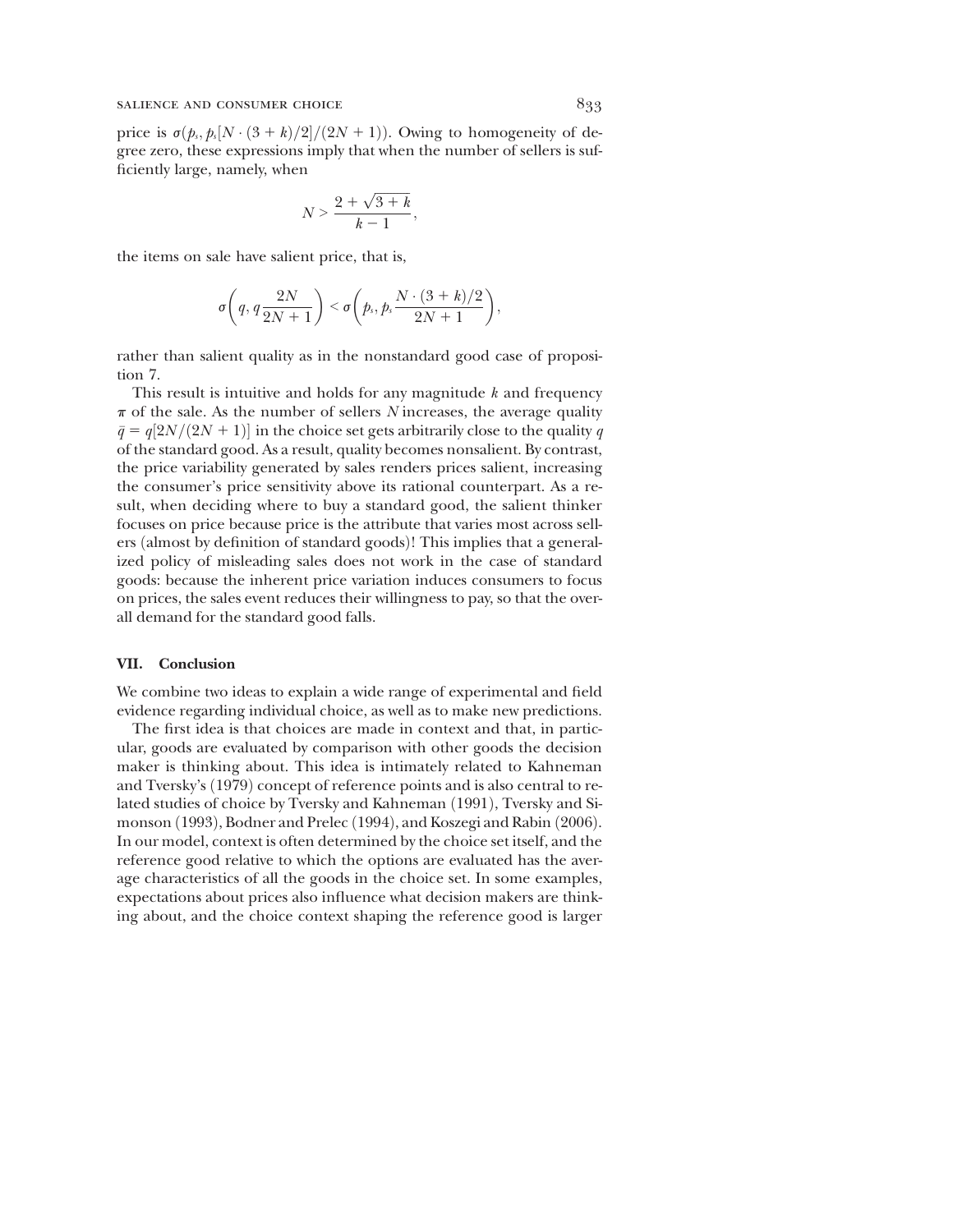than the choice set. To discipline the model, we assume that price expectations are rational, but this assumption may need to be revised in some applications.

The second idea, which extends our earlier work on choice under risk  $($ Bordalo et al. 2012 $)$ , holds that the salience of each good's attributes relative to the reference good, such as its quality and price, determines the attention the decision maker pays to these attributes as well as their weight in his decision. We argue that ordering and diminishing sensitivity are the two critical properties of salience that together help account for a broad range of evidence.

We show that our model provides new insight into several puzzles of consumer choice. The model makes stark predictions for choice in experimental settings, in which the choice context is fully controlled by the experimenter. By showing how irrelevant alternatives change the reference good—and thus the salient attributes of existing alternatives—the model accounts for two well-known violations of independence of irrelevant alternatives, namely, decoy and compromise effects. But our mechanism also makes a novel prediction that decoy and compromise effects are asymmetric in that they differentially benefit more extreme goods (e.g., expensive, high-quality goods), a prediction that has strong experimental support. In the design of desirable goods, the model predicts a preference for some specialization as long as a minimum balance across attributes is provided.

By allowing expected prices to shape the reference good, the model has stark implications for responses to price changes. Consistent with previous research, salient thinkers may exhibit lower price sensitivity when price levels are high, but only when the high price level is fully expected. In contrast, the model makes the novel prediction that surprising price increases increase price sensitivity. In particular, the model accounts for context-dependent willingness to pay, exemplified by Thaler's celebrated beer example. Taken together, these predictions suggest that the salience mechanism can be seen as a simpler alternative to loss aversion in generating context effects.

We show how these results provide a unified way of thinking about field evidence previously described as mental accounting, in particular, describe how consumers react to changes in the prices of individual goods or whole categories of goods. We provide a novel explanation of Hastings and Shapiro's empirical finding that consumers substitute toward lowerquality gasoline when all gas prices rise while at the same time accounting for instances in which consumers substitute toward higher-quality goods when prices rise (e.g., the wine example). We also present a new theory of sales based on the idea that the original prices of goods put on sale serve as decoys that attract consumers to these goods. Our approach, unlike the standard model of sales, explains why firms often try to put goods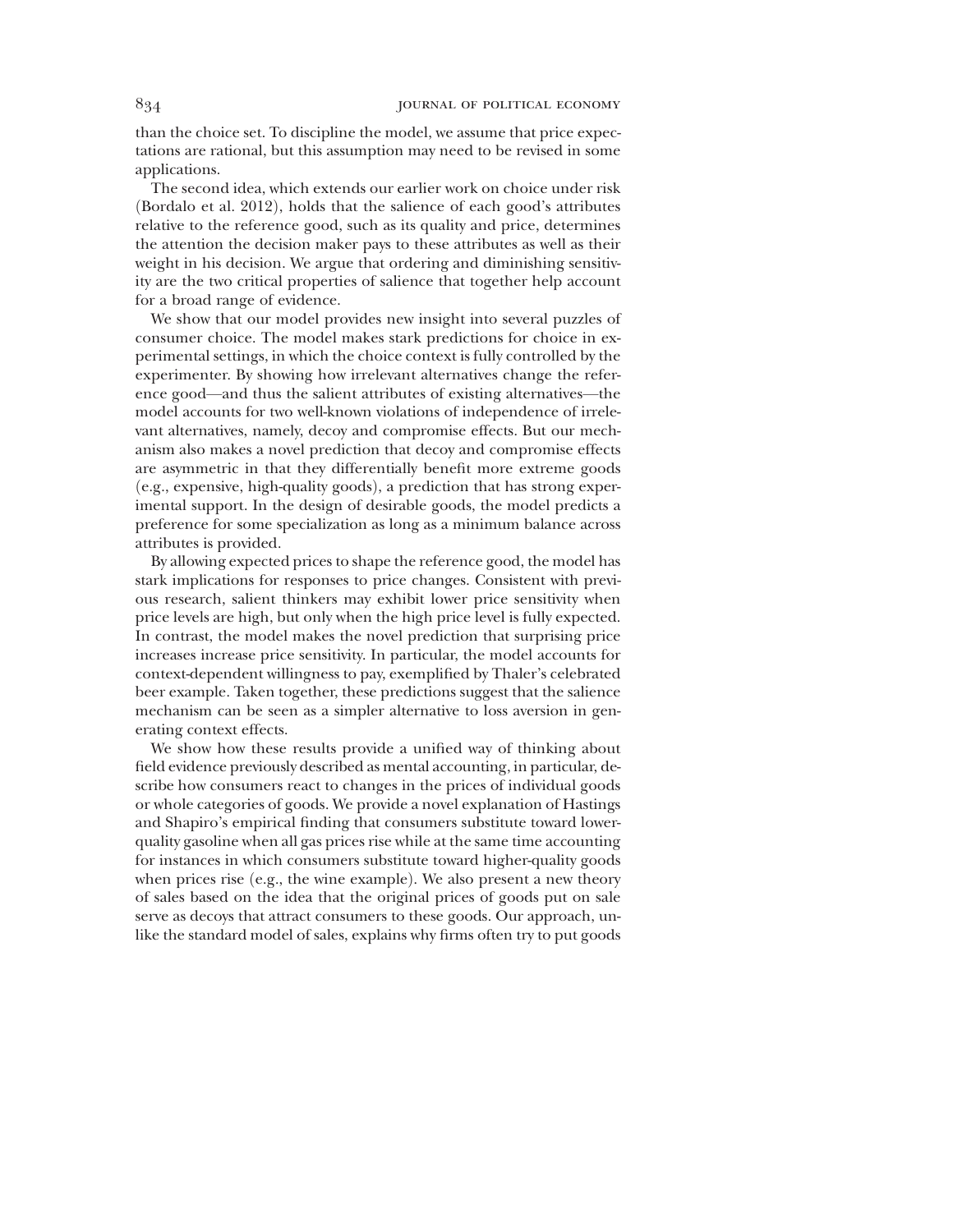on sale immediately after offering them first, so that "original" prices are in effect reference prices and not the previous selling price (leading to conflict with regulators). It also generates new predictions, such as that a store selling different qualities would put only high-quality goods on sale and that sales are most effective in boosting demand for nonstandard goods. We have noted throughout the paper a number of possible extensions and empirical tests, which we leave to future work.

# Appendix A

#### Proofs

# Proof of Proposition 1

The salience of k's quality is  $\sigma(q_k, \bar{q})$ , while the salience of price is  $\sigma(p_k, \bar{p})$ . Sup-<br>pose that statement 1 holds so that  $\sigma(q, \bar{q}) > \sigma(p, \bar{q})$  if and only if  $q/(p) > \bar{q}/\bar{p}$ . pose that statement 1 holds so that  $\sigma(q_h, \bar{q}) > \sigma(p_h, \bar{p})$  if and only if  $q_h/p_h > \bar{q}/\bar{p}$ ,<br>pamely  $q/\bar{q} > h/\bar{h}$  Consider the implications for  $q(q, \bar{q})$ . For any given values namely,  $q_k/\bar{q} > p_k/\bar{p}$ . Consider the implications for  $\sigma(q_k, \bar{q})$ . For any given values of  $p_k$ ,  $\bar{p}$ , the condition  $\sigma(q_k, \bar{q}) = \sigma(p_k, \bar{p})$  is invariant under scaling of  $q_k$  and  $\bar{q}$ , as it depends only on the ratio  $q_k/\bar{q}$ . As a result,  $\sigma(q_k, \bar{q})$  must depend only on this ratio and must be proportional to  $\sigma(q_k/\bar{q}, 1)$ . Setting  $q = \bar{q}$  shows that the proratio and must be proportional to  $\sigma(q_k/\bar{q}, 1)$ . Setting  $q_k = \bar{q}$  shows that the proportionality constant is one.

Suppose now that statement 2 holds. Then  $\sigma(q_k, \bar{q}) = \sigma(q_k/\bar{q}, 1)$  and  $\sigma(p_k, \bar{p}) =$ <br>b  $(\bar{h}, 1)$ , where both  $g/\bar{q}$  and h  $/\bar{h}$  are larger than one. By the ordering prop- $\sigma(p_k/\bar{p}, 1)$ , where both  $q_k/\bar{q}$  and  $p_k/\bar{p}$  are larger than one. By the ordering prop-<br>erty of solience, then, quality is solient if and only if  $q/\bar{q} \geq h/\bar{h}$ . OED erty of salience, then, quality is salient if and only if  $q_k/\bar{q} > p_k/\bar{p}$ . QED

# Proof of Proposition 2

Consider a rational indifference curve characterized by  $u(q, p) = q - p = u$ . As in the text, order the elements of the choice set by increasing quality and price, so that  $(q_1, p_1)$  is the cheapest good. The goods' quality/price ratios satisfy  $q_i/p_i$  $= 1 + (u/p_i)$ , and in particular, the reference good  $(\bar{q}, \bar{p})$  satisfies  $\bar{q}/\bar{p} = 1 + (u/\bar{p})$ . As in the text, we assume that  $(\bar{q}, \bar{p})$  is not in the choice set.<br>  $\frac{1}{q}$   $\frac{d}{dr} > 1$  when  $y > 0$  in which case the quality/price

1.  $q_1/p_1 > 1$  when  $u > 0$ , in which case the quality/price ratio is decreasing as price increases, and price is salient for all goods. The reason is that price is the relative advantage of cheap goods (whose prices are under  $\bar{p}$  and have high qual-<br>its/price ratios), while it is the relative disadvantage of expensive goods (whose ity/price ratios), while it is the relative disadvantage of expensive goods (whose prices are under  $\bar{p}$  and have low quality/price ratios). Since the cheapest good is<br>the best option along the salient price dimension, it is chosen and  $b^* = 1$ . For the best option along the salient price dimension, it is chosen and  $k^* = 1$ . Formally, all goods are undervalued,  $u^s(q_i, p_i) = 2(\delta q_i - p_i)/(\delta + 1)$ , but the cheapest good is the least undervalued.

2.  $q_1/p_1 < 1$  when  $u < 0$ , in which case the quality/price ratio is increasing as price increases, and quality is salient for all goods. Since the most expensive good is the best option along the salient quality dimension, it is chosen and  $k^*$  $= N$ . Formally, all goods are overvalued,  $u^{s}(q_i, p_i) = 2(q_i - \delta p_i)/(1 + \delta)$ , but the highest-quality good is the most overvalued.

3.  $q_1/p_1 = 1$  when  $u = 0$ , in which case the quality/price ratio is constant along the indifference curve. Quality and price are equally salient for all goods. The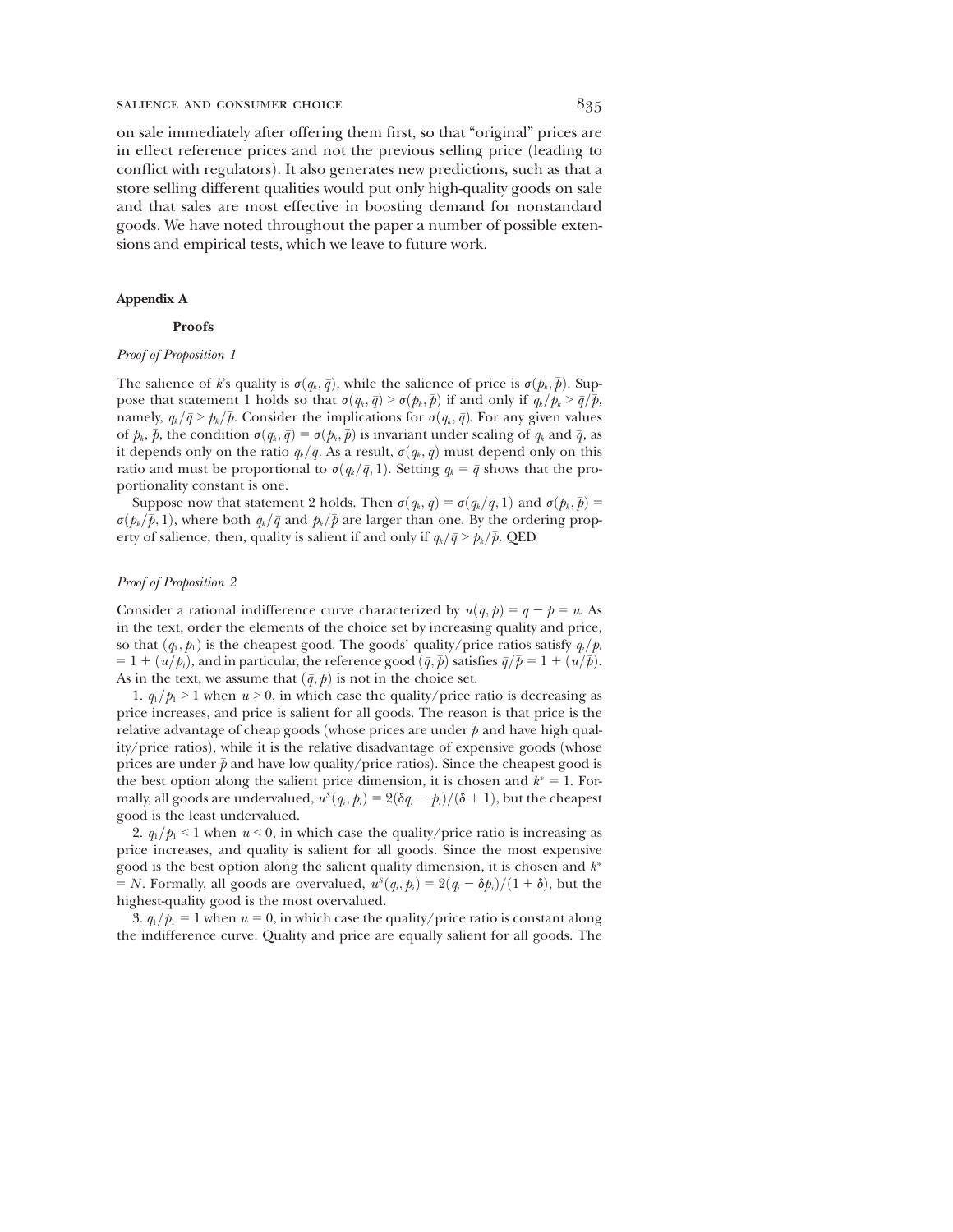salient thinker evaluates each good correctly (as the rational agent) and is indifferent between them. QED

# Proof of Proposition 3

Consider a set of goods  $(q_k, p_k)_{k=1,\ldots,N}$  that lie on a rational indifference curve,  $q_k - p_k = u$ . Let  $(\bar{q}, \bar{p})$  be the average quality and price in this set. The full choice set is  $(q_k, p_k)_{k=0,\ldots,N}$ , which includes the outside option  $(q_0, p_0) = (0, 0)$ . The reference good has quality  $\bar{q} \cdot N/(N+1)$  and price  $\bar{\hat{p}} \cdot N/(\bar{N}+1)$ . While the qual-<br>ity/price ratio of the reference good is the same as in the absence of the outside  $\frac{1}{2}$  ity/price ratio of the reference good is the same as in the absence of the outside option, namely,  $\bar{q}/\bar{p}$ , the reduction in the reference levels of quality and price may shift the location of the reference relative to some goods (of intermediate quality and price). This would affect the valuation of such goods and possibly the salient thinker's choice. We distinguish three cases.

1.  $q_1/p_1 < 1$  when  $u < 0$ , in which case the quality/price ratio is increasing as price increases, for  $k \geq 1$  (recall that quality and price are increasing in the index k). Then the highest-quality good  $(q_N, p_N)$  is quality salient since it has aboveaverage quality and an above-average quality/price ratio. This implies that it is overvalued relative to, and thus preferred to, all other goods  $k \leq N$  (regardless of the salience rankings of the latter). The condition  $q_N / p_N > \delta$  ensures that good  $(q_N, p_N)$  is also preferred to the outside option  $(0, 0)$ .

2.  $q_1/p_1 > 1$  when  $u > 0$ , in which case the quality/price ratio is decreasing as price increases, for  $k \geq 1$ . Before exploring the salience rankings of the goods in the choice set, we outline the implications for choice. Suppose first that all goods have salient prices. Then good  $(q_1, p_1)$  is overvalued relative to the other available goods  $k \geq 2$ , and the condition  $q_1/p_1 > 1/\delta$  ensures that it is preferred over the outside option as well. Now suppose that there are some goods whose quality is salient, and let good  $(q_k, p_k)$  be the highest-quality good among them. Then  $(q_k, p_k)$  is overvalued relative to all other options, including the outside option, and is chosen (recall that  $q_k - p_k = u > 0$ ). Intuitively, because the reference good lies "below" the rational indifference curve,  $(\bar{q} - \bar{p}) \cdot N/(N + 1) \le u$ , goods that are quality salient have a price similar to that of the reference good but a higher and  $\frac{1}{2}$ quality. Formally, such goods satisfy  $q_k/p_k > \bar{q}/\bar{p}$  and  $q_k \cdot p_k > \bar{q} \cdot \bar{p} \cdot N^2/(N+1)^2$ <br>and in particular have a higher quality/price ratio than the reference good and, in particular, have a higher quality/price ratio than the reference good.

3.  $q_1/p_1 = 1$  when  $u = 0$ , in which case the quality/price ratio is the same for all  $k \geq 1$ . In particular, the reference good lies on the rational indifference curve, so that all goods have the same quality/price ratio and—as in the absence of the outside option—quality and price are equally salient for all goods. Because valuation is not distorted, the consumer is indifferent between the goods in the choice set. QED

#### Proof of Proposition 4

A sufficient condition for reversal between  $l$  and  $h$  is that good  $h$  is chosen if and only if its relative advantage, namely quality, is salient. This means that  $q_h - \delta p_h$  $> q_l - \delta p_l$  and also  $\delta q_l - p_l > \delta q_h - p_h$ . The first expression yields  $\Delta u > -(1 - \delta p_l)$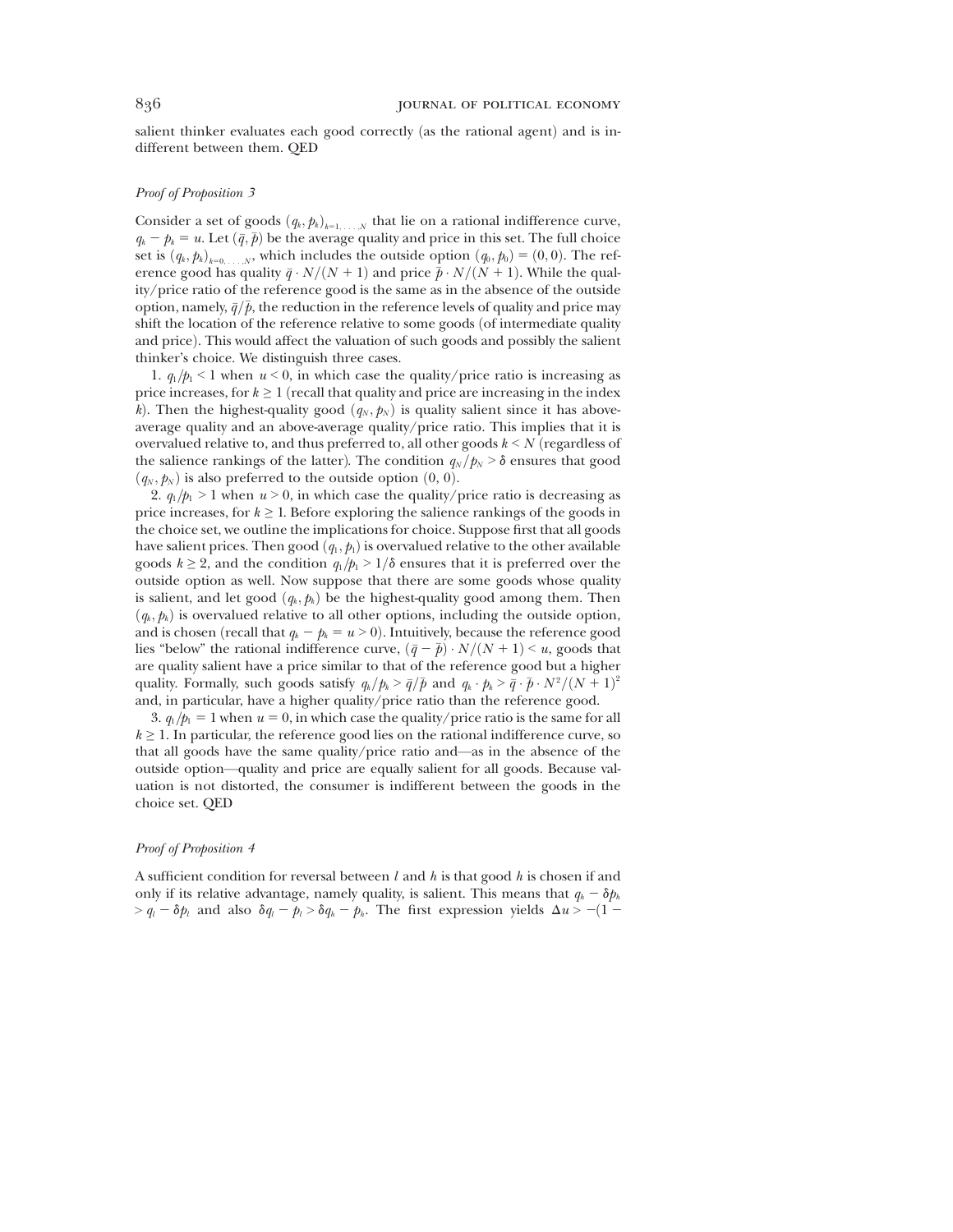$\delta$ ) $(p_h - p_l)$  and the second yields  $\Delta u \le (1 - \delta)(q_h + q_l)$ , where  $\Delta u = (q_h - q_l)$  $(p_h - p_l)$ .

Consider case i. Since  $q_l/p_l > q_h/p_h$ , so that good h has a relatively low quality/ price ratio, price is salient in  $\{l, h\}$  and l is chosen. If adding the decoy d to the choice set makes h quality salient, then the latter is preferred to l in  $\{l, h, d\}$ . Good h becomes quality salient in several different regimes: (a) if h has high quality and a high quality/price ratio relative to the reference good,  $q_h/p_h > \bar{q}/\bar{p}$ ,  $q_h > \bar{q}$ and  $p_h > \bar{p}$ ; (b) if h dominates the reference good, with higher quality and lower price,  $q_h \cdot \bar{p}_h > \bar{q} \cdot \bar{p}$  and  $q_h > \bar{q}$ ,  $\bar{p}_h < \bar{p}$ ; (c) if h has low quality and a low quality/<br>price ratio relative to the reference good, a  $\bar{p}_h < \bar{q}/\bar{q}$  and  $a < \bar{q}_h$ ,  $\bar{q}_h$  and (d) if price ratio relative to the reference good,  $q_h/p_h < \bar{q}/\bar{p}$  and  $q_h < \bar{q}$ ,  $p_h < \bar{p}$ ; and (d) if  $h$  is dominated by the reference good, with lower quality and higher price,  $q_h$ h is dominated by the reference good, with lower quality and higher price,  $q_h$ .  $p_h < \bar{q} \cdot \bar{p}$  and  $q_h < \bar{q}$ ,  $p_h > \bar{p}$ .

We are mainly interested in regime  $a$ , in which the decoy is located close to the other goods, that is,  $\bar{q} < q_h$  and  $\bar{p} < p_h$ , and it is a "bad deal"; that is, it has a low quality/price ratio. In this regime the condition that  $h$  has a quality/price ratio above the reference good is

$$
\frac{q_d}{p_d} < \frac{q_h}{p_h} + \frac{p_l}{p_d} \bigg( \frac{q_h}{p_h} - \frac{q_l}{p_l} \bigg).
$$

We can write this as

$$
q_d < p_d \frac{q_h}{p_h} + p_l \bigg( \frac{q_h}{p_h} - \frac{q_l}{p_l} \bigg).
$$

So the upper boundary for d has slope  $q_h / p_h$  but is shifted downward by a factor proportional to  $q_h/p_h-q_l/p_l$ . In particular,

$$
\frac{q_d}{p_d} < \frac{q_h}{p_h} < \frac{q_l}{p_l}.
$$

(Both regimes a and b impose upper bounds on  $q_d$ . In regime b,  $\bar{q}_d < q_h$ ,  $\bar{p} > p_h$ )<br>and the condition on  $q_h$ , h vields  $q \leq q_1(3h/\bar{h}-1) - q_h$ . Beginnes c and d instead and the condition on  $q_h \cdot \dot{p}_h$  yields  $q_d < q_h(3p_h/\bar{p} - 1) - q_l$ . Regimes c and d instead impose lower bounds on  $q_d$ .

In regime  $a$ ,  $h$  is quality salient, which guarantees that it is preferred to  $l$ . To see that alternative d is never chosen, two cases are distinguished: either d has higher quality and a lower quality/price ratio than  $h$ , in which case it is price salient; or it has lower quality and a lower quality/price ratio than  $h$ , in which case either it can be dominated  $(q_d < q_h$  and  $p_d > p_h$  or not. In either case, by being quality salient, h is overvalued relative to d. Thus, a small enough  $\delta$  can be found such that h is chosen. A sufficient condition for h to be chosen, for any  $\delta$ , is that the decoy lies on a lower rational indifference curve than  $h$ . This is guaranteed for dominated d and by continuity for some d with  $q_d > q_h$  as well. In fact, this holds for all decoys in regime a.

Consider now case ii. Since  $q_l/p_l \leq q_h/p_h$ , so that good h has a relatively high quality/price ratio, quality is salient in  $\{l,h\}$  and h is chosen. Given the constraints  $\bar{q} < q_h$  and  $\bar{p} < p_h$ , adding a decoy d to the choice set makes h price salient when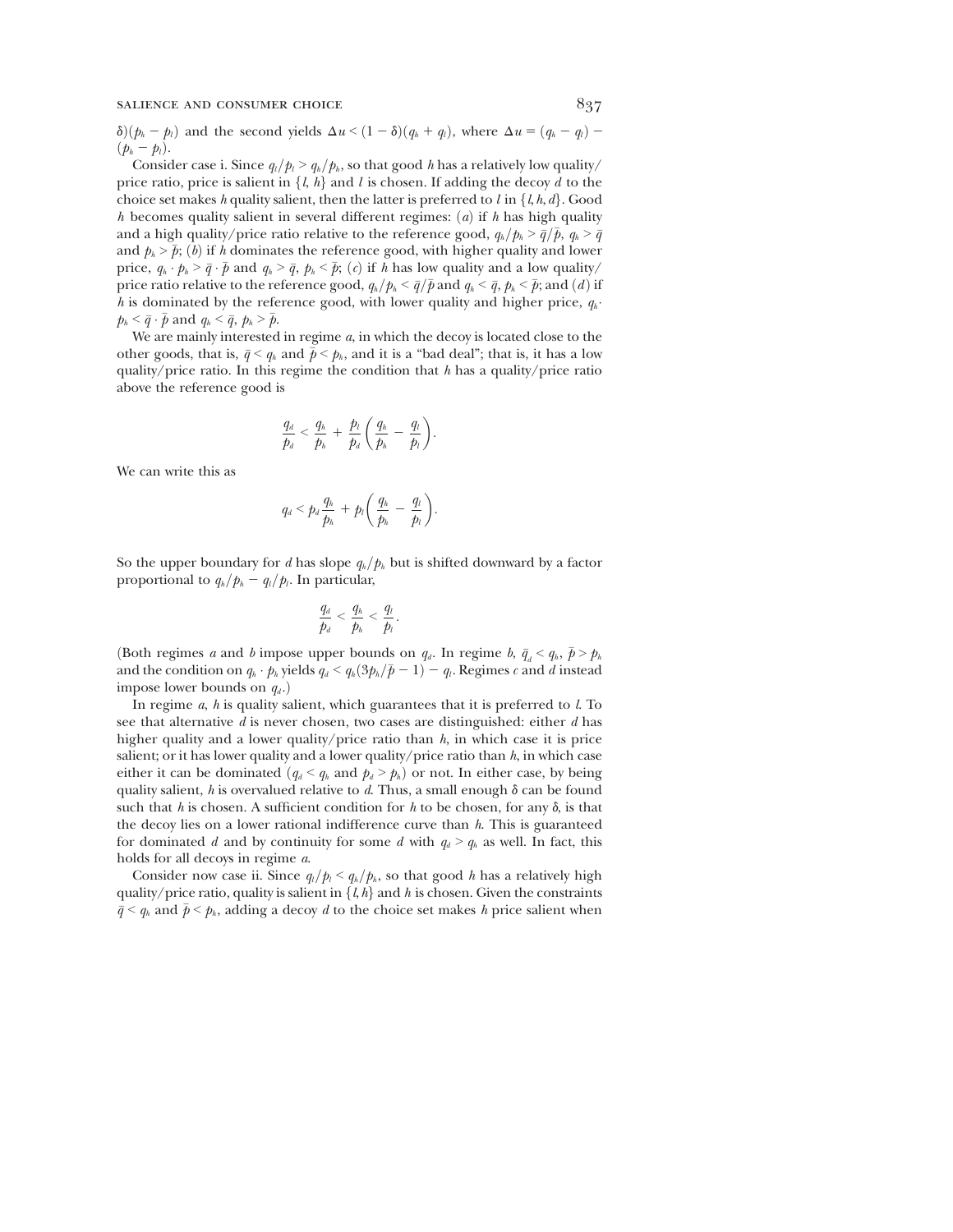it increases the quality/price ratio of the average good to the level where  $q_h / p_h$  $\leq \bar{q}/\bar{p}$ . However, this is excluded by the condition that the decoy is a "bad deal," namely,  $q_d / p_d < \max\{q_l / p_l, q_h / p_h\}$ . QED

#### Proof of Proposition 5

Suppose that the prices of all goods in  $C_c$  are shifted by a small  $\gamma > 0$ . Then the average price in **C** shifts by  $\eta \cdot \gamma$ , where  $\eta$  is the share of goods in **C**<sub>c</sub>. Consider the salience of price for goods in **C**<sub>c</sub>, that have price  $\phi^*$ , that is  $\sigma(\phi^* + \alpha, \bar{\phi} + m\alpha)$ . Disalience of price for goods in  $\mathbb{C}_{\mathbb{C}}$  that have price  $p^*$ , that is,  $\sigma(p^* + \gamma, \bar{p} + \eta \gamma)$ . Di-<br>minishing sensitivity implies that salience decreases in  $\alpha$  whenever  $n = 1$  or when minishing sensitivity implies that salience decreases in  $\gamma$  whenever  $\eta = 1$  or when  $\eta$  < 1 but  $p^*$  <  $\bar{p}$ . The reason is that in either situation the average payoff level increases but the difference between payoffs weakly decreases.

For salience to increase in  $\gamma$ , it is necessary that the difference in payoffs increases as well, so that the ordering property of salience may dominate over diminishing sensitivity. A necessary condition for salience to increase is thus that  $\eta$  < 1 and  $p^*$  >  $\bar{p}$ . The precise trade-off between payoff level and payoff difference (i.e., between diminishing sensitivity and ordering) is not pinned down by the properties of salience considered in definition 1. However, assuming homogeneity of degree zero, we get that

$$
\partial_\gamma \sigma(p^* + \gamma, \ \bar{p} + \eta \gamma) > 0 \Leftrightarrow \partial_\gamma \frac{p^* + \gamma}{\bar{p} + \eta \gamma} > 0.
$$

Replacing  $p^*$  with  $p^{\max}_{\text{c}}$ , we get the condition in the proposition. QED

# Proof of Proposition 6

The average quality in  $\mathbf{C}_{\text{cont}}$  is  $\bar{q} = (2/3) \cdot q$ . The average price is  $\bar{p} = (1/3)(p + \mathbb{E}[q|\mathbf{a}])$ . Thus the solience of quality and price of good  $(q, \mathbf{b})$  are respectively.  $+ \mathbb{E}[\phi|\sigma]$ ). Thus, the salience of quality and price of good  $(q, p)$  are, respectively,

$$
\sigma\bigg(1,\frac{2}{3}\bigg), \quad \sigma\bigg(1,\frac{1}{3}\bigg(1+\frac{\mathbb{E}[p|\sigma]}{p}\bigg)\bigg).
$$

It follows that quality is salient when

$$
p \in \left(\mathbb{E}[p|\sigma] \cdot \frac{2}{7}, \ \mathbb{E}[p|\sigma]\right) \quad \text{or} \quad \mathbb{E}[p|\sigma] \in \left(p, \ \frac{7p}{2}\right).
$$

Note that as  $p$  varies in this range, it can take values larger or smaller than the reference price  $\bar{p}$ . In turn, price is salient when

$$
\mathbb{E}[p|\sigma] < p \quad \text{and} \quad \mathbb{E}[p|\sigma] > \frac{7p}{2}.
$$

Recall the definition of willingness to pay:

$$
\text{WTP}(q|(q, \mathbb{E}[p|\sigma])) = \sup p
$$
\n
$$
\text{subject to} \quad u^s((q, p)|(q, \mathbb{E}[p|\sigma])) \ge u^s((0, 0)|(q, \mathbb{E}[p|\sigma])).
$$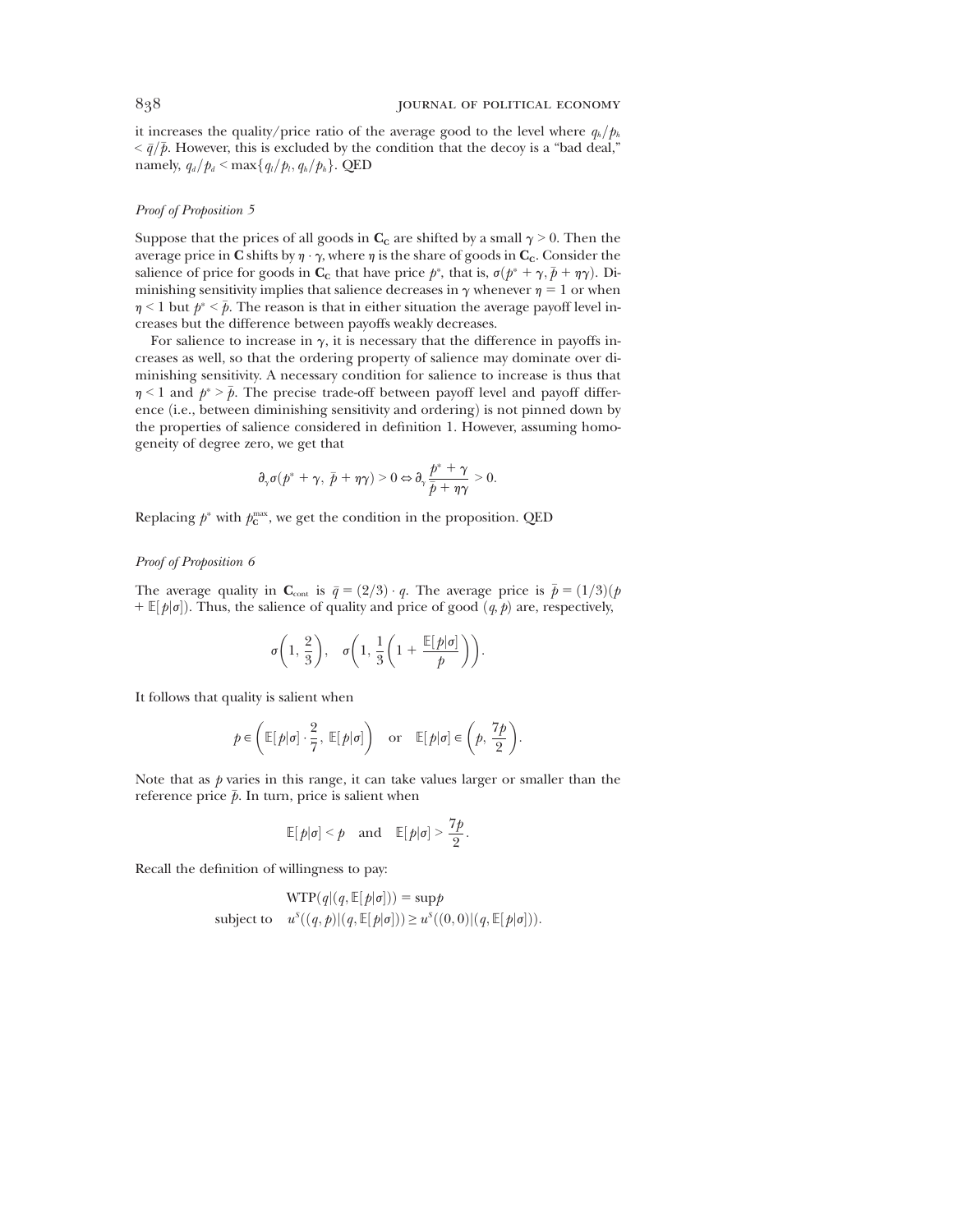Consider first the case in which the good is expensive relative to the reference price,  $\mathbb{E}[\phi|\sigma] \leq p$ . Then price is salient, so the consumer buys the good if and only if its discounted quality is sufficiently high,  $\delta q \geq p$ . Thus, WTP =  $\delta q$  whenever  $\mathbb{E}[\phi|\sigma] \leq \delta q.$ 

Consider now the case in which quality is salient, so the good is cheaper than the reference price,  $\mathbb{E}[\phi|\sigma] \geq p$ , but the price is not too low. If quality is salient, the consumer buys the good as long as its inflated quality is above its price,  $q/\delta \geq p$ . Thus, price can be jacked up all the way to  $q/\delta$  as long as it does not change the salience ranking: WTP = max $\{q/\delta, \mathbb{E}[\phi|\sigma]\}.$  As a consequence, for  $\mathbb{E}[\phi|\sigma] \leq q/\delta$ , WTP  $=\mathbb{E}[p|\sigma]$ . For  $7q/2\delta > \mathbb{E}[p|\sigma] > q/\delta$ , we find WTP =  $q/\delta$ .

Finally, consider the case  $\mathbb{E}[\phi|\sigma] > 7q/2\delta$ . Now the reference price is so high that even at the highest possible price for the good, namely  $q/\delta$ , its price is salient. As a result, WTP goes back down to  $\delta q$ . QED

# Proof of Prediction 1

Under the "if" step of the prediction, the consumer's choice changes from  $i$  to  $j$ as prices increase in parallel. This implies that  $(a)$  there is a shift in the salience ranking of at least one of the goods  $i$  and  $j$ , which benefits the valuation of  $j$ relative to  $i$ , and  $(b)$  the shift in salience rankings is sufficient to change the consumer's choice. Because expected prices coincide with observed prices, diminishing sensitivity implies that under a price increase, any shift in salience ranking is a shift from price to quality salience.<sup>22</sup> Since  $q_i > q_i$ , that is, demand for quality increases with price level, it must be that good  $j$  becomes quality salient and, thus, overvalued relative to good i.

Turning to the "then" step of the prediction, note that because  $p_i < \bar{p}_0 < p_j$ , uniformly increasing the prices of all other goods  $k \neq i$ , j such that the resulting reference price equals  $p_j$  results in good j being strictly quality salient while strictly increasing the salience of price for good  $i$  (thus precluding the case in which good  $i$  goes from being price salient to quality salient). As a consequence, under the new price distribution, good  $j$  is preferred over good  $i$  so that good  $i$  is no longer chosen. Yet the characteristics of goods  $i$  and  $j$  have not changed, and the other goods have become more expensive. This is a violation of the axiom of independence of irrelevant alternatives. QED

# Proof of Prediction 2

We begin with two observations. First, as observed prices uniformly shift by  $\Delta p$ , the reference price shifts by  $\Delta p/2$ , so that this process typically affects the salience rankings of the two goods. In particular, if the observed price of a good becomes very different from the expected price (either very low or very high), price might become salient. If instead the actual price is close to the expected price, then quality is salient. Thus, as both goods' prices increase by  $\Delta p$ , a given good's sa-

<sup>&</sup>lt;sup>22</sup> Without loss of generality, we ignore the nongeneric case of equal salience of price and quality, as well as the case in which  $q_i = \bar{q}$ . The argument carries through to these cases as well.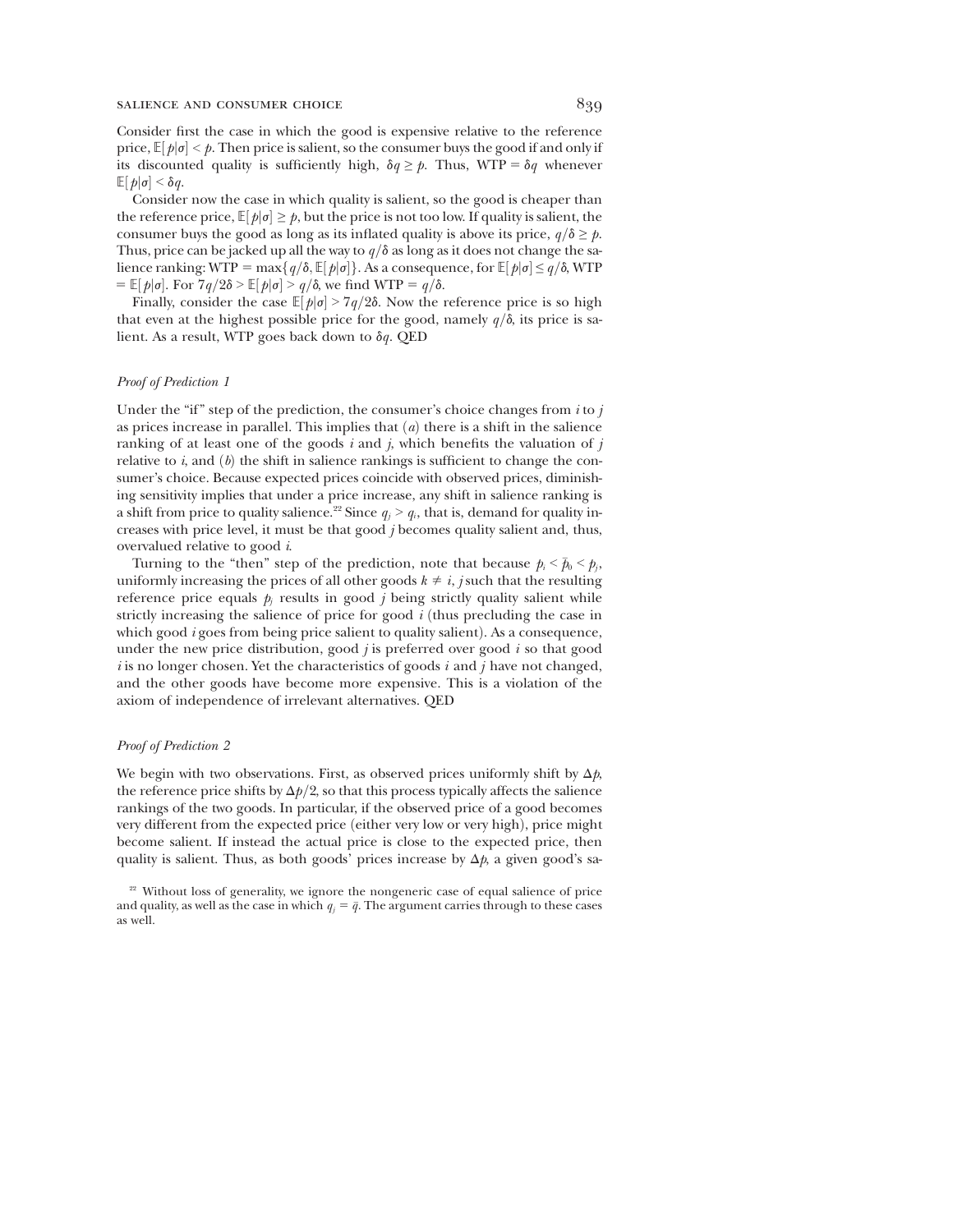lience ranking follows (a subset of) the chain  $P \to Q \to P$ , where P and Q represent price and quality salience, respectively. As a consequence, the set of transitions of salience rankings of the two goods as both goods' observed prices uniformly increase are described by  $(a$  subset of  $)$  one of the following chains:

$$
PP \to QP \to \{PP \text{ or } QQ\} \to PQ \to PP,\tag{A1}
$$

$$
PP \to PQ \to \{PP \text{ or } QQ\} \to QP \to PP. \tag{A2}
$$

Here the first letter denotes the salient attribute of good 1 and the second letter denotes the salient attribute of good 2. Not all possible rankings necessarily obtain. In particular, it may be impossible to have both goods be quality salient if their prices are too far apart. $23$ 

Our second observation is that the set of possible salience rankings can be ordered in terms of the difference in valuation between the lower-quality good and the high-quality good. Write  $\Delta v_{XY}$  as the difference in valuation of good 1 versus good 2 when good 1's attribute X is salient and good 2's attribute Y is salient:

$$
\Delta v_{XY} = \begin{cases}\n(q_1 - q_2) - \delta(p_1 - p_2) & XY = QQ \\
(q_1 - \delta q_2) - (\delta p_1 - p_2) & XY = QP \\
(\delta q_1 - q_2) - (p_1 - \delta p_2) & XY = PQ \\
\delta(q_1 - q_2) - (p_1 - p_2) & XY = PP.\n\end{cases}
$$

For example, the overvaluation of good 1 is larger when the salience rankings are  $QP$  than when they are  $QQ$ , namely,  $\Delta v_{QP} > \Delta v_{QQ}$ . We can check that, under the quality and price rankings of goods 1 and 2, the relative valuations satisfy  $\Delta v_{OP}$  $> \Delta v_{QQ} > \Delta v_{PP} > \Delta v_{PQ}$ .

When the two observations are put together, only a certain set of shifts in demand for quality can occur under parallel price shifts. For instance, if  $\Delta v_{PQ} > 0$ , then good 1 is chosen under any salience ranking, so that the consumer chooses good 1 at any price (we say that demand for quality is flat as a function of price levels). Similarly, if  $\Delta v_{OP} < 0$ , good 2 is always chosen. If  $\Delta v_{PO} < 0 < \Delta v_{OP}$ , then demand for quality along the entire chains  $(A1)$  and  $(A2)$  is single-peaked, namely, of the form  $1 \rightarrow 2 \rightarrow 1$  or  $2 \rightarrow 1 \rightarrow 2$ . However, if only a subset of these chains obtain under parallel price shifts with  $\Delta p \ge -p_2$ , then demand may be monotonic (or even flat). Because salience rankings are not observable, such restrictions are not predictable ex ante. Therefore, the testable prediction is that, if two changes in preferences have been observed between  $\bar{p}_0 + \Delta p_1$  and  $\bar{p}_0 + \Delta p_2$  and between  $\bar{p}_0 + \Delta p_2$  and  $\bar{p}_0 + \Delta p_3$ , then there are no other preference changes at other price levels: demand for quality is constant (and equal) for  $\Delta p \in [-p_2, \Delta p_1]$  and  $\Delta p > \Delta p_3$ .

Note that if the observer has some information about the expected prices, then further predictions can be made. Suppose that the expected prices satisfy

<sup>&</sup>lt;sup>23</sup> Moreover, the endpoints of the chain may not obtain either. For instance, as  $\Delta p$  becomes large, the salience of each good's price approaches  $\sigma(\Delta p, \Delta p/2)$ . If the salience function is homogeneous of degree zero, this equals a finite number, so that quality might be salient in this limit. Also, in each chain's middle step, either PP or QQ obtains, but not both.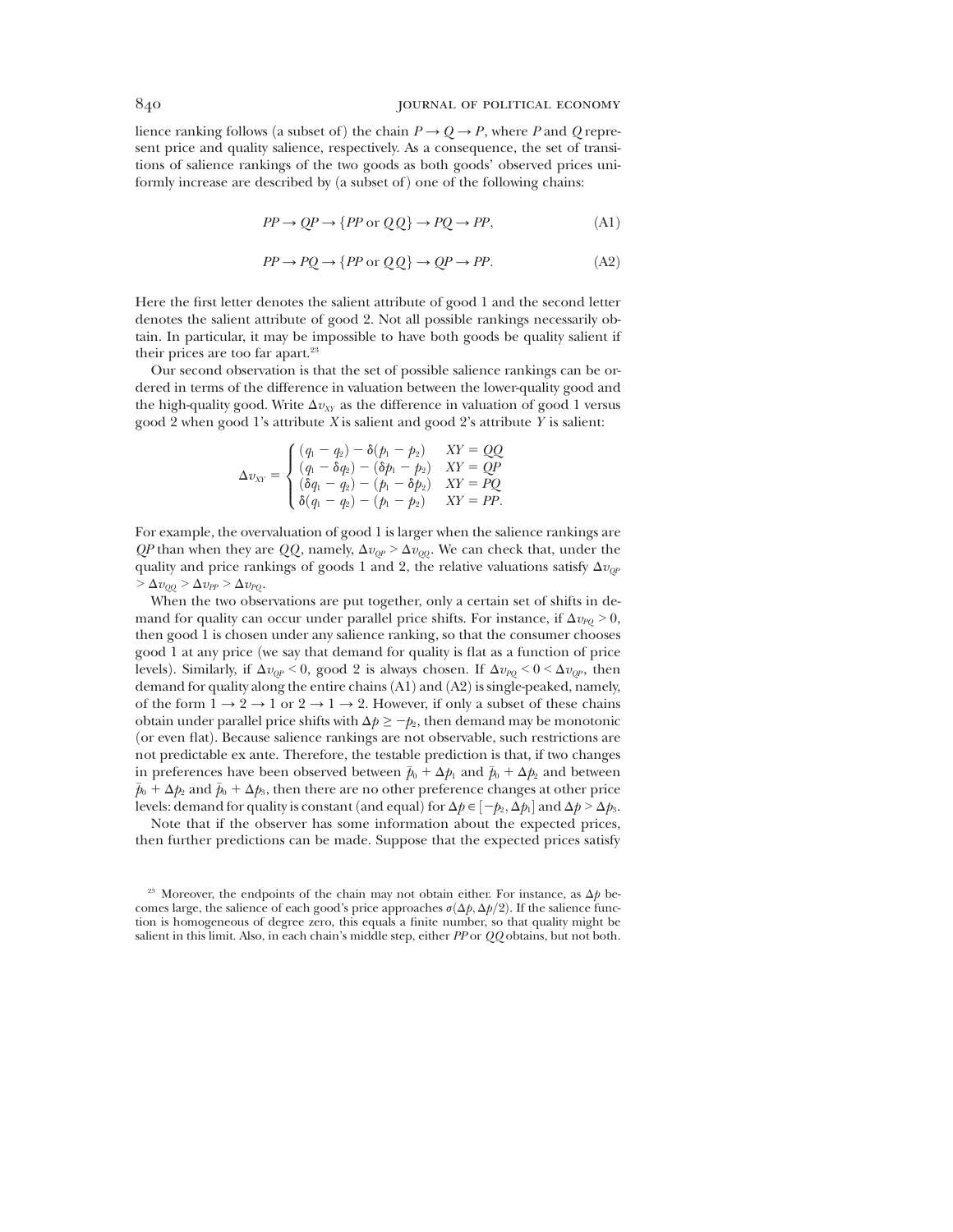salience and consumer choice 841

$$
\bar{p}_e < p_2 - \frac{p_1 - p_2}{2}.\tag{A3}
$$

In this case, the lower-quality good costs more than the reference price  $(\bar{p}_e + \bar{p}_0)/2$ , so any increase in the observed prices boosts the price salience of both goods. Moreover, since  $\hbar \ge \hbar$ , ordering implies that  $\sigma(h, \bar{h}) \ge \sigma(h, \bar{h})$ , while digoods. Moreover, since  $p_1 > p_2$ , ordering implies that  $\sigma(p_1, \vec{p}) > \sigma(p_2, \vec{p})$ , while di-<br>minishing sensitivity (together with the assumption that expected qualities coinminishing sensitivity (together with the assumption that expected qualities coincide with observed qualities) implies that  $\sigma(q_1, \bar{q}) < \sigma(q_2, \bar{q})$ . As a consequence, if the low-quality good is price salient, then so is the high-quality good. Conversely, still assuming that  $(A3)$  holds, if the high-quality good is quality salient, so is the low-quality good. These considerations restrict the possible salience rankings to the subset  $QQ \rightarrow PQ \rightarrow PP$  of chain (A1). In this case, suppose that under a price increase there is an increase in demand for quality. This means that both goods are price salient—we are in the rightmost  $PP$  step of chain  $(A1)$ —and there are no further shifts in demand for higher price levels. Alternatively, suppose that under a price drop respecting  $(A3)$  there is an increase in demand for quality. This means that both goods are quality salient—we are in the  $QQ$  step of chain  $(A1)$ —and price cannot go lower without violating  $(A3)$ . QED

#### Proof of Proposition 7

As in the text, consider the choice context  $\mathbf{C}_{\text{safe}}$  given by  $\{(0,0),(q,p_s),(q,\mathbb{E}[p])\}.$ Consider the valuation of the good on sale,  $(q, p_s)$ . The salience of its quality is (using homogeneity of degree zero)  $\sigma(q, 2q/3) = \sigma(1, 2/3)$ . The salience of its price is

$$
\sigma\bigg(p_s,\frac{p_s+\mathbb{E}[p]}{3}\bigg)=\sigma\bigg(1,\frac{1+(\mathbb{E}[p]/p_s)}{3}\bigg).
$$

Therefore, quality is more salient than price as long as

$$
\frac{p_f}{p_s} \in \left(1, \, \frac{7-2\pi}{2-2\pi}\right).
$$

In fact, if  $p_f$  is much higher than  $p_s$ , then the price difference among them becomes salient again. For ratios  $p_f / p_s$  at which quality is salient, the willingness to pay is  $p_s = q/\delta$ , from which the result follows. QED

# Proof of Proposition 8

The store can always make the high-quality good quality salient by holding a sale with a full price  $p_{th} = (4 - \pi)p_h - 2p_l$  (in which case  $p_h$  coincides with the expected quality in the choice context,  $\mathbb{E}[\phi]$ .

Instead, by holding a sale on the low-quality good, the store lowers the quality/ price ratio of the reference good. As long as  $p_a < p_b$ , this makes it easier for h to be quality salient as it has both higher quality and price and also a higher quality/price ratio compared to the reference good. In particular, if in the absence of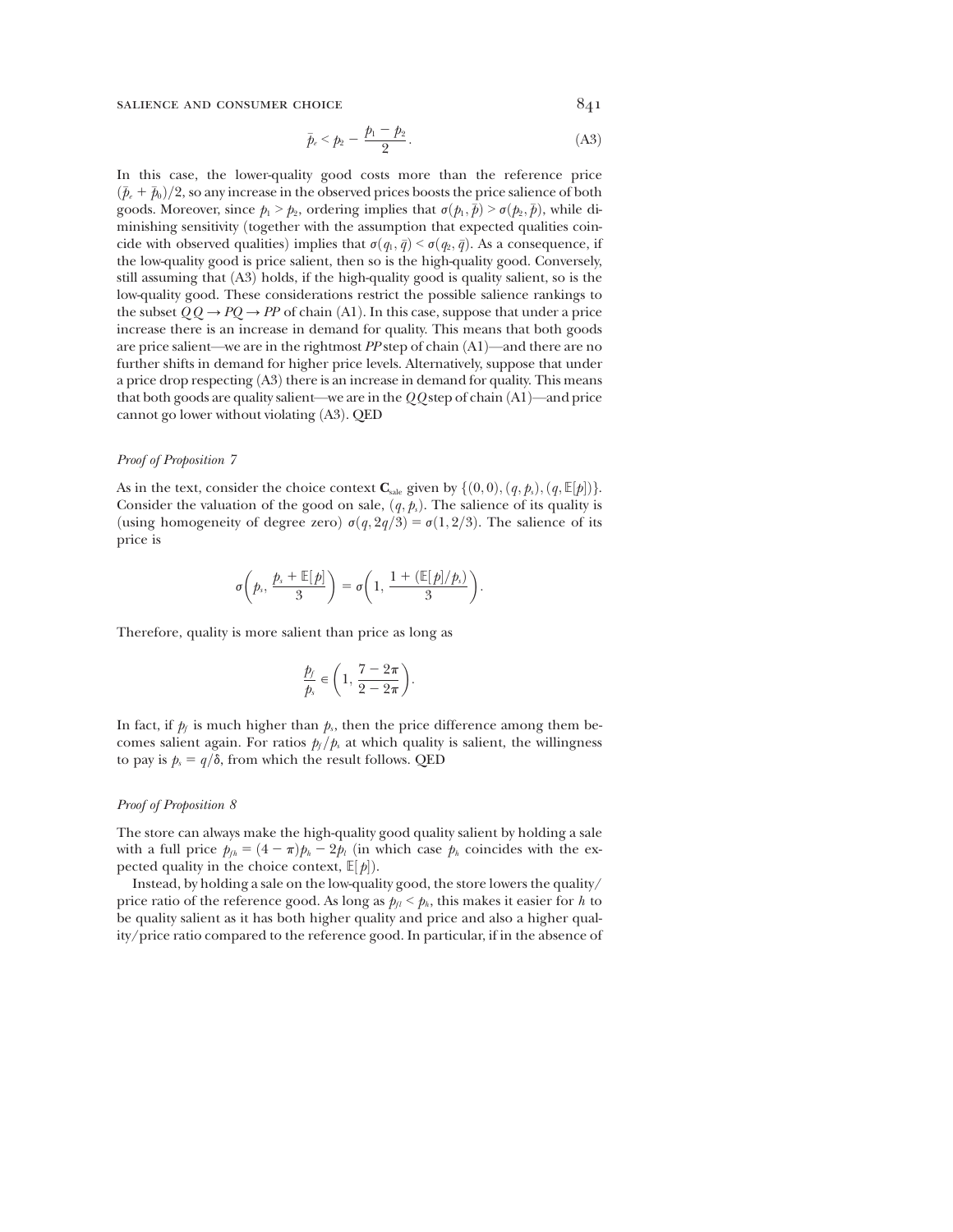a sale h is quality salient and is chosen by the consumer, holding the sale for  $l$  has no effect on the consumer's choice. QED

# References

- Azar, Ofer. 2007. "Relative Thinking Theory." *J. Socio-economics* 36 (1): 1–14.
- Blattberg, Robert, Richard Briesch, and Edward J. Fox. 1995. "How Promotions Work." Marketing Sci. 14 (3): G122-G132.
- Bodner, Ronit, and Drazen Prelec. 1994. "The Centroid Model of Context Dependent Choice." Manuscript, Massachusetts Inst. Tech.
- Bordalo, Pedro, Nicola Gennaioli, and Andrei Shleifer. 2012. "Salience Theory of Choice under Risk." Q. J.E. 127 (3): 1243–85.
- Chetty, Raj, Adam Looney, and Kory Kroft. 2009. "Salience and Taxation: Theory and Evidence." A.E.R. 99 (4): 1145-77.
- Cunningham, Tom. 2011. "Comparisons and Choice." Manuscript, Harvard Univ.
- Eliaz, Kfir, and Ran Spiegler. 2011. "Consideration Sets and Competitive Marketing." Rev. Econ. Studies 78 (1): 235–62.
- Fehr, Ernst, and Antonio Rangel. 2011. "Neuroeconomic Foundations of Economic Choice—Recent Advances." *J. Econ. Perspectives* 25 (4): 3–30.
- Feigenson, Lisa, Stanislas Dehaene, and Elizabeth Spelke. 2004. "Core Systems of Number." Trends Cognitive Sci. 8 (7): 307–14.
- Gabaix, Xavier. 2012. "A Sparsity-Based Model of Bounded Rationality, Applied to Basic Consumer and Equilibrium Theory." Working paper, New York Univ.
- Gabaix, Xavier, and David Laibson. 2006. "Shrouded Attributes, Consumer Myopia, and Information Suppression in Competitive Markets."  $Q$  *J.E.* 121 (2): 505–40.
- Gennaioli, Nicola, and Andrei Shleifer. 2010. "What Comes to Mind." Q. J.E. 125  $(4)$ : 1399–1433.
- Hare, Todd, Colin Camerer, and Antonio Rangel. 2009. "Self-Control in Decision-Making Involves Modulation of the vmPFC Valuation System." Science 324  $(5927): 646 - 48.$
- Hastings, Justine, and Jesse Shapiro. 2013. "Fungibility and Consumer Choice: Evidence from Commodity Price Shocks." Q.J.E. 128 (4): 1449–98.
- Hauser, John, and Birger Wernerfelt. 1990. "An Evaluation Cost Model of Consideration Sets." *J. Consumer Res.* 16 (4): 393-408.
- Heath, Timothy, and Subimal Chatterjee. 1995. "Asymmetric Decoy Effects on Lower-Quality versus Higher-Quality Brands: Meta-Analytic and Experimental Evidence." *J. Consumer Res.* 22 (3): 268–84.
- Heidhues, Paul, and Botond Koszegi. 2008. "Competition and Price Variation When Consumers Are Loss Averse."  $A.E.R.$  98 (4): 1245–68.
- Huber, Joel, John Payne, and Christopher Puto. 1982. "Adding Asymmetrically Dominated Alternatives: Violations of the Regularity and Similarity Hypothesis." *J. Consumer Res.* 9 (1): 90–98.
- Jahedi, Salar. 2011. "A Taste for Bargains." Manuscript, Univ. Arkansas.
- Kahneman, Daniel. 2011. Thinking, Fast and Slow. New York: Farrar, Straus & Giroux.
- Kahneman, Daniel, and Dale Miller. 1986. "Norm Theory: Comparing Reality to Its Alternatives." Psychological Rev. 93 (2): 136–53.
- Kahneman, Daniel, and Amos Tversky. 1979. "Prospect Theory: An Analysis of Decision under Risk." Econometrica 47 (2): 263-92.
- -. 1984. "Choices, Values and Frames." American Psychologist 39:341-50.